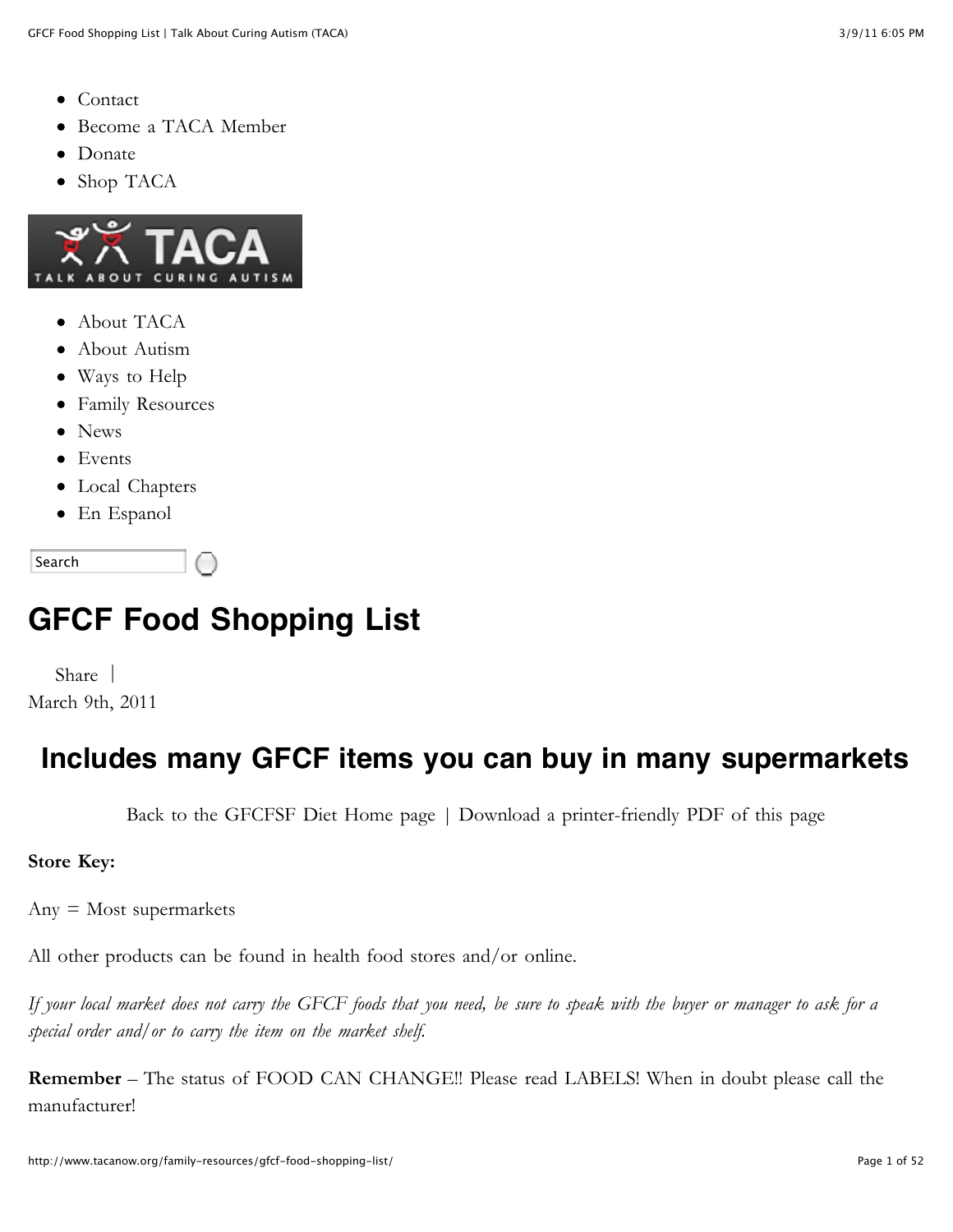If you find a product that is no longer GFCF – please [contact us](http://www.tacanow.org/contact/).

| <b>Product Name</b> | Maker     | <b>Comments</b> |
|---------------------|-----------|-----------------|
|                     | <b>or</b> |                 |
|                     | Source    |                 |
|                     |           |                 |

#### **Baby Foods**

| Pears & Chicken, Sweet Potatoes<br>& Turkey, Apples & Chicken,<br>Apples & Ham, Broccoli &<br>Chicken, Bananas with Carrots &<br>Beef, Vegetable beef dinner,<br>vegetable chicken dinner, vegetable<br>ham dinner, vegetable turkey<br>dinner, Chicken & Wild Rice,<br>Squash Corn Chicken | Gerber                 | Any |                                                                                                                                   |
|---------------------------------------------------------------------------------------------------------------------------------------------------------------------------------------------------------------------------------------------------------------------------------------------|------------------------|-----|-----------------------------------------------------------------------------------------------------------------------------------|
| Applesauce, Peaches, Pears, Plums<br>with Apples Prunes with Carrots,<br>Banana Plum, Squash, Sweet<br>Potatoes, Dutch Apple, Banana,<br>Pear & Wild Tropical Fruit, Pear<br>& Winter Squash                                                                                                | Gerber                 | Any |                                                                                                                                   |
| Formula                                                                                                                                                                                                                                                                                     | Elecare                |     | For oral or tube feeding. Use under a<br>doctor's supervision.                                                                    |
| Infant Formula                                                                                                                                                                                                                                                                              | Neocate                |     | For children with food sensitivities<br>and allergies                                                                             |
| Medical Food                                                                                                                                                                                                                                                                                | Ultra Care<br>for Kids |     | Nutritional Support for Children with<br>Food Sensitivities                                                                       |
| Medical Food                                                                                                                                                                                                                                                                                | Duocal                 |     | Powdered medical food providing fat<br>and carbohydrate for increased caloric<br>intake for children over the age of one<br>year. |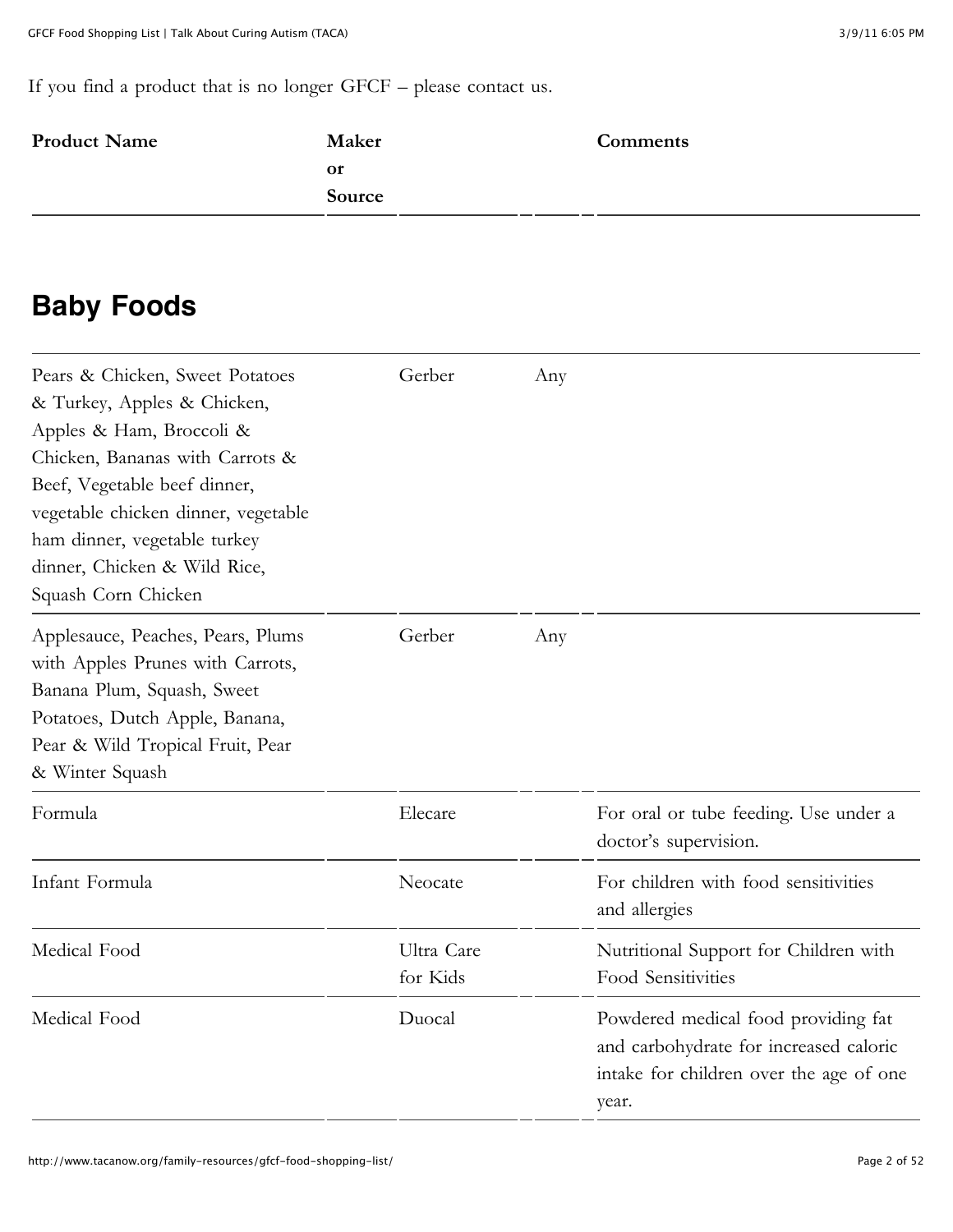| Rice Cereal for Baby – Stage 1 |        |     | Beech Nut Any Excellent in muffins |
|--------------------------------|--------|-----|------------------------------------|
| Rice cereal with Apple sauce   | Gerber | Any |                                    |

### **Baking – Bread Mix**

| Biscuit & Baking Mix           | Bob's Red<br>Mill     |                                                                                                                                                                                                                                                                                                                                                                                                     |
|--------------------------------|-----------------------|-----------------------------------------------------------------------------------------------------------------------------------------------------------------------------------------------------------------------------------------------------------------------------------------------------------------------------------------------------------------------------------------------------|
| Bread Mix                      | Bob's Red<br>Mill     | For bread machine or by hand — use<br>CF milk                                                                                                                                                                                                                                                                                                                                                       |
| Bread Mix                      | Pamela's<br>Products  | Makes Pizza and Pie Crusts too                                                                                                                                                                                                                                                                                                                                                                      |
| Bread Mix                      | Namaste<br>Foods      | Free of potato, corn, soy, tree nuts<br>and peanuts                                                                                                                                                                                                                                                                                                                                                 |
| Bread Mix                      | Authentic<br>Foods    | Made with a special pea fiber flour,<br>and has more protein and fiber not<br>found in most GF breads.                                                                                                                                                                                                                                                                                              |
| <b>Bread Mixes</b>             | Chebe                 | The line of Chebe products includes<br>gluten free, oven-ready frozen dough<br>and gluten free bread mixes. All of the<br>products are corn free, peanut free and<br>tree nut free, soy free, potato free, and<br>rice free. Five of our gluten free bread<br>mixes are also lactose free and casein<br>free. Chebe is a 100% Gluten Free<br>Manufacturer with a dedicated gluten<br>free facility. |
| Cornbread/muffin Mix           | Bob's Red<br>Mill     |                                                                                                                                                                                                                                                                                                                                                                                                     |
| Country French Bread/Bagel Mix | Gluten-Free<br>Pantry |                                                                                                                                                                                                                                                                                                                                                                                                     |
| French Bread & Pizza Mix       | Gluten-Free<br>Pantry |                                                                                                                                                                                                                                                                                                                                                                                                     |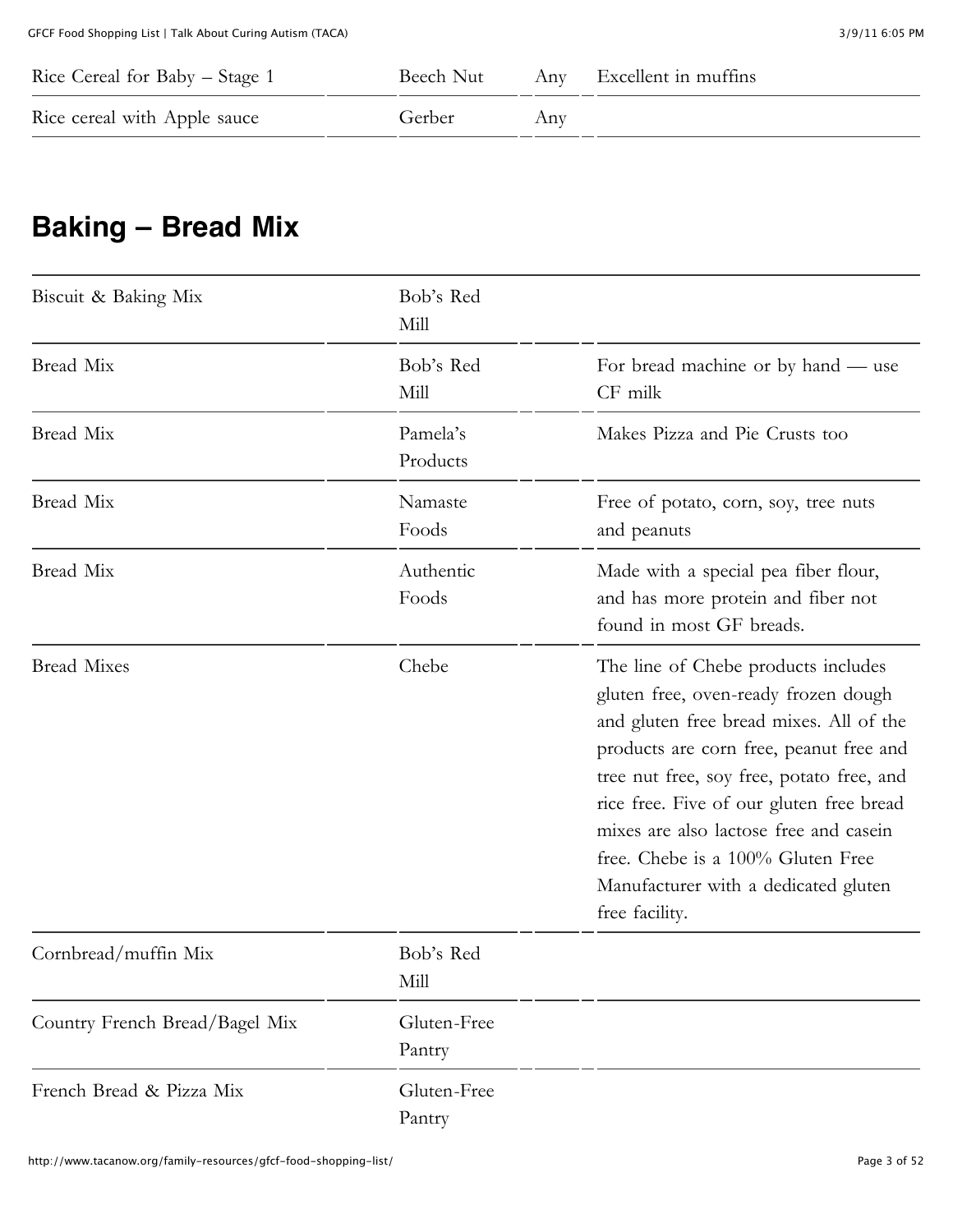| Rice Bread Mix – White Rice | Authentic<br>Foods |                       |
|-----------------------------|--------------------|-----------------------|
| White Bread Mix             | Authentic<br>Foods | www.dietaryshoppe.com |

#### **Baking – Cake, Cupcake, Doughnut & Muffin Mix**

| Angel Food Cake Mix                                                    | Kinnikinnick<br>Foods   |                                                                                                                                                                                              |
|------------------------------------------------------------------------|-------------------------|----------------------------------------------------------------------------------------------------------------------------------------------------------------------------------------------|
| Blueberry Muffin Mix                                                   | Authentic<br>Foods      | Makes 12 muffins; dairy free and egg<br>free                                                                                                                                                 |
| Brownie Mix                                                            | Cause You're<br>Special |                                                                                                                                                                                              |
| Brownie Mix                                                            | Gluten-Free<br>Pantry   |                                                                                                                                                                                              |
| Brownie Mix                                                            | Bob's Red<br>Mill       |                                                                                                                                                                                              |
| Brownie Mix, Blondies Mix                                              | Namaste<br>Foods        | Free of potato, corn, soy, tree nuts<br>and peanuts                                                                                                                                          |
| Cake Mixes - Chocolate,<br>Chocolate Ganache, Spice, Vanilla,<br>Lemon | Sweetie<br>Cakes        | No bean, corn or soy, and no shared<br>equipment.                                                                                                                                            |
| Chocolate Cake Mix                                                     | Cherrybrook<br>Kitchen  | Peanut free, egg free, nut free. NOTE:<br>They also make mixes that contain<br>gluten so read labels carefully. The<br>Gluten Free Mixes have a banner<br>across the box: Gluten Free Dreams |
| Chocolate Cake Mix                                                     | Gluten-Free<br>Pantry   |                                                                                                                                                                                              |
| Chocolate Cake Mix                                                     | Cause You're<br>Special |                                                                                                                                                                                              |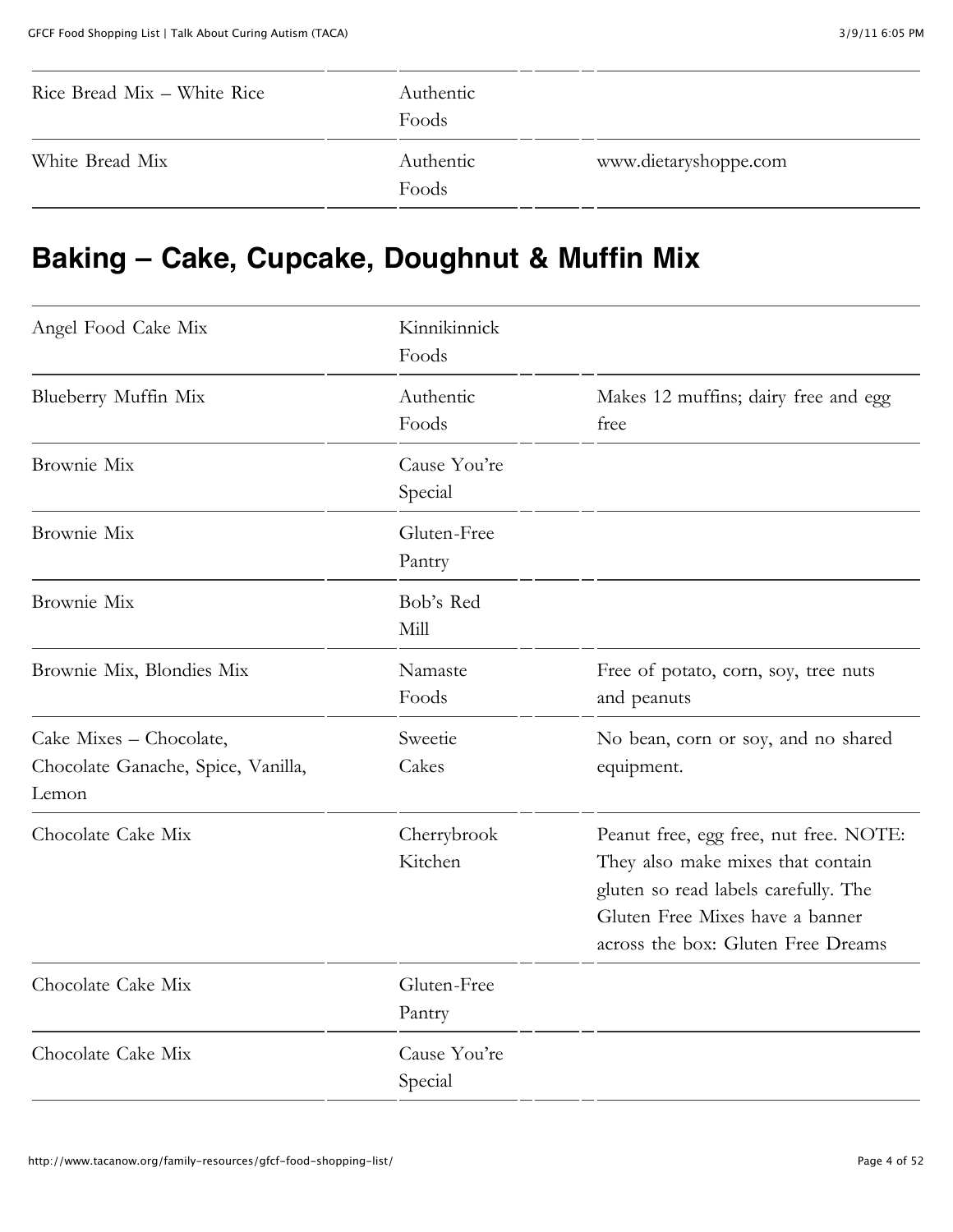| Chocolate Cake Mix                                   | Authentic<br>Foods      |                                                                                                                                                                                              |
|------------------------------------------------------|-------------------------|----------------------------------------------------------------------------------------------------------------------------------------------------------------------------------------------|
| Chocolate Cake Mix                                   | Namaste<br>Foods        | Free of potato, corn, soy, tree nuts<br>and peanuts                                                                                                                                          |
| Chocolate Truffle Brownie Mix                        | Gluten-Free<br>Pantry   | Great Reinforcers for ABA program!                                                                                                                                                           |
| Coffee Cake Mix                                      | Gluten-Free<br>Pantry   |                                                                                                                                                                                              |
| Doughnut Mix                                         | Kirkman<br>Labs         | Calcium rich; Fortified with Vitamin<br>E, Magnesium, and Zinc                                                                                                                               |
| Fudge Brownie Mix                                    | Cherrybrook<br>Kitchen  | Peanut free, egg free, nut free. NOTE:<br>They also make mixes that contain<br>gluten so read labels carefully. The<br>Gluten Free Mixes have a banner<br>across the box: Gluten Free Dreams |
| Muffin & Quickbread Mix                              | Cause You're<br>Special |                                                                                                                                                                                              |
| Muffin Mix                                           | Namaste<br>Foods        | Free of potato, corn, soy, tree nuts<br>and peanuts                                                                                                                                          |
| Muffin Mix - Sugar Free                              | Namaste<br>Foods        | Free of potato, corn, soy, tree nuts<br>and peanuts                                                                                                                                          |
| Old Fashioned Cake & Cookie<br>Mix                   | Gluten-Free<br>Pantry   |                                                                                                                                                                                              |
| Spice Cake (w/ Carrot Cake<br>Option)                | Namaste<br>Foods        | For Carrot Cake, also add shredded<br>carrots and currants or raisins. Free of<br>potato, corn, soy, tree nuts and<br>peanuts                                                                |
| Ultra Chocolate Brownie Mix with<br>Chocolate Chunks | Pamela's<br>Products    |                                                                                                                                                                                              |
| Vanilla Cake Mix                                     | Namaste<br>Foods        | Free of potato, corn, soy, tree nuts<br>and peanuts                                                                                                                                          |
| Vanilla Cake Mix                                     | Authentic               | Can be used to make spice cakes,                                                                                                                                                             |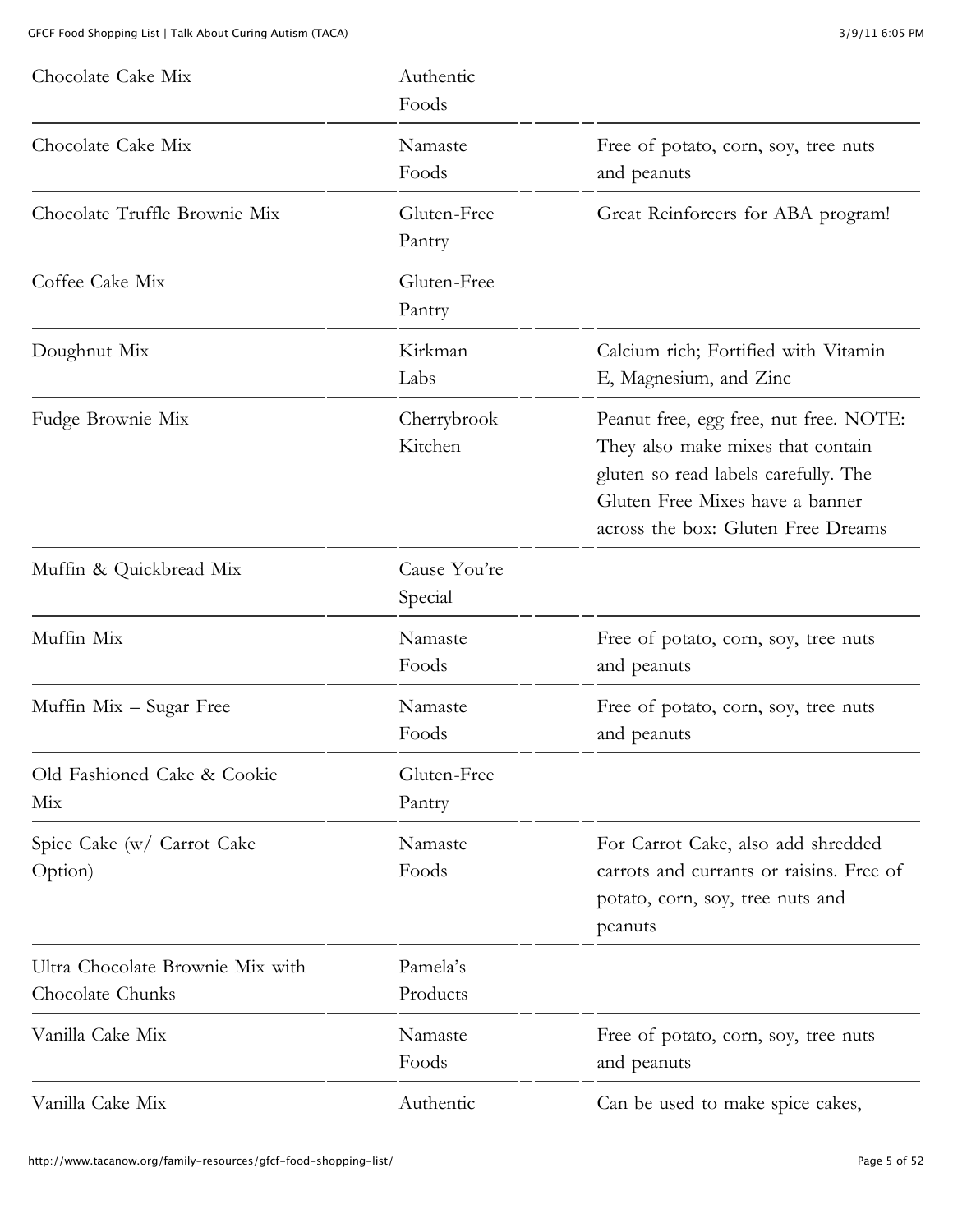|                                                           | Foods                                  | blueberry muffins, apple cakes, and<br>more.      |
|-----------------------------------------------------------|----------------------------------------|---------------------------------------------------|
| Baking – Chocolate Chips                                  |                                        |                                                   |
| Chocolate Chips                                           | Paskesz                                | Available at KirkmanLabs.com                      |
| Chocolate Chips                                           | Enjoy Life<br>Natural<br><b>Brands</b> |                                                   |
| Peanut Butter Chocolate Chips -<br><b>Tropical Source</b> | Sunspire                               | NOTE: Tropical Source Candy Bars<br>are NOT GF/CF |

# **Baking – Cookie Mix**

| Chocolate Chip Cookie Mix                   | Cherrybrook<br>Kitchen   | Peanut free, egg free, nut free. NOTE:<br>They also make mixes that contain<br>gluten so read labels carefully. The<br>Gluten Free Mixes have a banner<br>across the box: Gluten Free Dreams |
|---------------------------------------------|--------------------------|----------------------------------------------------------------------------------------------------------------------------------------------------------------------------------------------|
| Chocolate Chip Cookie Mix                   | Cause You're<br>Special  | one pkg. makes about 2 dozen cookies                                                                                                                                                         |
| Cookie Base $-5$ in 1                       | Kirkman<br>Labs          | Fortified cookie base with pkg.<br>instructions for sugar, lemon,<br>chocolate chip, peanut butter, or<br>"oatmeal-type" cookies                                                             |
| Cookie Mix (like Sugar Cookies)             | Namaste<br>Foods         | JustFree of potato, corn, soy, tree nuts<br>and peanuts                                                                                                                                      |
| Sugar Cookie Mix                            | Cherrybrook<br>Kitchen   | Peanut free, egg free, nut free.                                                                                                                                                             |
| Sugar Cookie Mix (Cookies for the<br>Cause) | Kirkman<br>Labs          | Also soy and corn free                                                                                                                                                                       |
| Sugar Cookie Mix                            | Earthly<br><b>Treats</b> | No cross contamination                                                                                                                                                                       |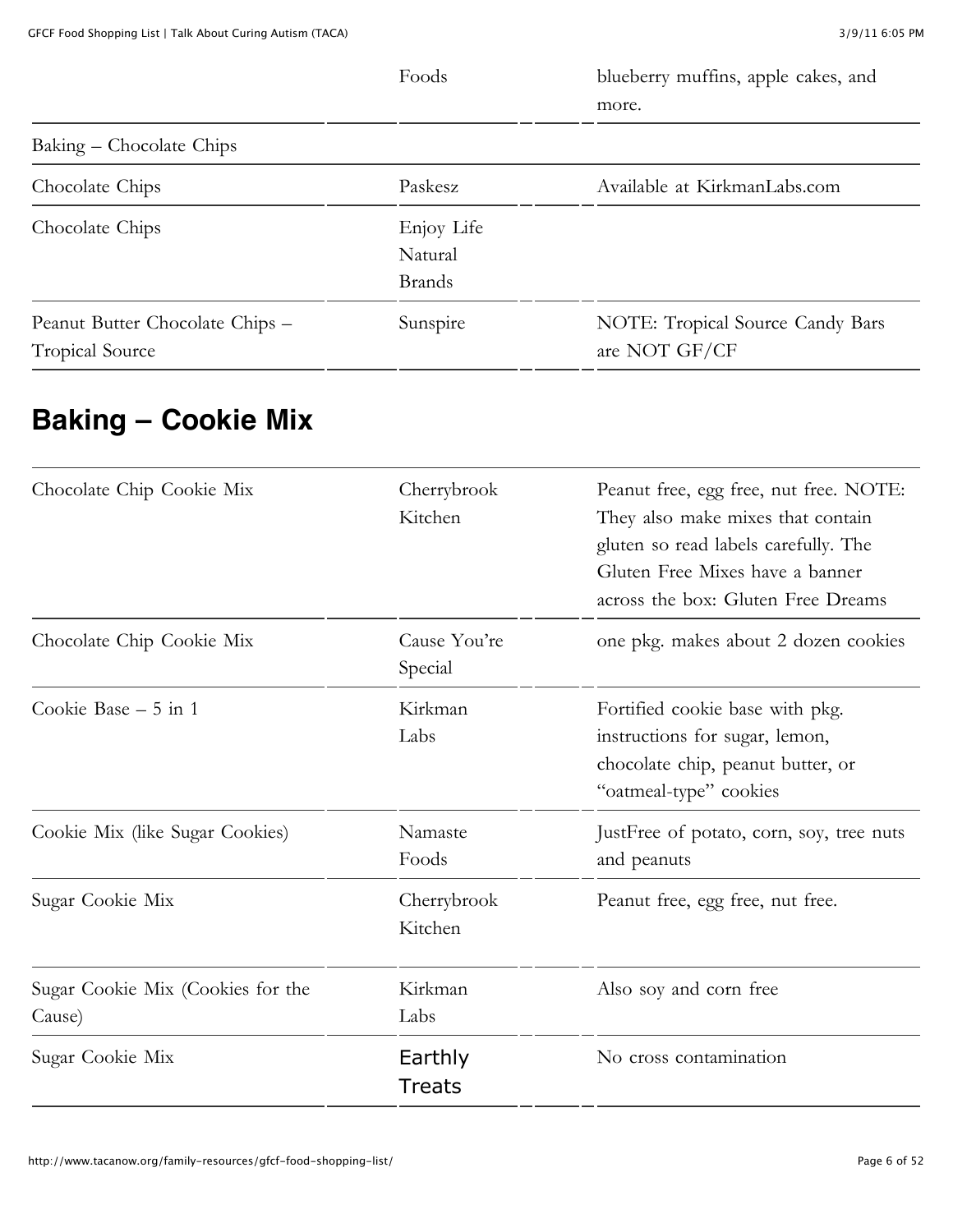### **Baking – Flour Mix**

| All Purpose Baking Mix        | Arrowhead<br>Mills |  |
|-------------------------------|--------------------|--|
| All Purpose GF Baking Flour   | Bob's Red<br>Mill  |  |
| <b>Bread Crumbs</b>           | EnerG<br>Foods     |  |
| Multi-Blend Gluten Free Flour | Authentic<br>Foods |  |

#### **Baking – Flours, Meals, Starches**

| Almond Flour                             | scdiet.com         | A staple on the SCD diet                                                                           |
|------------------------------------------|--------------------|----------------------------------------------------------------------------------------------------|
| Almond Flour                             | Lucy's<br>Kitchen  | GF/CF yet SCD friendly too.<br>Contains almonds                                                    |
| Almond Meal                              | Authentic<br>Foods | For pie crusts, cookies, cakes, bread,<br>and coating chicken.                                     |
| Almond Meal Flour                        | Bob's Red<br>Mill  | Made from skinless, blanched almonds<br>that have been finely ground.                              |
| Amaranth Flour                           | Bob's Red<br>Mill  |                                                                                                    |
| Amaranth Grain - Organic                 | Bob's Red<br>Mill  | Nutty flavor and high in fiber                                                                     |
| Arrowroot Flour                          | Authentic<br>Foods | Can be exchanged in same quantity<br>with corn starch $-$ a good substitute if<br>eliminating corn |
| Arrowroot Starch/Flour                   | Bob's Red<br>Mill  | A thickening agent that may be used<br>in place of corn starch.                                    |
| Bette's Featherlight Rice Flour<br>Blend | Authentic<br>Foods | rice flour, tapioca flour, corn starch,<br>and potato flour blend                                  |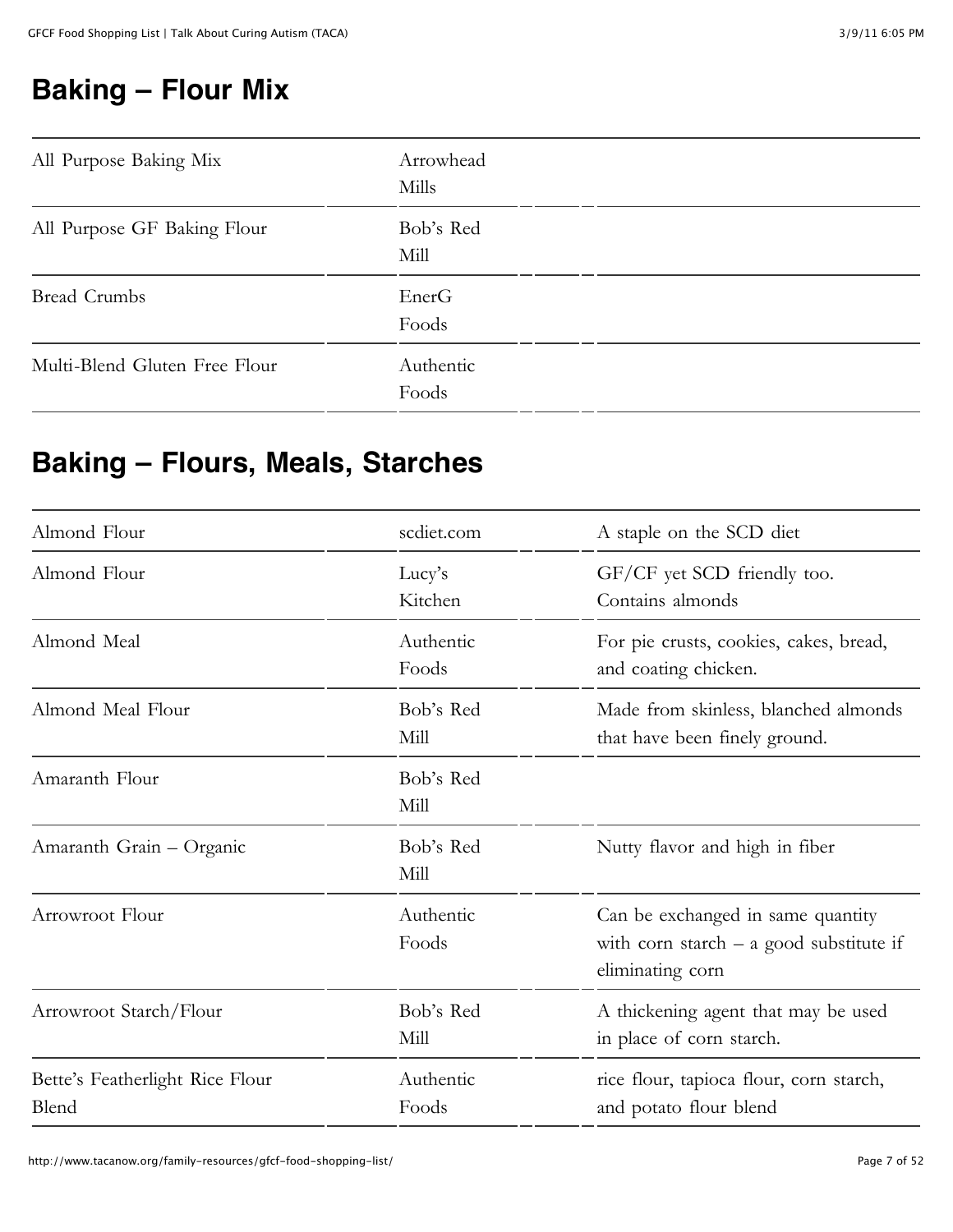| Bette's Gourmet Four Flour Blend | Authentic<br>Foods     | garfava flour, sorghum flour, corn<br>starch, and tapioca flour blend                                         |
|----------------------------------|------------------------|---------------------------------------------------------------------------------------------------------------|
| Black Bean Flour                 | Bob's Red<br>Mill      |                                                                                                               |
| Brown Rice Flour                 | Bob's Red<br>Mill      |                                                                                                               |
| Brown Rice Flour                 | Arrowhead<br>Mills     |                                                                                                               |
| Brown Rice Flour Superfine       | Authentic<br>Foods     |                                                                                                               |
| <b>Buckwheat Flour</b>           | Bob's Red<br>Mill      |                                                                                                               |
| Classic GF Flour Blend           | Authentic<br>Foods     | All purpose flour mix for baking<br>cakes, muffins, cookies and pie crusts<br>- NOT RECOMMENDED FOR<br>BREAD. |
| Coconut Flour                    | Tropical<br>Traditions | organic                                                                                                       |
| Coconut Flour Blend              | Gluten-Free<br>Mama    | Tangy sweet taste and smooth texture<br>to GF/CF recipes.                                                     |
| Corn Flour                       | Bob's Red<br>Mill      |                                                                                                               |
| Cornmeal                         | Bob's Red<br>Mill      | medium grind cornmeal                                                                                         |
| Cornstarch                       | Bob's Red<br>Mill      | Thickens soups, sauces and fillings                                                                           |
| Cornstarch                       | Authentic<br>Foods     |                                                                                                               |
| Cornstarch                       | Clabbor Girl           |                                                                                                               |
| Cornstarch                       | Rumford                |                                                                                                               |
| Flaxseed Meal                    | Bob's Red              | Fiber, Lignans, Omega-3 & -6 fats;                                                                            |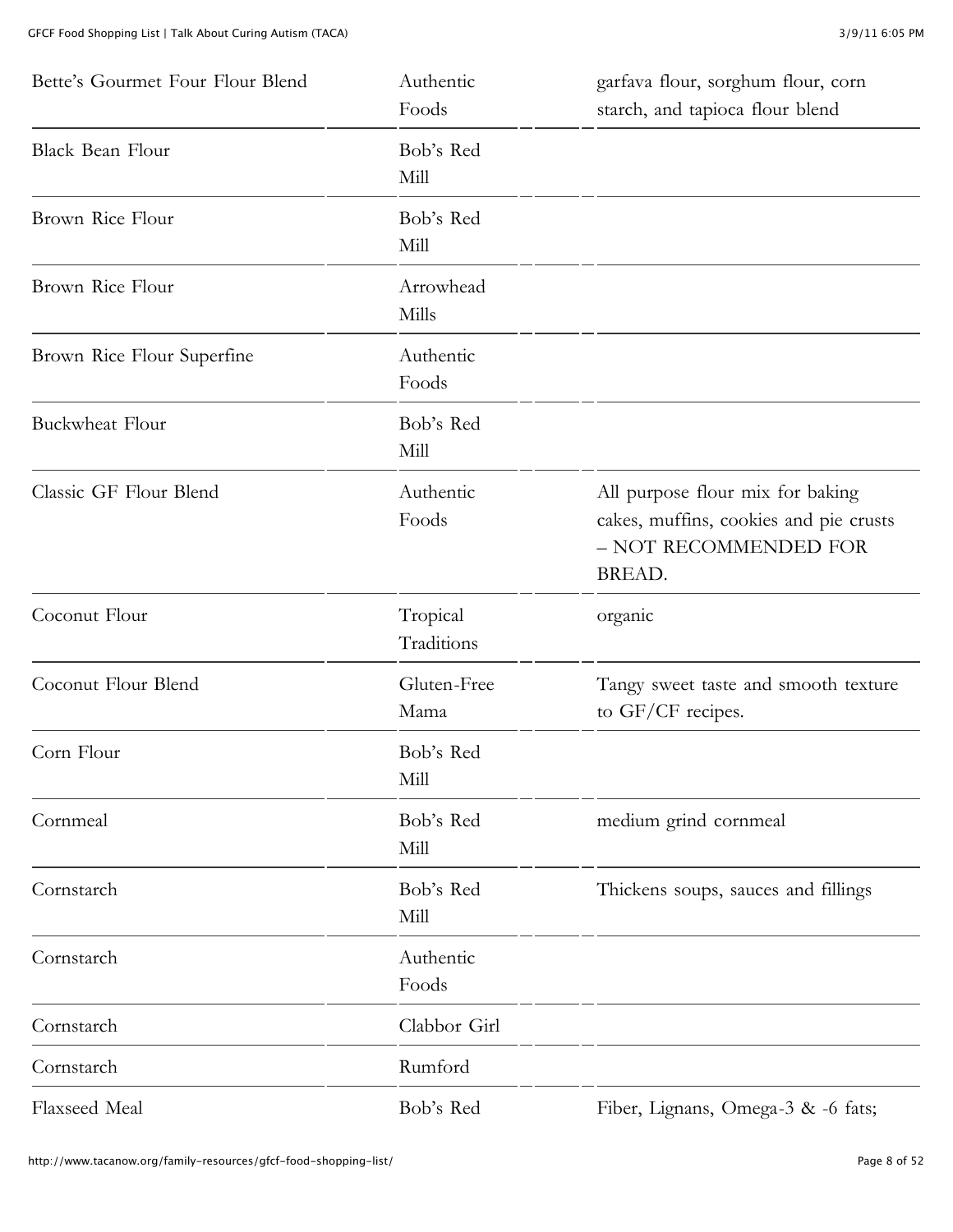|                         | Mill                | Bakes well in cookies and other baked<br>goods; Adds a "nutty" flavor.                                    |
|-------------------------|---------------------|-----------------------------------------------------------------------------------------------------------|
| Garbanzo Bean Flour     | Bob's Red<br>Mill   |                                                                                                           |
| Garfava Flour           | Authentic<br>Foods  | Light bean flour used by Bette<br>Hagman and Carol Fenster in many of<br>their cookbooks                  |
| Just Almonds            | Trader Joe's        | Almond mix for baking                                                                                     |
| Millet Flour            | Bob's Red<br>Mill   |                                                                                                           |
| Pecan Meal              | We're Nuts          |                                                                                                           |
| Potato Flour            | Bob's Red<br>Mill   |                                                                                                           |
| Potato Flour            | Authentic<br>Foods  |                                                                                                           |
| Potato Starch           | Bob's Red<br>Mill   | Used as a thickener for making<br>gravies, sauces, soups or stews. Also<br>excellent in baking.           |
| Potato Starch           | Authentic<br>Foods  | 3 lb. bag – used for thickening and gf<br>baking.                                                         |
| Potato Starch Flour     | Ener-G<br>Foods     |                                                                                                           |
| Quinoa Flour            | Bob's Red<br>Mill   |                                                                                                           |
| Quinoa Flour            | Ancient<br>Harvest  | Organic; should be used in<br>conjunction with other flours in baking<br>since it does not contain gluten |
| Rice Almond Blend Flour | Gluten-Free<br>Mama | High in fiber and protein - good for<br>baking.                                                           |
| Rice Bran               | Ener-G<br>Foods     |                                                                                                           |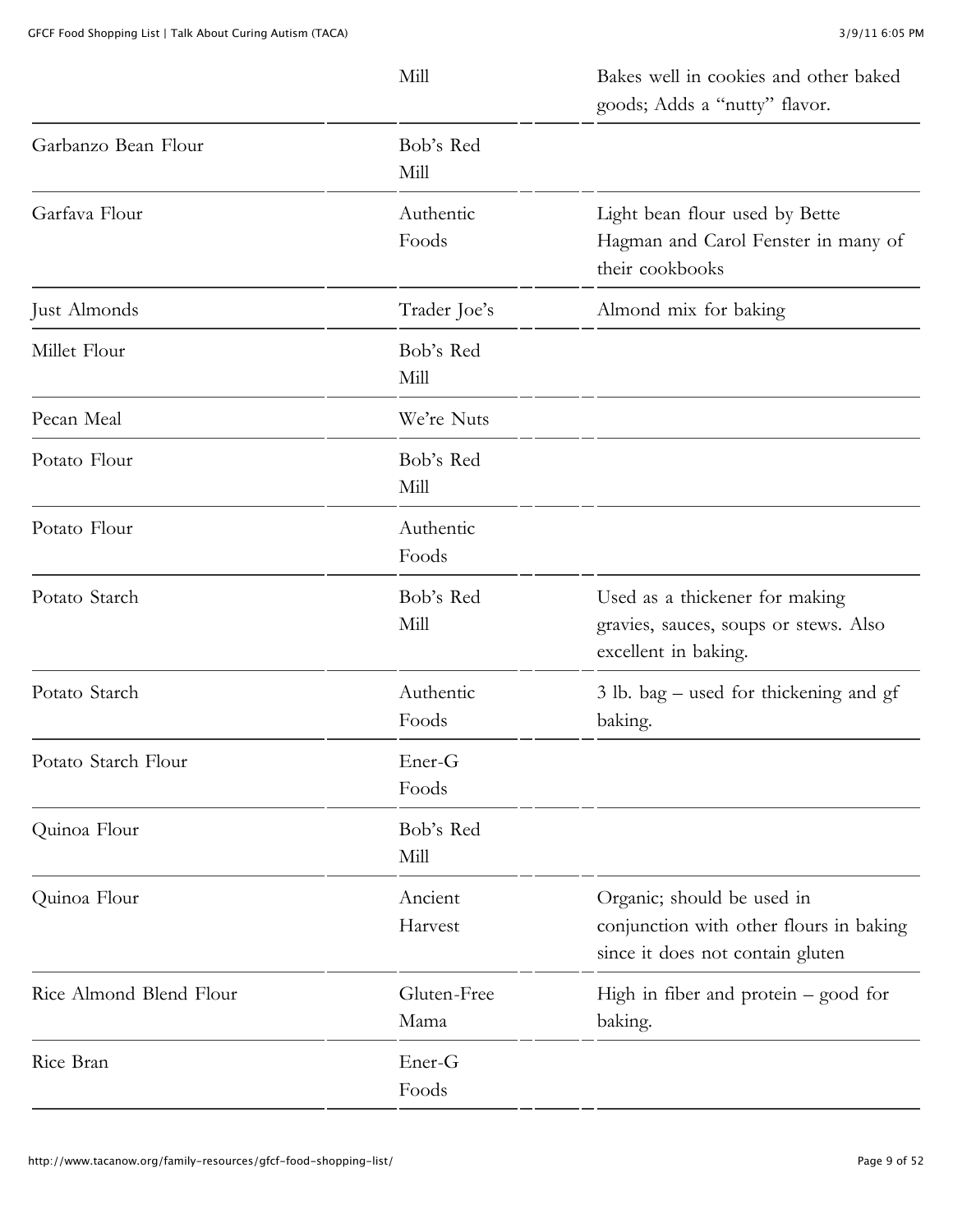| Rice Bran                    | Bob's Red<br>Mill  | Natural fibre cereal or baking mix;<br>Also used to make Hot Cereal (dried<br>fruit such as raisins may be added)               |
|------------------------------|--------------------|---------------------------------------------------------------------------------------------------------------------------------|
| Sorghum Flour                | Bob's Red<br>Mill  |                                                                                                                                 |
| Sorghum Flour                | Authentic<br>Foods |                                                                                                                                 |
| Sweet Rice Flour             | Authentic<br>Foods | great for gravies, sauces & gf baking                                                                                           |
| Sweet White GF Sorghum Flour | Bob's Red<br>Mill  |                                                                                                                                 |
| Tapioca Flour                | Bob's Red<br>Mill  |                                                                                                                                 |
| Tapioca Flour                | EnerG<br>Foods     |                                                                                                                                 |
| Tapioca Flour                | Authentic<br>Foods |                                                                                                                                 |
| Teff Flour                   | Bob's Red<br>Mill  |                                                                                                                                 |
| White Bean Flour             | Bob's Red<br>Mill  |                                                                                                                                 |
| White Corn Flour             | Authentic<br>Foods | Good to blend with corn meal for<br>corn bread and corn muffins. Hush<br>puppies and Corn Muffin recipes on<br>back of package. |
| White Rice Flour             | Bob's Red<br>Mill  |                                                                                                                                 |
| White Rice Flour Superfine   | Authentic<br>Foods |                                                                                                                                 |

# **Baking – Pie Crust Mix & Fillings**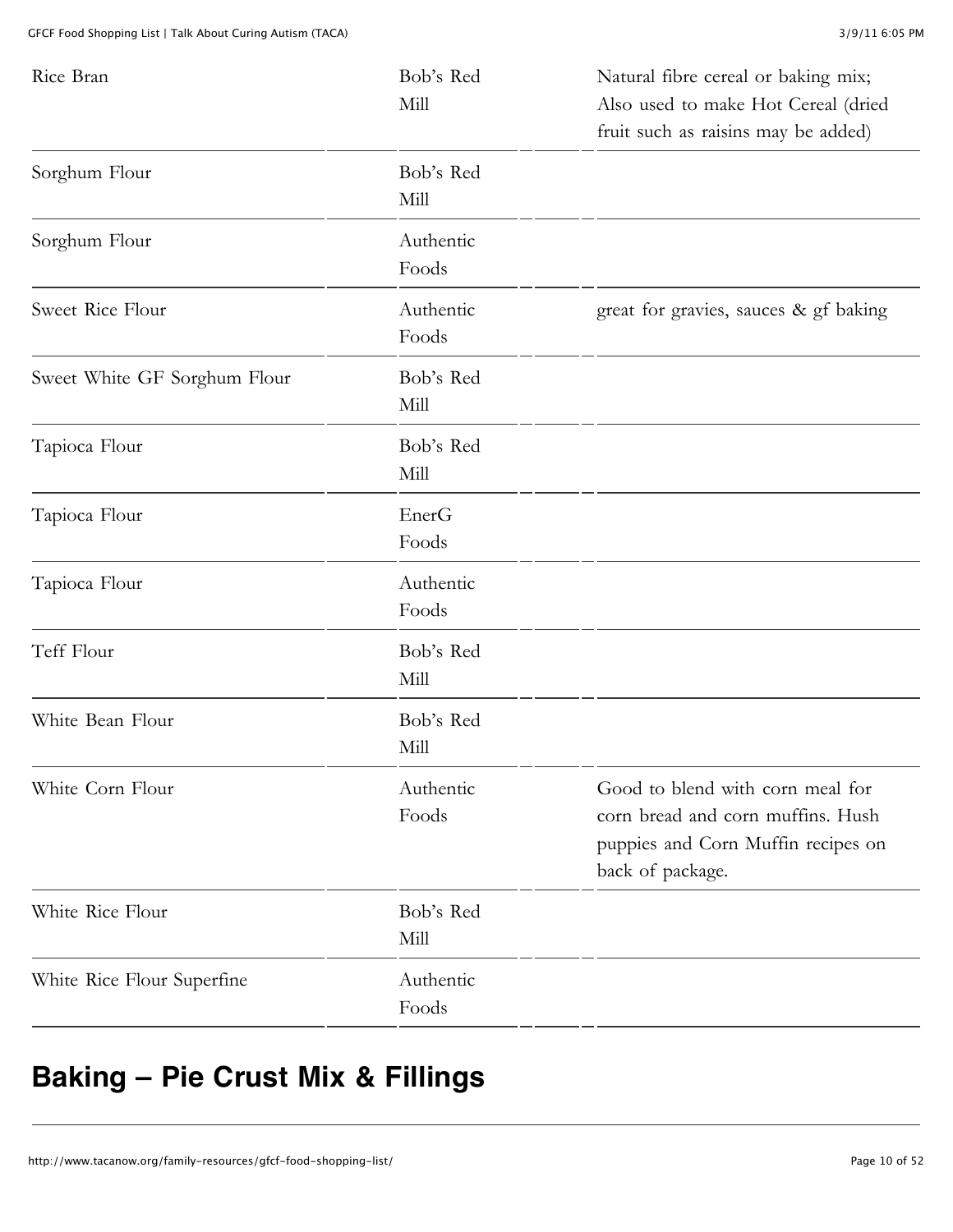| Pie Crust     | Authentic<br>Foods      |     | Can also be used for cookie dough.<br>Includes almond meal.         |
|---------------|-------------------------|-----|---------------------------------------------------------------------|
| Pie Crust Mix | Cause You're<br>Special |     |                                                                     |
| Pie Crust Mix | Gluten Free<br>Pantry   |     |                                                                     |
| Pie Fillings  | Comstock                | Any | Apple, blueberry, strawberry, cherry,<br>blackberry, peach, apricot |

# **Baking – Supplies**

| <b>Baking Powder</b>        | EnerG<br>Foods     | Low sodium; aluminum-free. Comes in<br>a 12-oz. tub. Use twice that of regular<br>baking powder.                                                  |
|-----------------------------|--------------------|---------------------------------------------------------------------------------------------------------------------------------------------------|
| <b>Baking Powder</b>        | Bob's Red<br>Mill  | Aluminum-free                                                                                                                                     |
| <b>Baking Powder</b>        | Glutino            |                                                                                                                                                   |
| Baking Powder               | Clabbor Girl       |                                                                                                                                                   |
| <b>Baking Powder</b>        | Rumford            |                                                                                                                                                   |
| <b>Baking Powder</b>        | Kinnikinnick       | KinnActive Corn Free Baking Powder                                                                                                                |
| Baking Soda                 | Clabbor Girl       |                                                                                                                                                   |
| Baking Soda                 | Bob's Red<br>Mill  | Uses no chemicals in the processing                                                                                                               |
| Decorating Sprinkles        | Earthly<br>Treats  |                                                                                                                                                   |
| Featherweight Baking Powder | Hain Pure<br>Foods | Cereal free, gluten free, sodium free                                                                                                             |
| Guar Gum                    | Bob's Red<br>Mill  | Use as a thickener for cold foods like<br>salad dressings, ice creams and<br>puddings and for hot foods like<br>graview, sauces, stews and soups. |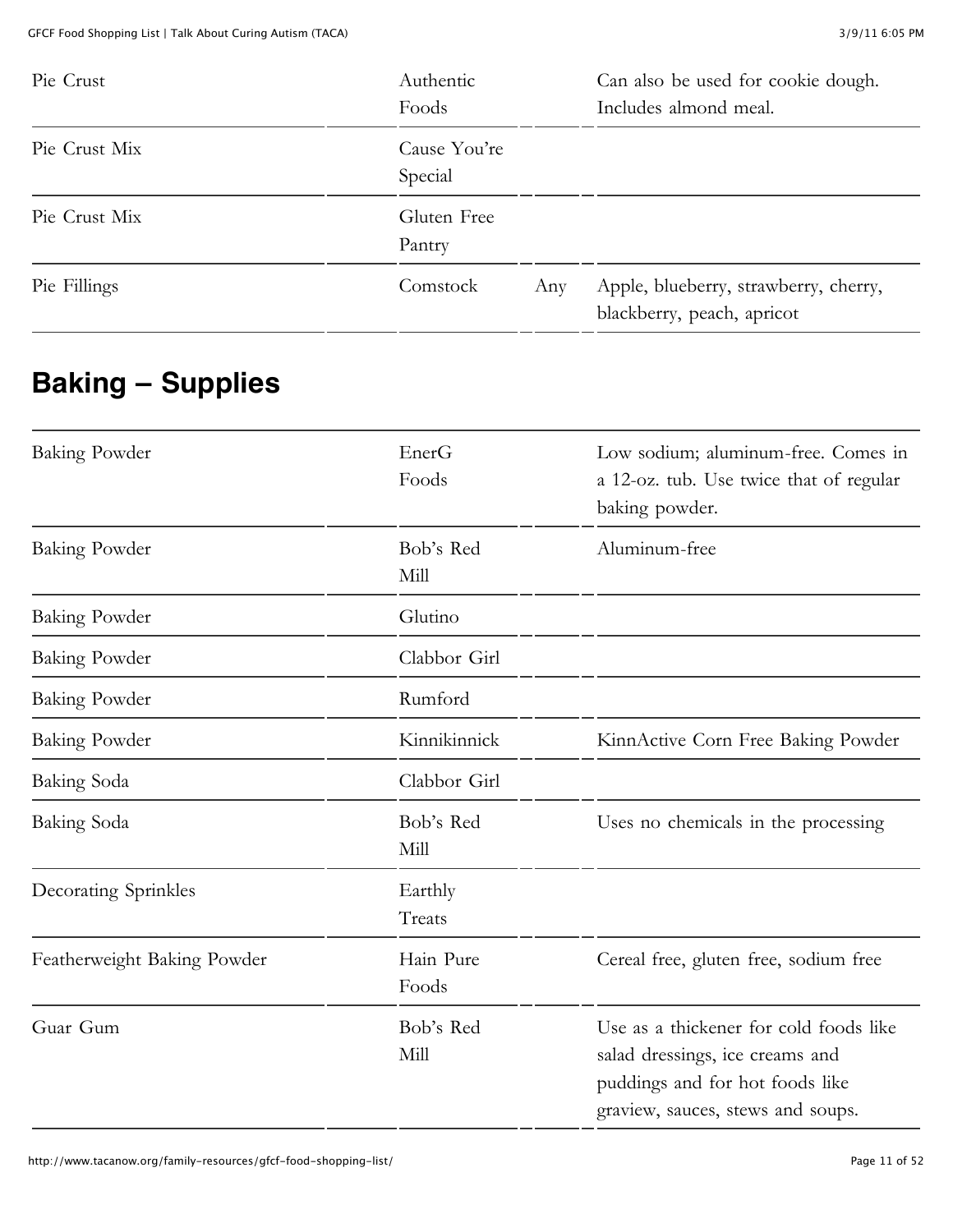| Guar Gum                                               | Authentic<br>Foods |     | Use as a thickener for cold foods like<br>salad dressings, ice creams and<br>puddings and for hot foods like<br>graview, sauces, stews and soups.                                                                                       |
|--------------------------------------------------------|--------------------|-----|-----------------------------------------------------------------------------------------------------------------------------------------------------------------------------------------------------------------------------------------|
| Vanilla extract                                        | Trader Joe's       |     |                                                                                                                                                                                                                                         |
| Vanilla extract                                        | Frontier           |     |                                                                                                                                                                                                                                         |
| Vanilla extract                                        | Tone's             |     | corn-based                                                                                                                                                                                                                              |
| Vanilla extract (Madagascar)                           | Neilsen-<br>Massey |     |                                                                                                                                                                                                                                         |
| Vanilla powder                                         | Authentic<br>Foods |     | Vanilla powder is sweet, and will<br>enhance flavor to baked goods. Used<br>instead of Vanilla extract. Corn and<br>soy free.                                                                                                           |
| Xanthan Gum (stabilizer to help<br>hold food together) | Bob's Red<br>Mill  |     | "Baking glue" – substitute for gluten<br>to give volume to breads and other<br>baked goods. Also used as a<br>thickening agent for salad dressings,<br>gravies, sauces, puddings, and even<br>icecream to get creamy smooth<br>texture. |
| Xanthan Gum (stabilizer to help<br>hold food together) | Authentic<br>Foods |     | "Baking glue" - substitute for gluten<br>to give volume to breads and other<br>baked goods. Also used in salad<br>dressings to emulsify the oil and<br>vinegar.                                                                         |
| Yeast                                                  | Fleishmann's       | Any |                                                                                                                                                                                                                                         |
| Yeast                                                  | Red Star           | Any |                                                                                                                                                                                                                                         |
| Candy                                                  |                    |     |                                                                                                                                                                                                                                         |
| After Eight Dinner Mints                               | Nestle             | Any | Always read labels – variations to<br>original recipe could be an issue                                                                                                                                                                 |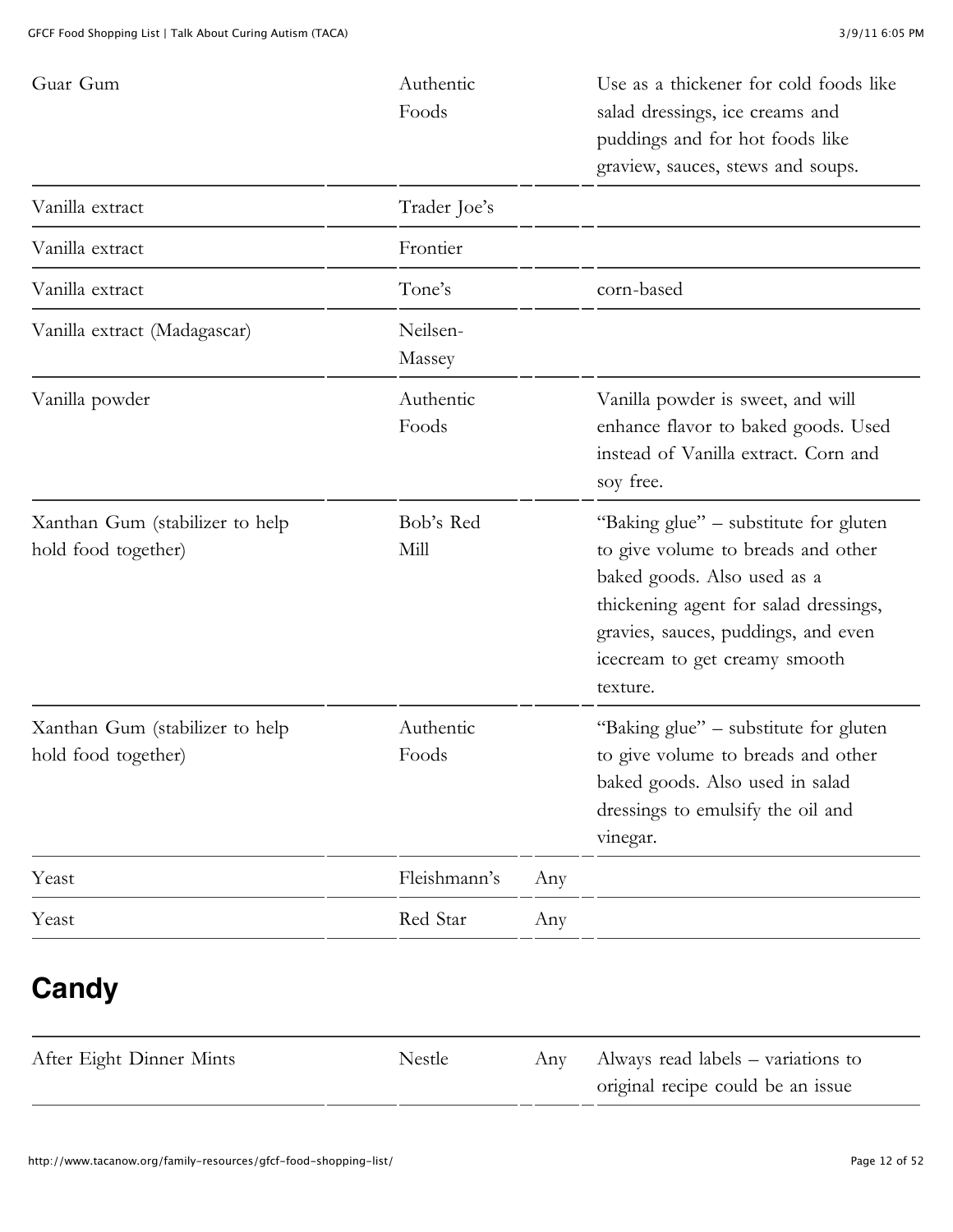| Bumble Bar                                                                                                                                                                                                                     | Bumble Bar<br>Inc.    |     | Thin bars of pressed sesame seeds,<br>flax seeds, peanuts, and brown rice<br>syrup. Ingredients vary by flavor.                                                                          |
|--------------------------------------------------------------------------------------------------------------------------------------------------------------------------------------------------------------------------------|-----------------------|-----|------------------------------------------------------------------------------------------------------------------------------------------------------------------------------------------|
| Chocolate Lentils                                                                                                                                                                                                              | Chocolate<br>Emporium |     | like M&Ms, but GF/CF                                                                                                                                                                     |
| Dots (gumdrops), Fluffy Stuff<br>Cotton Candy                                                                                                                                                                                  | Tootsie               | Any | Always read labels – variations to<br>original recipe could be an issue                                                                                                                  |
| Dumdum Lollipops                                                                                                                                                                                                               | Spangler<br>Candy Co. | Any | Always read labels – variations to<br>original recipe could be an issue                                                                                                                  |
| Fun Dip, Nerds, Pixy Stix                                                                                                                                                                                                      | Wonka                 | Any | Always read labels – variations to<br>original recipe could be an issue                                                                                                                  |
| Jelly Belly Jelly Beans                                                                                                                                                                                                        | <b>Jelly Belly</b>    | Any | NOT ALL FLAVORS - READ<br>LABELS. Variations to original recipe<br>could be an issue                                                                                                     |
| Jelly Gummi Bears                                                                                                                                                                                                              | Edward &<br>Sons      |     | Organic; sugar-coated bears; no gelatin;<br>vegan. Packaged in small box<br>containing four individual packets of<br>$9-10$ gummi's                                                      |
| Jolly Rancher Hard Candy, Jelly<br>Beans                                                                                                                                                                                       | Jolly Rancher         | Any | Always read labels – variations to<br>original recipe could be an issue                                                                                                                  |
| Jolly Rancher Lollipops                                                                                                                                                                                                        | Jolly Rancher         | Any | Assorted flavors (watermelon, apple,<br>cherry, grape) - contain corn syrup.<br>Great reinforcers for ABA program!<br>Our child has worked for a few<br>seconds of licking the lollipop! |
| Canada Mint & Wintergreen<br>Lozenges, Candy Buttons, Candy<br>Stix, Mary Janes Mary Jane Peanut<br>Butter Kisses, Necco Candy Eggs<br>(Easter), Necco Wafers,<br>Sweethearts Valentine Candy,<br>Talking Pumpkins (Halloween) | Necco                 | Any | Always read labels – variations to<br>original recipe could be an issue                                                                                                                  |
| Mike & Ike Candies                                                                                                                                                                                                             |                       | Any | Always read labels – variations to                                                                                                                                                       |

http://www.tacanow.org/family-resources/gfcf-food-shopping-list/ Page 13 of 52

original recipe could be an issue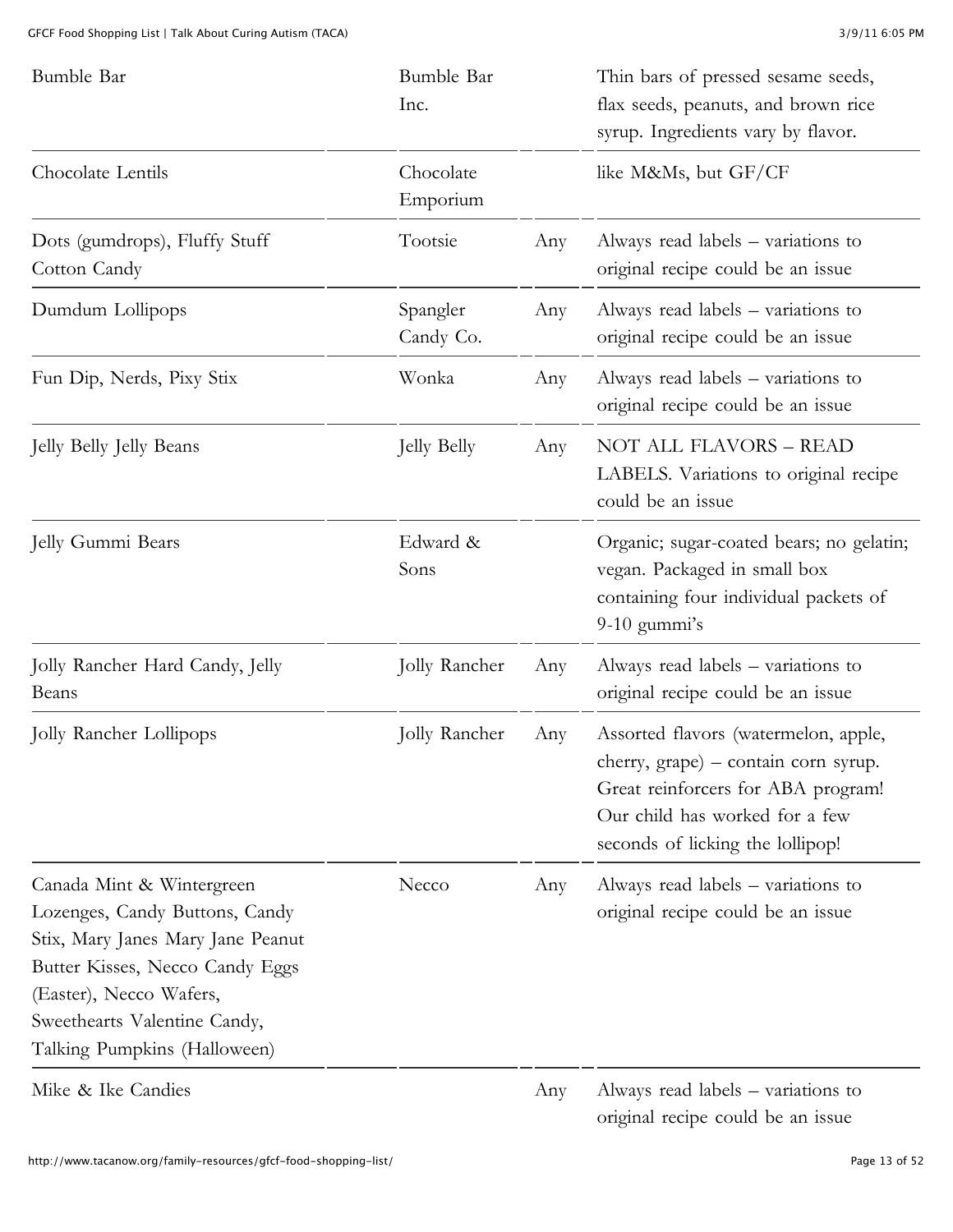| Pez                             | Pez                                       | Anv | Always read labels – variations to<br>original recipe could be an issue |
|---------------------------------|-------------------------------------------|-----|-------------------------------------------------------------------------|
| Skittles, Starburst Fruit Chews | Wrigley, a<br>subsidiary of<br>Mars, Inc. | Any | Always read labels – variations to<br>original recipe could be an issue |

#### **Cereal – Cold**

| Amazon Flakes                           | EnviroKidz                             |     | Corn Flakes                                                                                                                                                        |
|-----------------------------------------|----------------------------------------|-----|--------------------------------------------------------------------------------------------------------------------------------------------------------------------|
| Amazon Frosted Flakes                   | EnviroKidz                             |     | GF/CF version of Frosted Flakes                                                                                                                                    |
| Aztec Crunchy Corn & Amaranth<br>Cereal | Erewhon                                |     |                                                                                                                                                                    |
| <b>Blue Corn Flakes</b>                 | Health Valley                          |     | Use a food processor to make great<br>bread crumb mixture for chicken<br>nuggets                                                                                   |
| Brown Rice Cereal                       | Alfs                                   | Any |                                                                                                                                                                    |
| Brown Rice Crisps                       | Barbara's<br>Bakery                    |     | Similar to Rice Crispies, but these are<br>GF/CF. RICE KRISPIES ARE NOT<br>GF/CF. Use a food processor to make<br>great bread crumb mixture for chicken<br>nuggets |
| <b>Buckwheat Flakes</b>                 | Arrowhead<br>Mills                     |     | Use a food processor to make great<br>bread crumb mixture for chicken<br>nuggets                                                                                   |
| Cinnamon Crunch Granola                 | Enjoy Life<br>Natural<br><b>Brands</b> |     |                                                                                                                                                                    |
| Cocoa Crispy Rice                       | <b>New</b><br>Morning                  |     |                                                                                                                                                                    |
| Cocoa Crispy Rice                       | Erewhon                                |     |                                                                                                                                                                    |
| Corn Crunch-Ems Cereal                  | Health Valley                          |     | GF/CF version of Corn Chex. Use a<br>food processor to make great bread                                                                                            |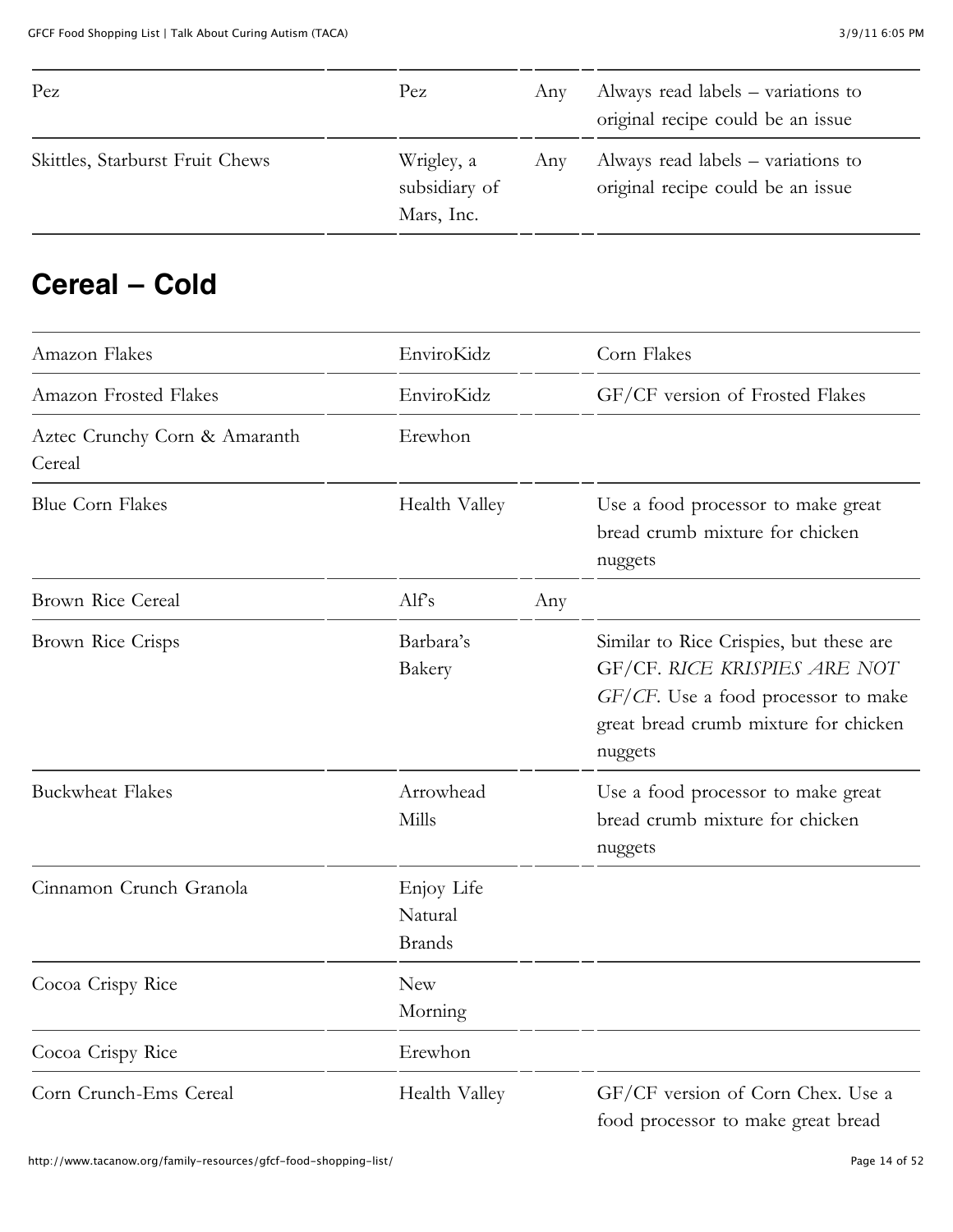crumb mixture for chicken nuggets

| Corn Flakes                                       | Erewhon                                |                                                                                         |
|---------------------------------------------------|----------------------------------------|-----------------------------------------------------------------------------------------|
| Corn Flakes                                       | Barbara's<br>Bakery                    | Use a food processor to make great<br>bread crumb mixture for chicken<br>nuggets        |
| Corn Flakes                                       | Nature's<br>Path                       |                                                                                         |
| Corn Flakes                                       | Arrowhead<br>Mills                     |                                                                                         |
| Corn Flakes                                       | Nature's<br>Path                       | Organic, Fruit Juice Sweetened; Comes<br>in Box, or 26.4 oz Economy Pack<br>(Bag)       |
| Corn Flakes                                       | Barbara's<br>Bakery                    | Like Frosted Flakes – Fruit juice<br>sweetened                                          |
| Corn Flakes - Honey'd                             | Nature's<br>Path                       |                                                                                         |
| Cranapple Crunch                                  | Enjoy Life<br>Natural<br><b>Brands</b> |                                                                                         |
| Crispy Brown Rice Cereal -<br>Gluten Free Version | Erewhon                                | Like Rice Krispies, but GF/CF                                                           |
| Crispy Brown Rice Cereal -<br>Frosted             | New<br>Morning                         | Like chocolate Rice Crispies, but<br>GF/CF                                              |
| Crispy Brown Rice Cereal with<br>Mixed Berries    | Erewhon                                |                                                                                         |
| Crispy Rice                                       | Nature's<br>Path                       | Like Rice Krispies, but GF/CF;<br>Organic, Made from whole grain rice                   |
| <b>Frosted Flakes</b>                             | EnviroKidz                             |                                                                                         |
| Gorilla Munch                                     | EnviroKidz                             | Organic corn – round, sweet crunchy<br>cereal; Usually much cheaper at Trader<br>Joe's. |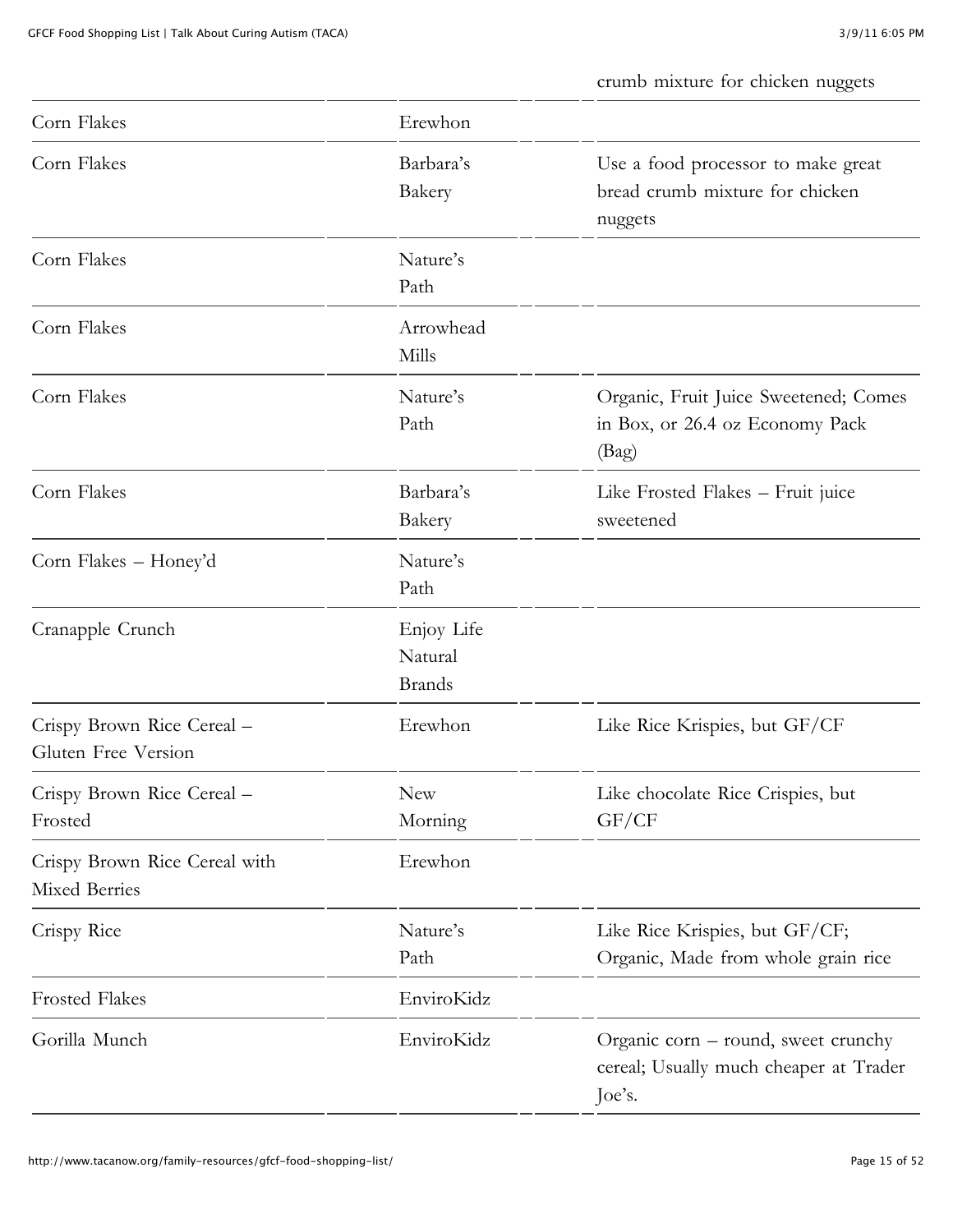| Granola - Cinnamon Crunch, Very<br>Berry Crunch, or Cranapple<br>Crunch | Enjoy Life<br>Natural<br><b>Brands</b> |     | Granola WITHOUT wheat or nuts                                                                                                                                                                                                                               |
|-------------------------------------------------------------------------|----------------------------------------|-----|-------------------------------------------------------------------------------------------------------------------------------------------------------------------------------------------------------------------------------------------------------------|
| Honey Rice Puffins Cereal                                               | Barbara's<br>Bakery                    |     | Honey Rice flavored (not all Puffins<br>are GF/CF); Possible Cross<br>Contamination Issues.                                                                                                                                                                 |
| Koala Crisp Cereal                                                      | EnviroKidz                             |     | Rice Crispy version of Cocoa Puffs.<br>READ LABEL CAREFULLY - they<br>originally included Barley Malt in the<br>cereal, which contains gluten. The<br>recipe was changed to be GF/CF, but<br>the older version may still be on the<br>shelf in some stores. |
| Mesa Sunrise Flax, Corn &<br>Amaranth Flakes                            | Nature's<br>Path                       |     | Multi-grain Cereal (flakes). Use a food<br>processor to make great bread crumb<br>mixture for chicken nuggets.                                                                                                                                              |
| Muesli Cereal                                                           | Dr. Schar                              |     |                                                                                                                                                                                                                                                             |
| Panda Puffs                                                             | EnviroKidz                             |     | Peanut Butter flavored puffed cereal                                                                                                                                                                                                                        |
| Quinoa Flakes (for hot cereal)                                          | Ancient<br>Harvest                     |     | Can be used in breading mixture for<br>nuggets as well.                                                                                                                                                                                                     |
| <b>Rice Cereal</b>                                                      | Nabisco                                | Any |                                                                                                                                                                                                                                                             |
| Rice Chex                                                               | General<br>Mills                       |     | In May of 2008 General Mills<br>reformulated Rice Chex to use<br>molasses instead of malt barley.                                                                                                                                                           |
| Rice Crunch-Ems Cereal                                                  | Health Valley                          | Any | GF/CF version of Rice Chex. Use a<br>food processor to make great bread<br>crumb mixture for chicken nuggets                                                                                                                                                |
| Rice Twice                                                              | Erewhon                                |     | Frosted Crisps & Puffs of Brown Rice<br>- looks like a combination of puffed<br>rice and "rice krispy" cereal                                                                                                                                               |
| Sweetened Rice Flakes                                                   | Arrowhead<br>Mills                     |     |                                                                                                                                                                                                                                                             |
| Verry Berry Crunch                                                      | Enjoy Life                             |     | Fruity bites of crunchy brown rice                                                                                                                                                                                                                          |

http://www.tacanow.org/family-resources/gfcf-food-shopping-list/ Page 16 of 52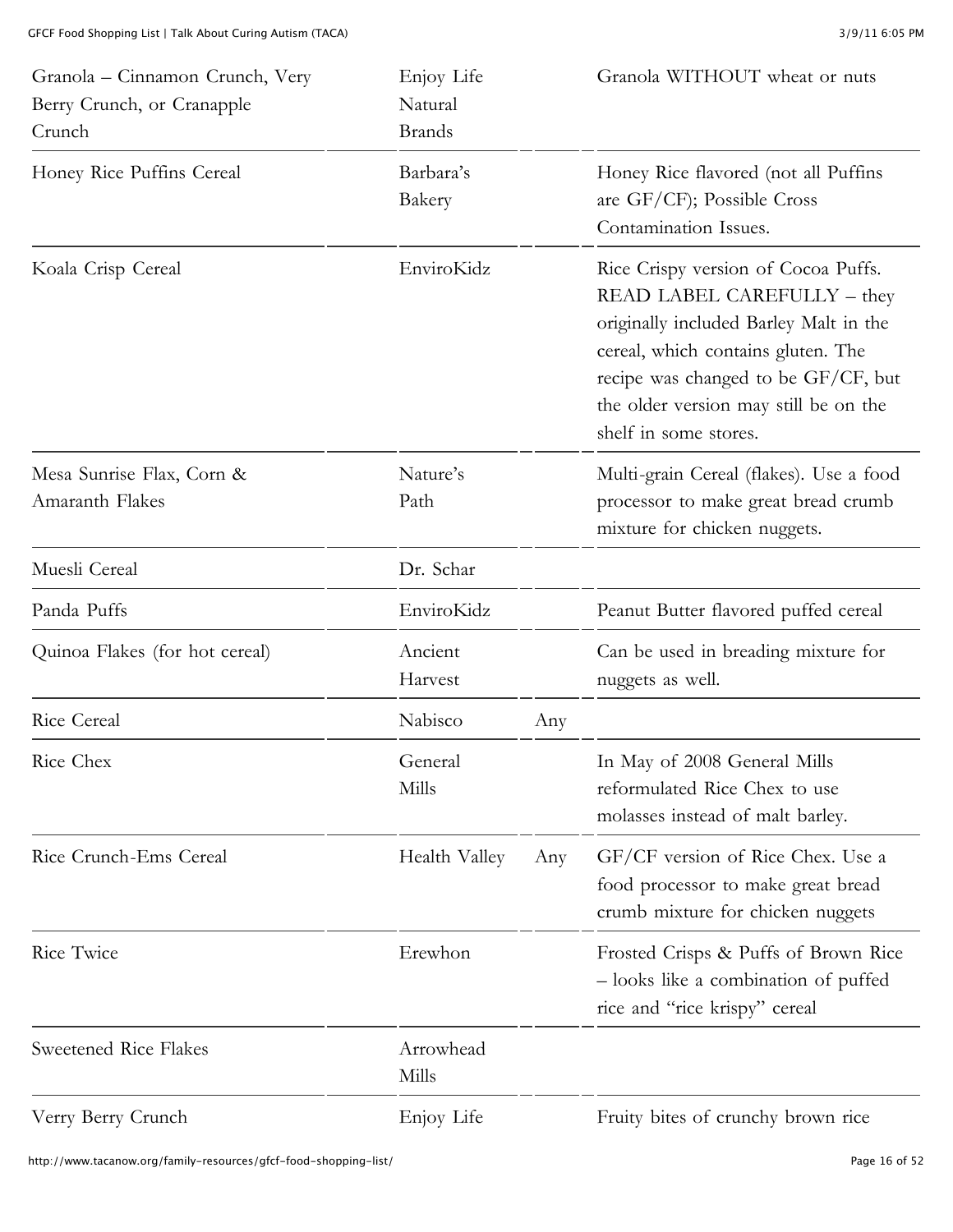|              | Natural<br><b>Brands</b> | granola with freeze-dried strawberries<br>and raspberries |
|--------------|--------------------------|-----------------------------------------------------------|
| Whole- $O's$ | Nature's<br>Path         |                                                           |
|              | Barbara's<br>Bakery      | fruit juice sweetened                                     |

#### **Cereal – Hot**

| Brown Rice Cream Cereal               | Erewhon                     |                                                                                                                                            |
|---------------------------------------|-----------------------------|--------------------------------------------------------------------------------------------------------------------------------------------|
| Brown Rice Cream Cereal               | Perky's                     | Creamy hot cereal made from organic<br>brown rice.                                                                                         |
| Buckwheat Kernels (Roasted-<br>Kasha) | Bob's Red<br>Mill           | buckwheat groats that have been<br>roasted. Good in pilaf and hot cereal                                                                   |
| Creamy Buckwheat                      | Bob's Red<br>Mill           |                                                                                                                                            |
| Creamy Rice                           | Bob's Red<br>Mill           |                                                                                                                                            |
| Hot & Creamy Rice Cereal              | Lundberg<br>Family<br>Farms |                                                                                                                                            |
| Hot Sweet Almond Cereal               | Lundberg<br>Family<br>Farms |                                                                                                                                            |
| Kasha Roasted Buckwheat Kernels       | Bob's Red<br>Mill           | Use CF substitutes when making                                                                                                             |
| Mighty Tasty GF Hot Cereal            | Bob's Red<br>Mill           |                                                                                                                                            |
| Millet Grits/Meal                     | Bob's Red<br>Mill           | Makes a good hot breakfast cereal or<br>side dish (alternative to mashed<br>potatoes or rice). Can also be added to<br>breads or crackers. |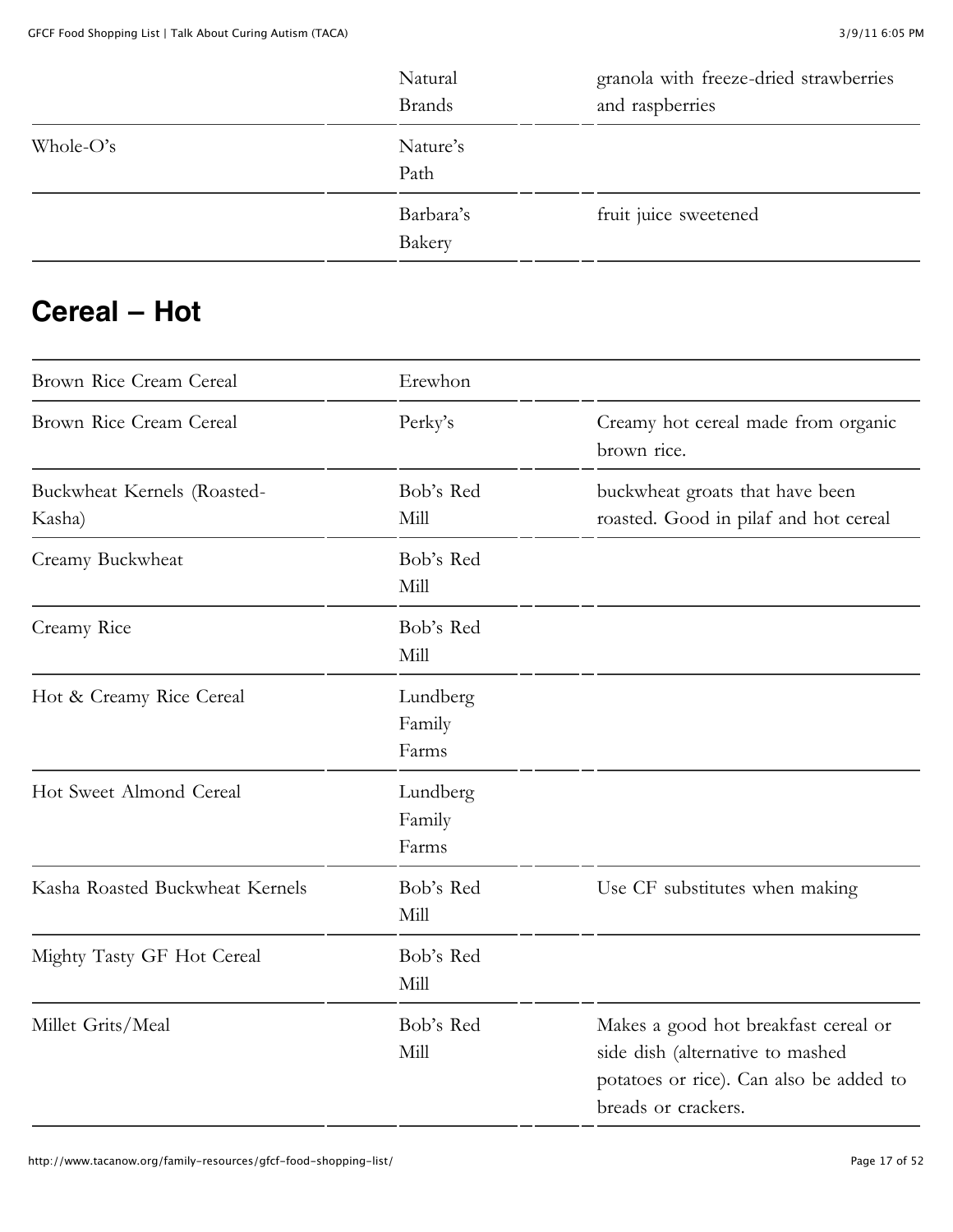| Rice & Shine | Arrowhead | Hot Rice Cereal similar to Cream of |
|--------------|-----------|-------------------------------------|
|              | Mills     | Wheat                               |

### **Chips, Crackers, Pretzels & Rice Cakes**

| Apple chips                                                                                                                  | Good Health          |     |                                                                                                                                                                       |
|------------------------------------------------------------------------------------------------------------------------------|----------------------|-----|-----------------------------------------------------------------------------------------------------------------------------------------------------------------------|
| Apple-cinnamon Rice Cakes                                                                                                    | Quaker               | Any |                                                                                                                                                                       |
| BAKED LAY'S® Original Potato<br>Crisps, BAKED RUFFLES®<br>Original Potato Crisps                                             | Frito Lay            | Any |                                                                                                                                                                       |
| Baked Tostitos, Baked Tostitos<br>Bite Size Tortilla Chips                                                                   | Frito Lay            | Any | Caution: flavored versions may contain<br>gluten and/or casein                                                                                                        |
| BAKEN-ETS® Fried Pork Skins,<br>Hot 'N Spicy Flavored Pork<br>Cracklins, Hot `N Spicy Flavored<br>Pork Skins, Pork Cracklins | Frito Lay            | Any |                                                                                                                                                                       |
| Black Bean Tortilla Chips                                                                                                    | Garden of<br>Eatin'  |     |                                                                                                                                                                       |
| Blue Corn Tortilla Chips                                                                                                     | Guiltless<br>Gourmet |     |                                                                                                                                                                       |
| <b>Brown Rice Crackers</b>                                                                                                   | Hol-Grain            |     | Use a food processor to make great<br>bread crumb mixture for chicken<br>nuggets (we blend whatever products<br>are on hand, and mix together with<br>various spices) |
| Brown Rice Snaps                                                                                                             | Edward &<br>Sons     |     |                                                                                                                                                                       |
| CHESTER'S® Butter Artificially<br>Flavored Popcorn                                                                           | Frito Lay            | Any |                                                                                                                                                                       |
| CHURRUMAIS® Limoncita Chile<br>& Lime Tortilla Chips                                                                         | Frito Lay            | Any |                                                                                                                                                                       |
| Cinnamon Crackers                                                                                                            | Ener-G               |     |                                                                                                                                                                       |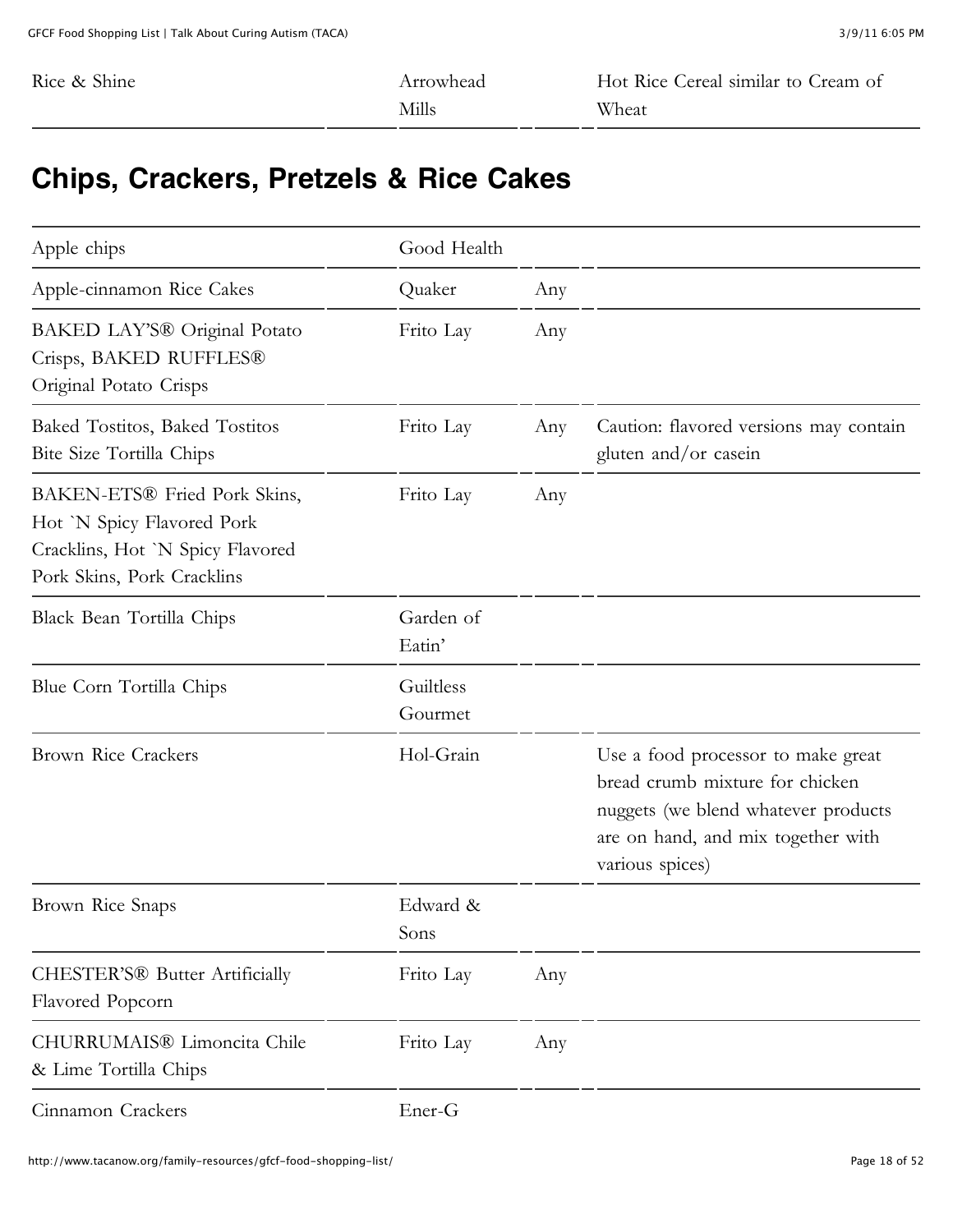|                                                                                                                                                                                      | Foods              |     |                                                                                                                                                                                                                                 |
|--------------------------------------------------------------------------------------------------------------------------------------------------------------------------------------|--------------------|-----|---------------------------------------------------------------------------------------------------------------------------------------------------------------------------------------------------------------------------------|
| Corn Strips                                                                                                                                                                          | Frito Lay          | Any |                                                                                                                                                                                                                                 |
| Crackers                                                                                                                                                                             | Ener-G<br>Foods    |     |                                                                                                                                                                                                                                 |
| Crackers                                                                                                                                                                             | Glutano            |     | egg-free                                                                                                                                                                                                                        |
| Crackers                                                                                                                                                                             | Bi-Aglut           |     | Ritz-type crackers. Very good!                                                                                                                                                                                                  |
| Crackers                                                                                                                                                                             | Dr. Schar          |     | Wafer thin, made with buckwheat                                                                                                                                                                                                 |
| Crackers - Savory thin mini<br>Crackers                                                                                                                                              | Trader Joe's       |     | include sesame seeds and maltodextrin<br>from corn.                                                                                                                                                                             |
| Crackers – Savory Thins                                                                                                                                                              | Sesmark            |     | Sesame Rice Crackers. Great for<br>dipping in hummus                                                                                                                                                                            |
| Crisp Bread                                                                                                                                                                          | Glutano            |     | Also good for bread crumbs                                                                                                                                                                                                      |
| Crudites (accent on the e),<br>Vegetable Snack Twirls                                                                                                                                | Hain Pure<br>Foods |     | Flavored celery and carrots in puffy,<br>crunchy, twisted curls. Our son<br>refused them the first few attempts.<br>Said they tasted yucky. But giving him<br>a bag to snack from a few months<br>later, he snarffed them down! |
| DORITOS® Salsa Verde Flavored<br>Tortilla Chips                                                                                                                                      | Frito Lay          | Any |                                                                                                                                                                                                                                 |
| DORITOS® Toasted Corn<br>Tortilla Chips                                                                                                                                              | Frito Lay          | Any |                                                                                                                                                                                                                                 |
| Frites Americaine, Frites Seasoned<br>Salt                                                                                                                                           | Terra              | Any | Great Reinforcers for ABA program!<br>We also use them to reinforce eating<br>less-desired foods (e.g., eat one meat<br>nugget, get 1-2 frites)                                                                                 |
| FRITO LAY® Honey Roasted<br>Peanuts, Hot Peanuts, Salted<br>Peanuts, Smoked Almonds,<br>Sunflower Seeds, Sunflower Seed<br>Kernels, Sweet Honey Trail Mix,<br>FLAMIN' HOT® Sunflower | Frito Lay          | Any |                                                                                                                                                                                                                                 |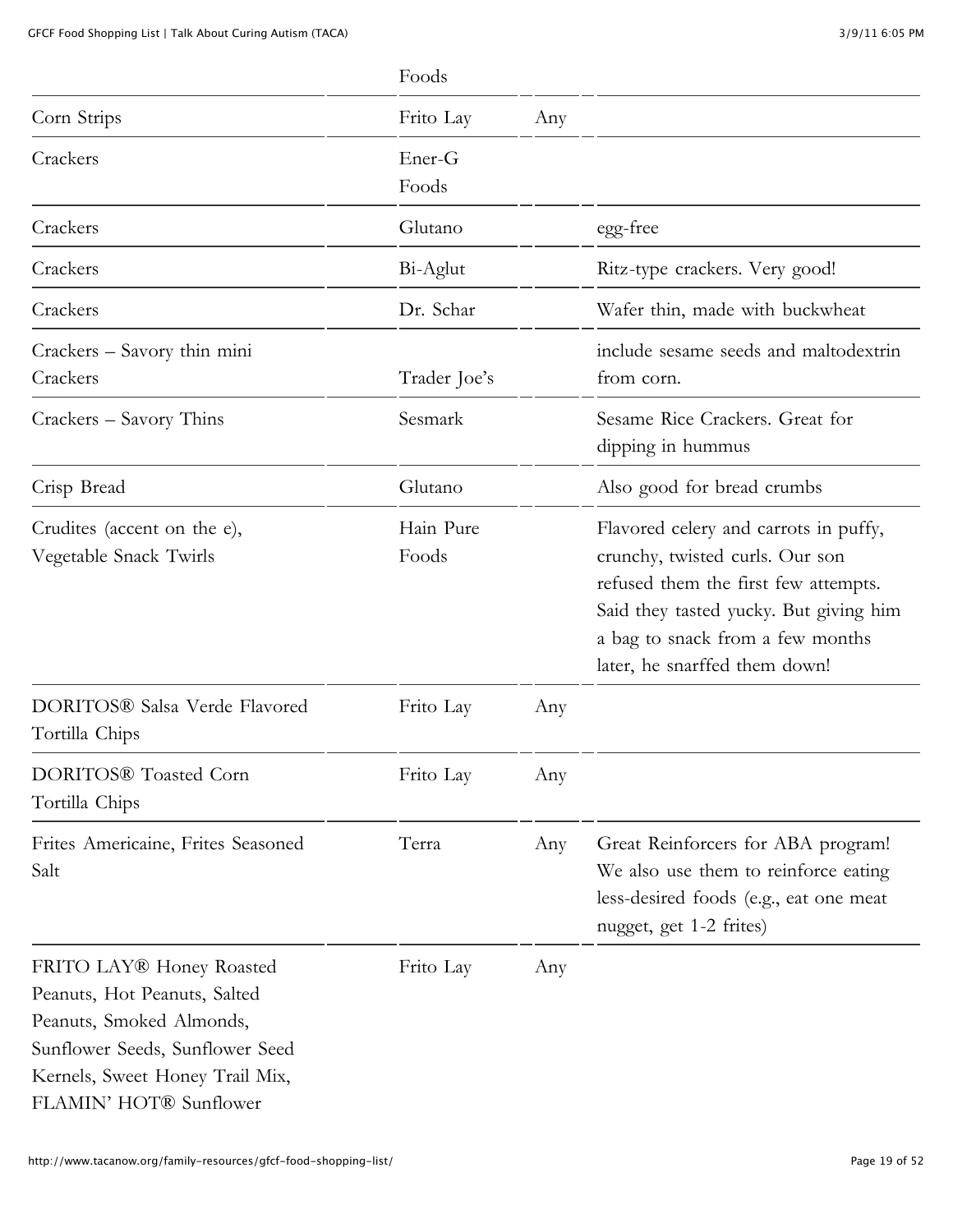#### Seeds, Cashews

| Fritos Corn Chips, King Size Corn<br>Chips, Original Corn Chips,<br>Scoops! Corn Chips, Waves Corn<br>Chips           | Frito Lay | Any | Only the original ones — not the<br>various seasoned versions |
|-----------------------------------------------------------------------------------------------------------------------|-----------|-----|---------------------------------------------------------------|
| FRITOS® Bean Dip, Black Bean<br>Dip, Hot Bean Dip                                                                     | Frito Lay | Any |                                                               |
| FRITOS® FLAVOR TWISTSTM<br>Honey BBQ Flavored Corn Snacks                                                             | Frito Lay | Any |                                                               |
| Lay's Original Potato Chips,<br>Classic Potato Chips, Deli Style<br>Original Potato Chips,                            | Frito Lay | Any | Caution: flavored chips may not be<br><b>GFCF</b>             |
| LAY'S <sup>®</sup> Fries Regular Flavored<br>Potato Snacks                                                            | Frito Lay | Any |                                                               |
| LAY'S <sup>®</sup> Kettle Cooked BBQ<br>Flavored Extra Crunchy Potato<br>Chips, Kettle Cooked Regular<br>Potato Chips | Frito Lay | Any |                                                               |
| LAY'S <sup>®</sup> Limon Tangy Lime<br>Flavored Potato Chips                                                          | Frito Lay | Any |                                                               |
| LAY'S® Natural Sea Salt Thick<br>Cut Potato Chips                                                                     | Frito Lay | Any |                                                               |
| LAY'S® STAX Original Flavored<br>Potato Crisps                                                                        | Frito Lay | Any |                                                               |
| LAY'S <sup>®</sup> W!® Regular Potato<br>Chips, Ruffles W!® Regular<br>Potato Chips                                   | Frito Lay | Any |                                                               |
| Maui Style Regular Potato Chips                                                                                       | Frito Lay | Any |                                                               |
| MISS VICKIE'STM Original Potato<br>Chips                                                                              | Frito Lay | Any |                                                               |
| MUNCHOS® Regular Potato<br>Crisps                                                                                     | Frito Lay | Any |                                                               |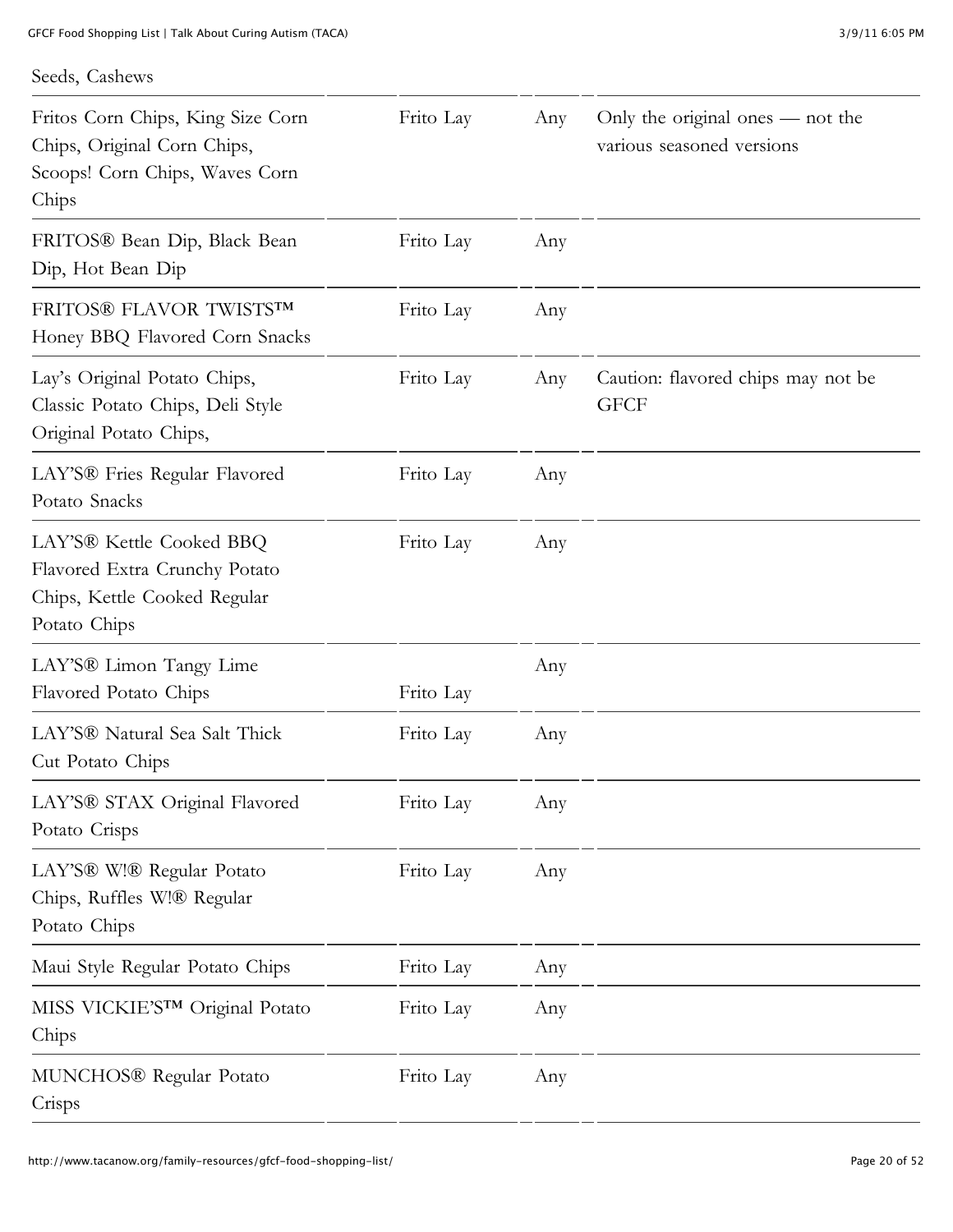| Pretzel Rings                  | Ener-G<br>Foods                |     |                                                                                                                                                                                                                       |
|--------------------------------|--------------------------------|-----|-----------------------------------------------------------------------------------------------------------------------------------------------------------------------------------------------------------------------|
| Pretzels – Wylde               | Ener-G<br>Foods                |     |                                                                                                                                                                                                                       |
| Pretzels                       | Glutano                        |     |                                                                                                                                                                                                                       |
| Rice Bran Crackers             | Health Valley                  |     | Graham-type Cracker - Sandwich with<br>peanut butter or CF frosting for a<br>yummy treat. BEWARE OF THEIR<br>Amaranth crackers, which are<br>packaged to look exactly the same, but<br>also have organic whole wheat! |
| <b>Rice Cakes</b>              | Tree of Life                   |     | Mini rice crackers – not pressed (thick<br>but only the size of a quarter.)                                                                                                                                           |
| <b>Rice Cakes</b>              | Lundberg<br>Family<br>Farms    | Any |                                                                                                                                                                                                                       |
| Rice Chips                     | Trader Joe's                   |     |                                                                                                                                                                                                                       |
| Rice Chips                     | Lundberg<br>Family<br>Farms    |     | Dorito like chips - have several<br>flavors: Santa Fe Barbecue, Sea Salt,<br>Sesame & Seaweed, Pico De Gallo.<br>Made with corn and rice.                                                                             |
| Rice Crackers                  | <b>KAME</b>                    |     |                                                                                                                                                                                                                       |
| Rice Crisps                    | National<br>Importers,<br>Inc. |     |                                                                                                                                                                                                                       |
| Rice Sticks                    | Nature's<br>Hilights           |     |                                                                                                                                                                                                                       |
| Roasted Corn                   | Inka Crops                     |     | These are addicting just like corn nuts.<br>Yummy!                                                                                                                                                                    |
| Ruffles Potato Chips           | Frito Lay                      | Any | $Plain - no\text{ flavored chips} - Ruffiles$<br>Baked chips (plain) are okay as well                                                                                                                                 |
| RUFFLES® Regular Potato Chips, | Frito Lay                      | Any |                                                                                                                                                                                                                       |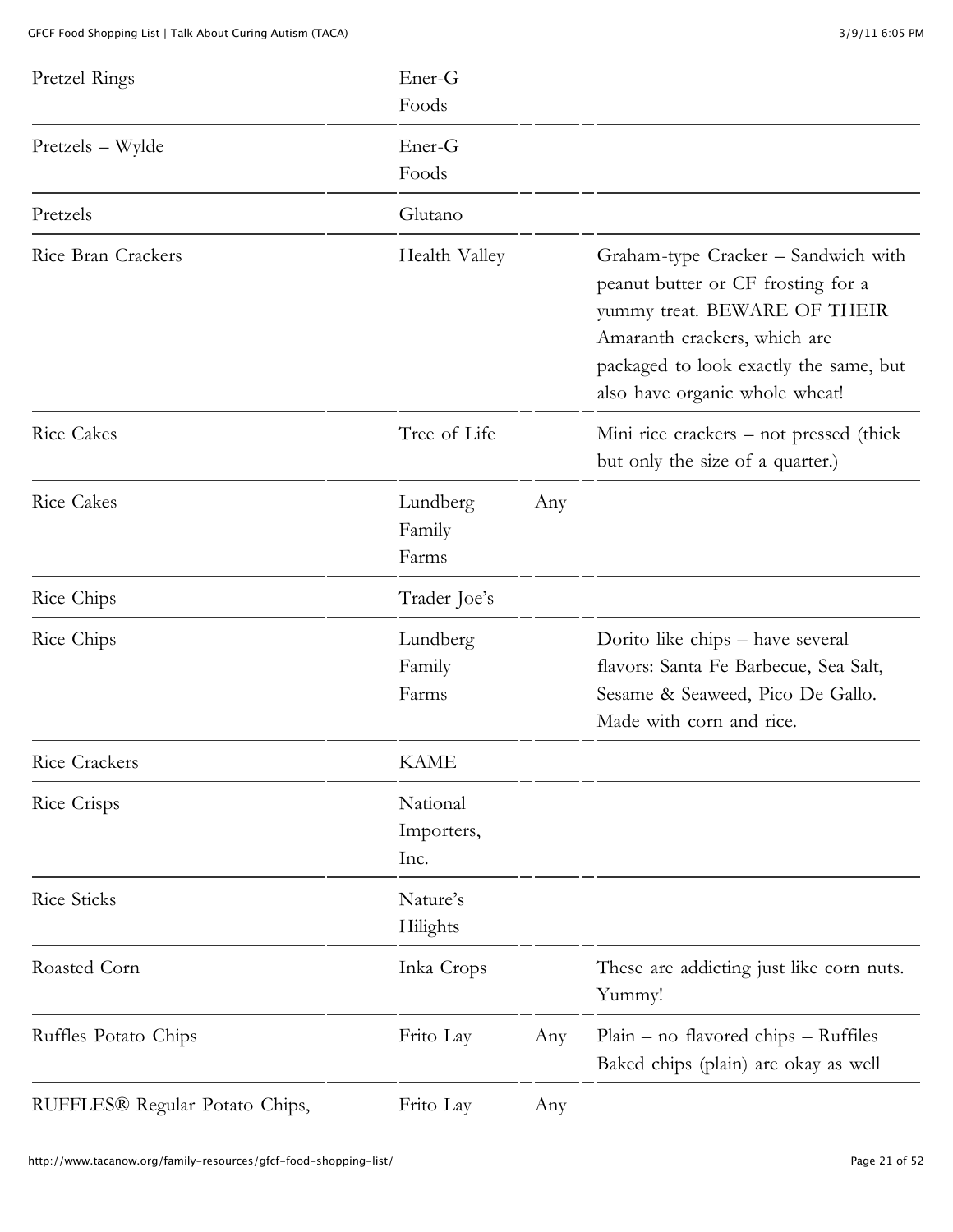#### Natural Reduced Fat Regular Sea Salted Potato Chips, Reduced Fat Regular Potato Chips

| Seattle Crackers                                                               | EnerG<br>Foods                  |     | Crunchy crackers $-$ the size of wheat<br>thins. Not much flavor, but good with<br>hummus.                                                                                                                 |
|--------------------------------------------------------------------------------|---------------------------------|-----|------------------------------------------------------------------------------------------------------------------------------------------------------------------------------------------------------------|
| Snapea Crisps - Original                                                       | Calbee<br>Foods                 |     | Baked Pea pod shaped snacks (green).<br>NOT THE CAESAR version.                                                                                                                                            |
| Sweet Potato Corn Tortilla Chips                                               | Vegetas                         |     | Very similar to Doritos corn chips, but<br>with a flavorful twist by adding sweet<br>potatoes. Corporate confirmed<br>GF/CF. Add some of these chips<br>when making bread crumbs for a<br>flavorful twist. |
| Tarot (or Spiced Tarot) Chips                                                  | Terra                           | Any | NOTE: NOT ALL TERRA CHIPS<br>ARE GF/CF. THE<br>MEDITTERANEAN CHIPS WITH<br>ZESTY TOMATO ARE NOT<br>GF/CF. SOME OF THE<br>FLAVORED VERSIONS WITH<br>SEASONINGS MAY NOT BE AS<br>WELL.                       |
| Tortilla Chips (Mini White<br>Rounds)                                          | Garden of<br>Eatin'             |     |                                                                                                                                                                                                            |
| Veggie Chips                                                                   | Robert's<br>American<br>Gourmet |     | Multi-colored potato, spinach and<br>carrot chips - look like colored corn<br>chips, but are light and airy potato<br>chips.                                                                               |
| Veggie Chips (NOT Veggie Fries!)                                               | Trader Joe's                    |     |                                                                                                                                                                                                            |
| Veggie Corn Puffs (Buccaneer<br>Joe's Unburied Treasure" Veggie<br>Corn Puffs) | Trader Joe's                    |     | Same look and texture/crunch as<br>cheese puffs, but smaller, and green.                                                                                                                                   |
| Veggie Crisps                                                                  | Eatsmart                        | Any | Blend of potato, spinach and tomato<br>chips. Multicolored ruffled chips.                                                                                                                                  |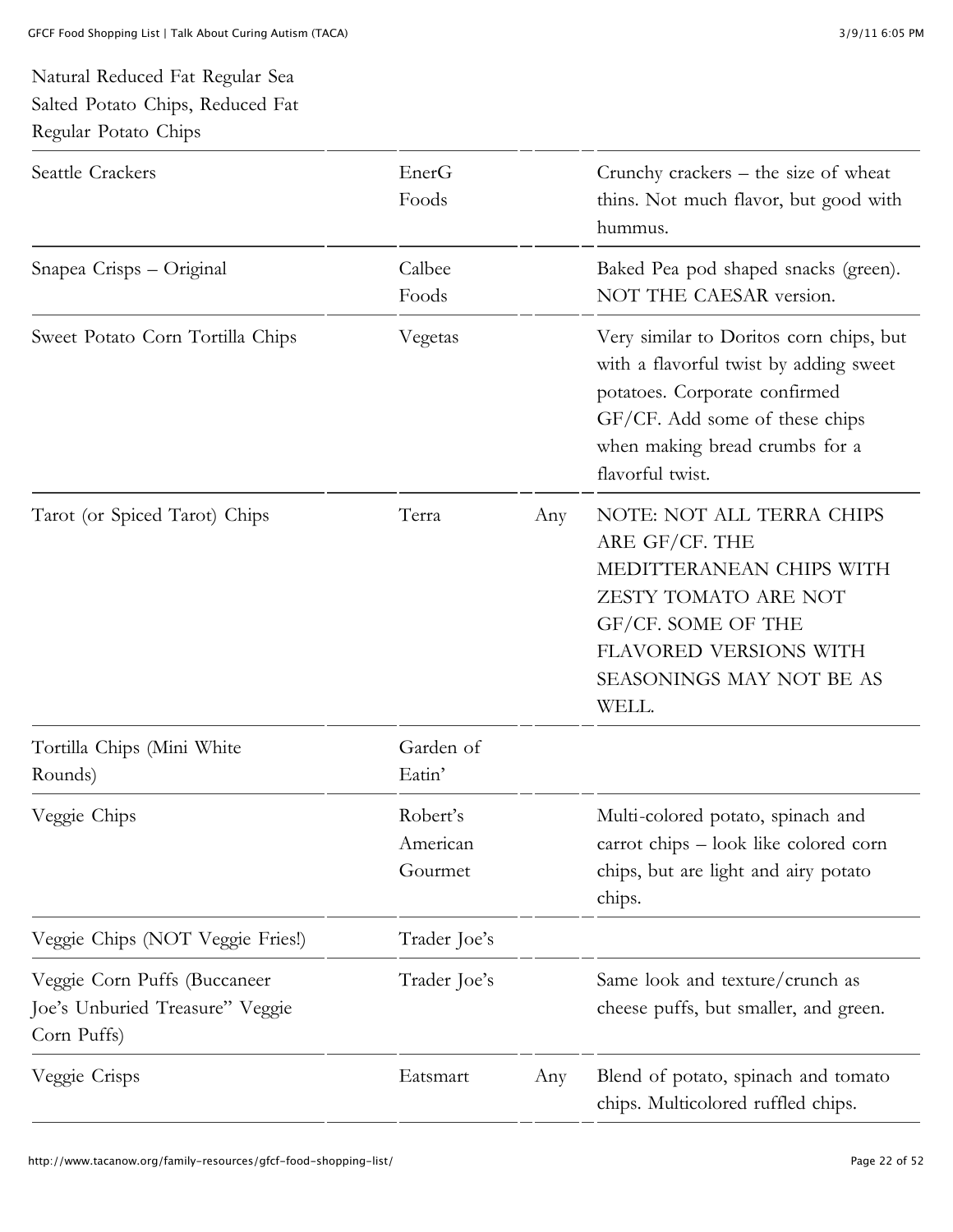GFCF Food Shopping List | Talk About Curing Autism (TACA) 3/9/11 6:05 PM

| Veggie Crisps          | Trader Joe's |     | Low fat multi-colored chips                                                                                                              |
|------------------------|--------------|-----|------------------------------------------------------------------------------------------------------------------------------------------|
| Wafers (thin crackers) | Glutano      |     |                                                                                                                                          |
| Yam Chips              | Terra        | Any | A good snack option that is potato-<br>free. Can be added in the food<br>processor when making nugget<br>breading for a flavorful twist. |

# **Condiments – Sauces, Dressings, Gravy, Marinade, Spices, Seasonings**

| <b>BBQ</b> Sauce                  | Annie's         | Any | Health Food section - READ          |
|-----------------------------------|-----------------|-----|-------------------------------------|
|                                   | Naturals        |     | <b>LABELS - THEIR SMOKY BBQ</b>     |
|                                   |                 |     | $CONTAINS WHEREAT - the regular$    |
|                                   |                 |     | does not.                           |
| Black Bean & Corn Salsa           | Trader Joe's    |     |                                     |
| Catsup                            | Westbrae        |     | Fruit-sweetened                     |
|                                   | Natural         |     |                                     |
| Chili Seasoning                   | <b>Bearitos</b> |     | All common allergens are listed in  |
|                                   |                 |     | ingredients as corporate policy.    |
| Flavoring Syrup - Maple           | Kirkman         |     |                                     |
|                                   | Labs            |     |                                     |
| Flavoring Syrup - Strawberry      | Kirkman         |     |                                     |
|                                   | Labs            |     |                                     |
| Flavoring Syrup - Wild Cherry     | Kirkman         |     |                                     |
|                                   | Labs            |     |                                     |
| French Dressing (organic)         | Annie's         |     |                                     |
|                                   | Naturals        |     |                                     |
| French Tomato Vinaigrette         | Seeds of        |     |                                     |
|                                   | Change          |     |                                     |
| Garlic Steak Sauce & Marinade,    | Mr. Spice       |     | 8 of their 9 sauces are GF/CF - HOT |
| Ginger Stir-Fry Sauce & Marinade, | Organic         |     | WINGS Sauce contains Dairy.         |
| Honey BBQ & Marinade, Honey       |                 |     |                                     |

http://www.tacanow.org/family-resources/gfcf-food-shopping-list/ Page 23 of 52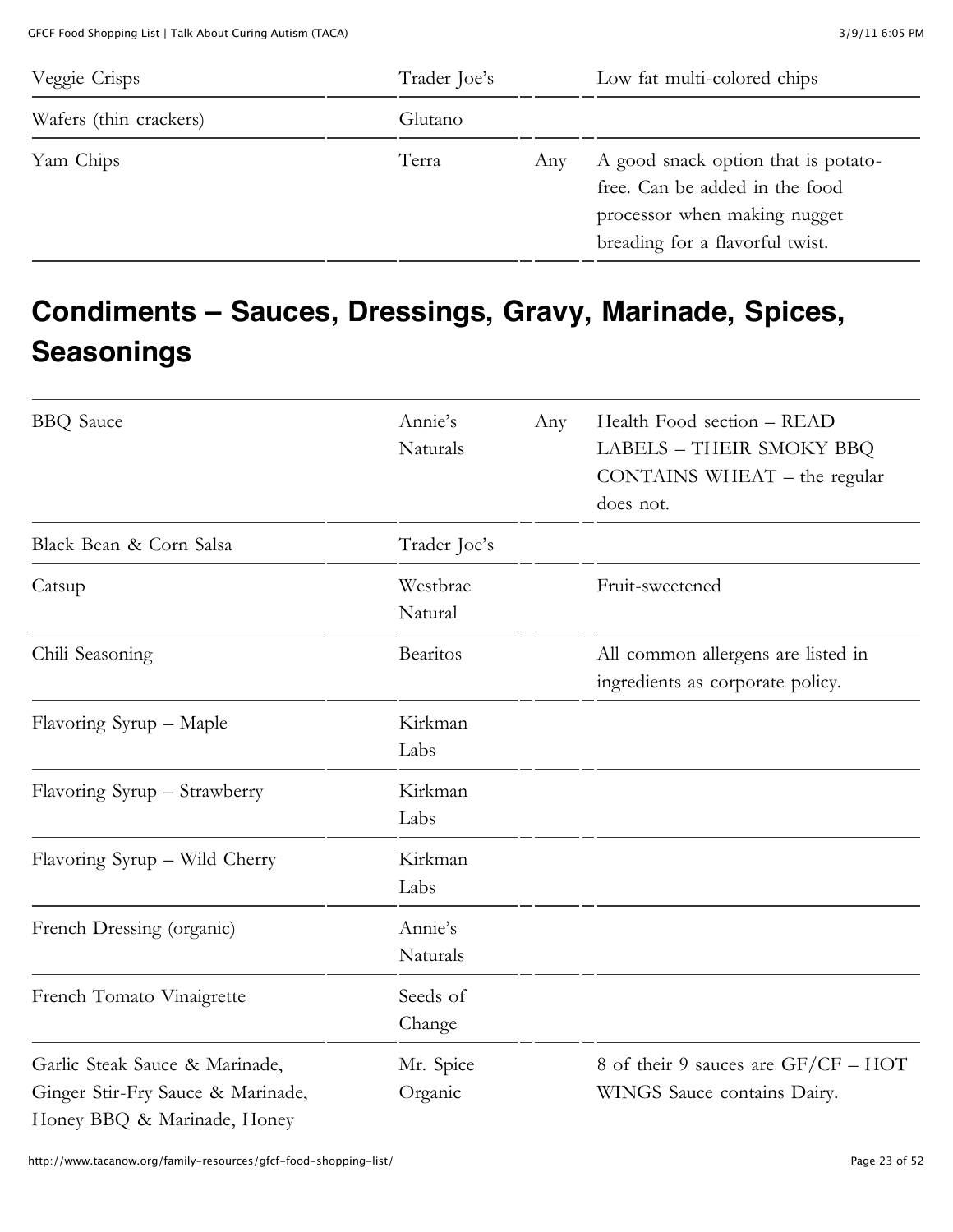Mustard Sauce & Marinade, Indian

Curry Sauce & Marinade,

| Sweet/Sour Sauce & Marinade,<br>Tany Bang! Hot Sauce, Thai<br>Peanut Sauce & Marinade |                      |     |                                                                                                                                                                                         |
|---------------------------------------------------------------------------------------|----------------------|-----|-----------------------------------------------------------------------------------------------------------------------------------------------------------------------------------------|
| Gravy Mix                                                                             | Orgran               |     | Vegan gravy with vegetable base and<br>no added yeast or sugar.                                                                                                                         |
| Green Garlic Dressing (organic)                                                       | Annie's<br>Naturals  |     |                                                                                                                                                                                         |
| Ketchup                                                                               | Annie's<br>Naturals  |     |                                                                                                                                                                                         |
| Maple Ginger Dressing                                                                 | Annie's<br>Naturals  |     |                                                                                                                                                                                         |
| Mayo - Light Canola Mayo<br>(labelled Vegan & Gluten Free)                            | Spectrum<br>Naturals |     | Every mayo I found at several<br>contained some questionable vinegar.<br>This is the only brand that I found<br>confirming GF status. Comes in a 16<br>ounce glass jar and is egg free! |
| Mayonnaise                                                                            | Trader Joe's         |     |                                                                                                                                                                                         |
| Mayonnaise - Organic (labelled<br>Gluten Free)                                        | Spectrum<br>Naturals |     | Every mayo I found at several<br>contained some questionable vinegar.<br>This is the only brand that I found<br>confirming GF status. Comes in a<br>plastic squeeze bottle.             |
| Mustard                                                                               | French's             | Any | Per website, all French's mustards are<br>gluten-free                                                                                                                                   |
| Mustard                                                                               | East Shore           |     | Sweet & Tangy, Coarse w/ Dill, Key<br>Lime w/ Ginger, Mild w/ Tarragon,<br>Garlic & Pepper, Chipotle Jalapeno                                                                           |
| Oil & Vinegar with Balsamic<br>Dressing                                               | Annie's<br>Naturals  |     |                                                                                                                                                                                         |
| Papaya Poppy Seed Dressing                                                            | Annie's<br>Naturals  |     |                                                                                                                                                                                         |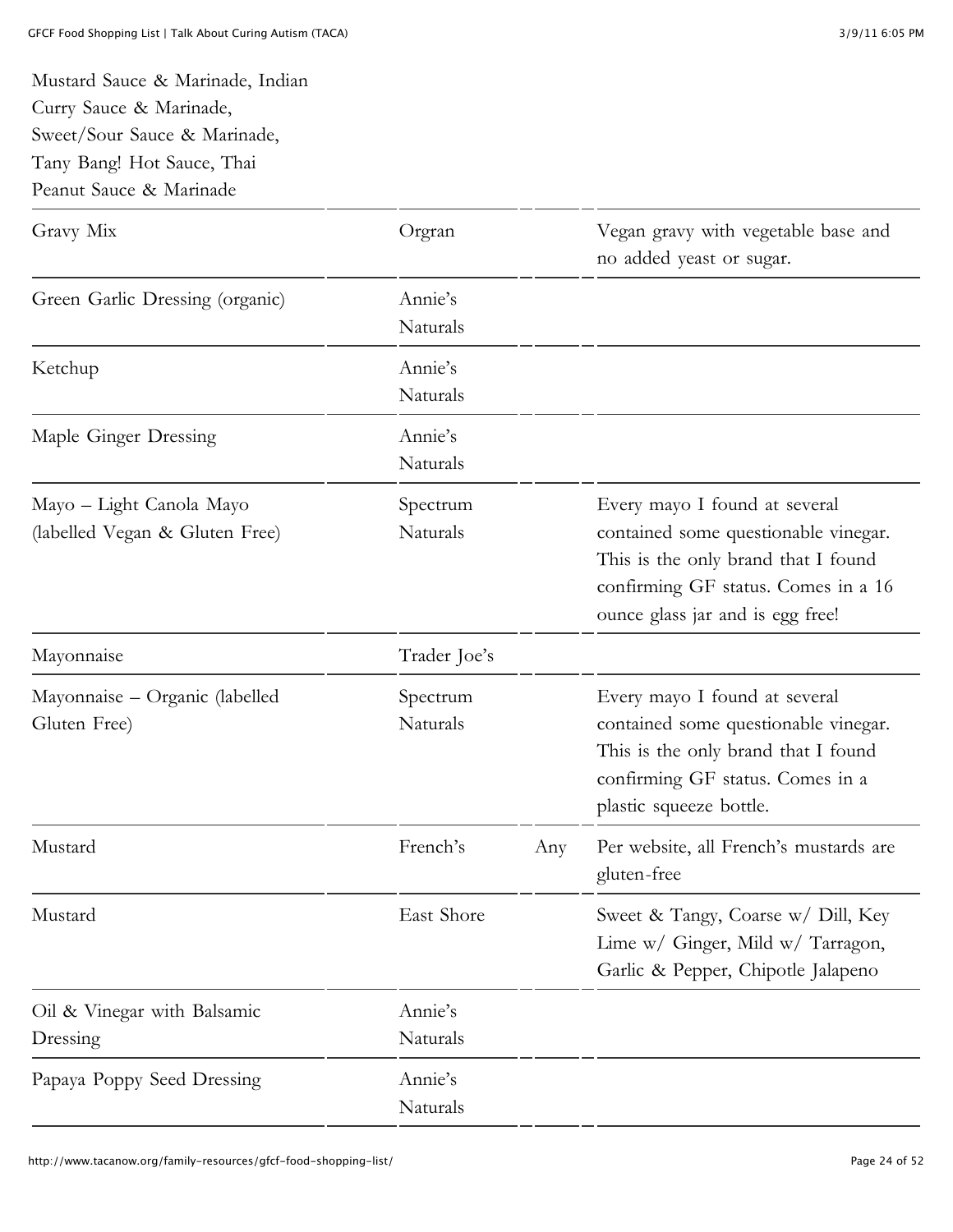| Pasta Sauce, Pizza Sauce, Salsa          | Enrico's            |     | All flavors are GF/CF, per corporate<br>$1/08$ ; Note that their website is VERY<br>outdated – Their only current products<br>offered are Salsa, Pizza Sauce, and<br>Pasta Sauce.                     |
|------------------------------------------|---------------------|-----|-------------------------------------------------------------------------------------------------------------------------------------------------------------------------------------------------------|
| Red Hot Cayenne Pepper Sauce             | Frank's             | Any |                                                                                                                                                                                                       |
| Red Wine Dressing                        | Annie's<br>Naturals |     |                                                                                                                                                                                                       |
| Roasted Garlic                           | Trader Joe's        |     |                                                                                                                                                                                                       |
| Roasted Garlic Dressing                  | Annie's<br>Naturals |     |                                                                                                                                                                                                       |
| Salad Dressing - Balsamic<br>Vinaigrette | Seeds of<br>Change  |     |                                                                                                                                                                                                       |
| Salt (Kosher Salt)                       | Diamond<br>Crystal  | Any |                                                                                                                                                                                                       |
| Sesame Ginger with Chamomile<br>Dressing | Annie's<br>Naturals |     |                                                                                                                                                                                                       |
| Smokey Tomato Marinade                   | Annie's<br>Naturals |     |                                                                                                                                                                                                       |
| Spices – McCormick                       | McCormick,<br>Inc.  | Any | Most McCormick Brand spices are<br>GF/CF. If any certain product is not,<br>the allergen will be clearly listed on the<br>label — company policy dictates that<br>there will be no hidden ingredients |
| $Spices - Ton's$                         | Tone's              |     | Read labels to verify; chili powder,<br>oregano, thyme, cinnamon                                                                                                                                      |
| Sweet Dijon Vinaigrette                  | Seeds of<br>Change  |     |                                                                                                                                                                                                       |
| Taco Seasoning                           | Bearitos            |     | Contains corn and yeast. Note: All<br>common allergens are listed in<br>ingredients as corporate policy.                                                                                              |
| Turkey Bolognese Sauce                   | NuLife              |     | Gluten free, casein free and soy free,                                                                                                                                                                |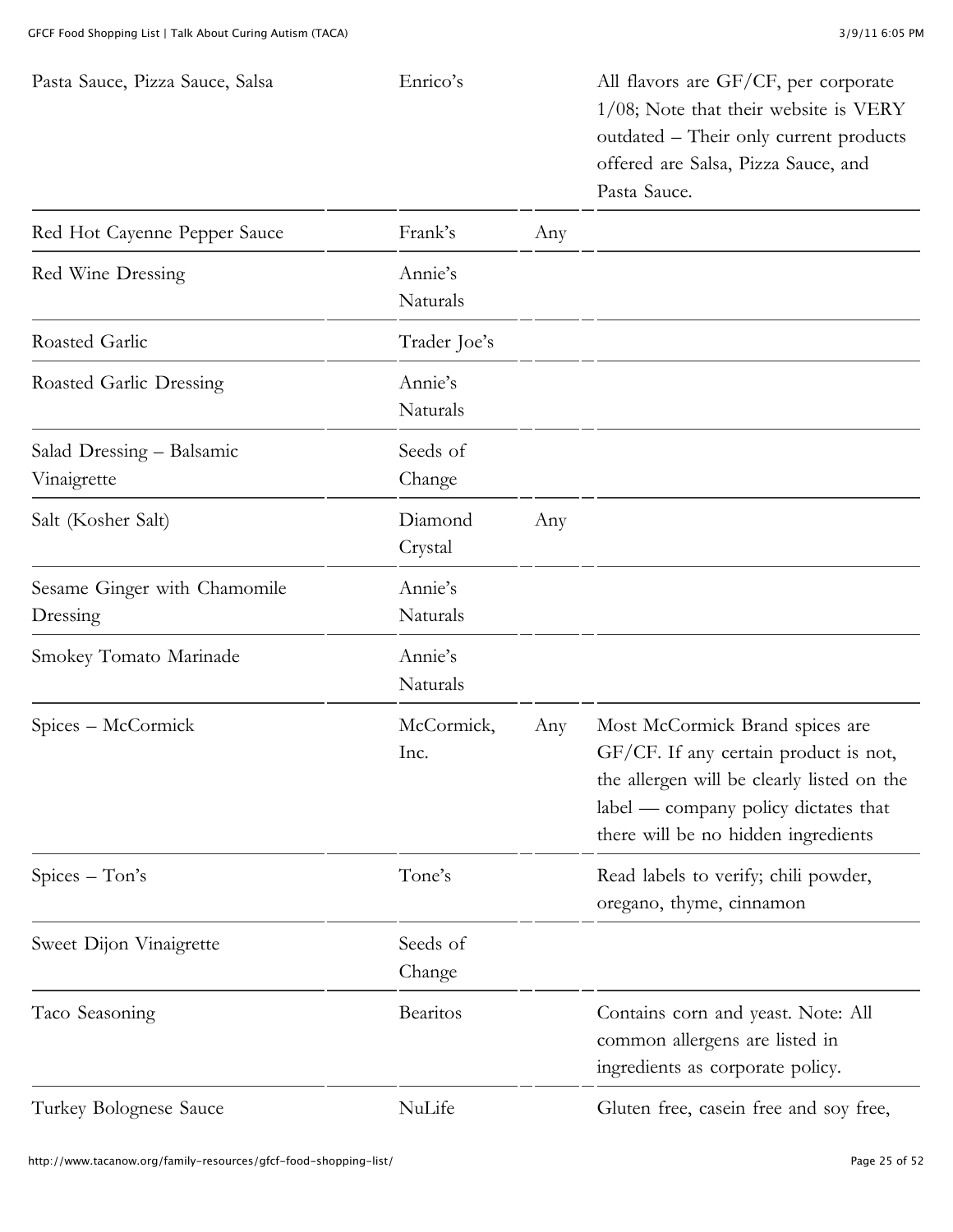|                      | Foods    | this sauce is made with wholesome, all     |
|----------------------|----------|--------------------------------------------|
|                      |          | natural ground turkey breast, crushed      |
|                      |          | tomatoes, garlic, onions, carrots, celery, |
|                      |          | extra virgin olive oil and herbs and       |
|                      |          | spices.                                    |
| Worcestershire Sauce | Annie's  |                                            |
|                      | Naturals |                                            |

# **Cookies, Bars & Muffins**

| Animal Cookies                                                                                                            | EnviroKidz            | Very tasty Square sugar cookies with<br>animal pictures.                                                                                                                                                                                                                                                                                                                   |
|---------------------------------------------------------------------------------------------------------------------------|-----------------------|----------------------------------------------------------------------------------------------------------------------------------------------------------------------------------------------------------------------------------------------------------------------------------------------------------------------------------------------------------------------------|
| Apple Pie Bar, Banana Cookie<br>Bar, Cashew Cookie Bar, Cherry<br>Pie Bar, Chocolate Coconut Chew<br>Bar, Ginger Snap Bar | Larabar               | Contain nuts                                                                                                                                                                                                                                                                                                                                                               |
| Banana Walnut Cookies                                                                                                     | <b>SCD</b> Bakery     | GF/CF yet SCD friendly too                                                                                                                                                                                                                                                                                                                                                 |
| <b>Biscuits</b>                                                                                                           | Glutano               | Small flat cookies in Plain, Apricot or<br>Chocolate Chip Flavors                                                                                                                                                                                                                                                                                                          |
| <b>Blueberry Muffins</b>                                                                                                  | Kinnikinnick<br>Foods | Look for GFCF ALTA label                                                                                                                                                                                                                                                                                                                                                   |
| Carrot Muffins                                                                                                            | Natural<br>Food Mill  | Contains eggs and walnuts. Note: Not<br>all Natural Food Mill muffins are<br>gluten free. The carrot muffins are<br>labeled "wheat & Gluten-free", but I<br>bought their blueberry muffins also,<br>then noticed that their label only say's<br>"wheat free". The ingredients included<br>dark rye flour and oat flourGluten!.<br>Wheat free does NOT mean gluten<br>free. |
| Carrot Muffins                                                                                                            | Kinnikinnick<br>Foods | Moist and nutty. Look for the GFCF<br>ALTA Label; Usually found in the<br>freezer section.                                                                                                                                                                                                                                                                                 |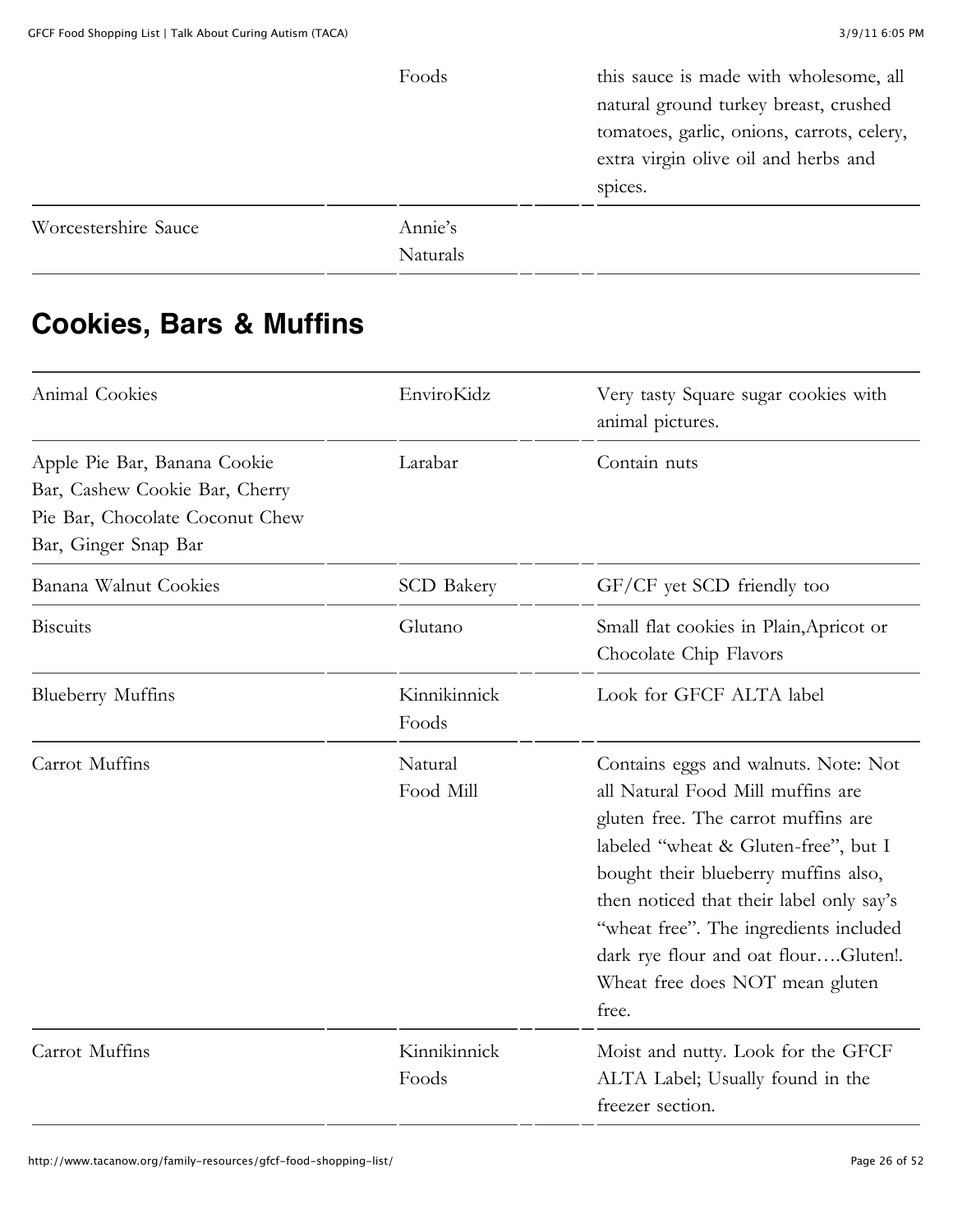| Chewy Chocolate Chip Cookies         | Enjoy Life<br>Natural<br><b>Brands</b> | Soft baked cookies                                                                                                                                                               |
|--------------------------------------|----------------------------------------|----------------------------------------------------------------------------------------------------------------------------------------------------------------------------------|
| Chewy Chocolate Chip Cookies         | Enjoy Life<br>Natural<br><b>Brands</b> | Soft baked cookies - 2-cookie Snack<br>Pack                                                                                                                                      |
| Chocolate Brownies                   | Ener-G<br>Foods                        | Great Reinforcers for ABA program!<br>We also use them to reinforce eating<br>less-desired foods (e.g., eat one meat<br>nugget, get 1-2 frites)                                  |
| Chocolate Chip Cookies               | Frookie                                | Warning: Not all Frookie's cookies are<br>GF/CF. If in doubt, call the<br>manufacturer.                                                                                          |
| Chocolate Chip Cookies               | NuLife<br>Foods                        | Savor the chewy goodness of these<br>"toll-house-style" GFCFSF cookies.                                                                                                          |
| Chocolate Chip Cookies -<br>Montanas | Kinnikinnick<br>Foods                  | Look for the GFCF ALTA label.                                                                                                                                                    |
| Chocolate Chip Muffins               | Kinnikinnick<br>Foods                  | Look for GFCF ALTA label; Usually<br>found in the freezer section                                                                                                                |
| Chocolate Iced Donuts                | Ener-G<br>Foods                        | Soy Lecithin (also has cocoa)                                                                                                                                                    |
| Cookies                              | Nana's                                 | Individually wrapped cookies - Comes<br>in several flavors – fruit juice<br>sweetened. No eggs, no refined sugar.<br>Caution: some varieties are NOT<br>GFCF.                    |
| Cookie Bars                          | Nana's                                 | Individually wrapped cookies $-5$ bars<br>to a box – Comes in several flavors –<br>fruit juice sweetened. No eggs, no<br>refined sugar. Caution: some varieties<br>are NOT GFCF. |
| Cookie Bites                         | Nana's                                 | Lemon, Fudge, and Ginger Spice. All<br>of them are vegan. There is no gluten,<br>casein, soy or corn.                                                                            |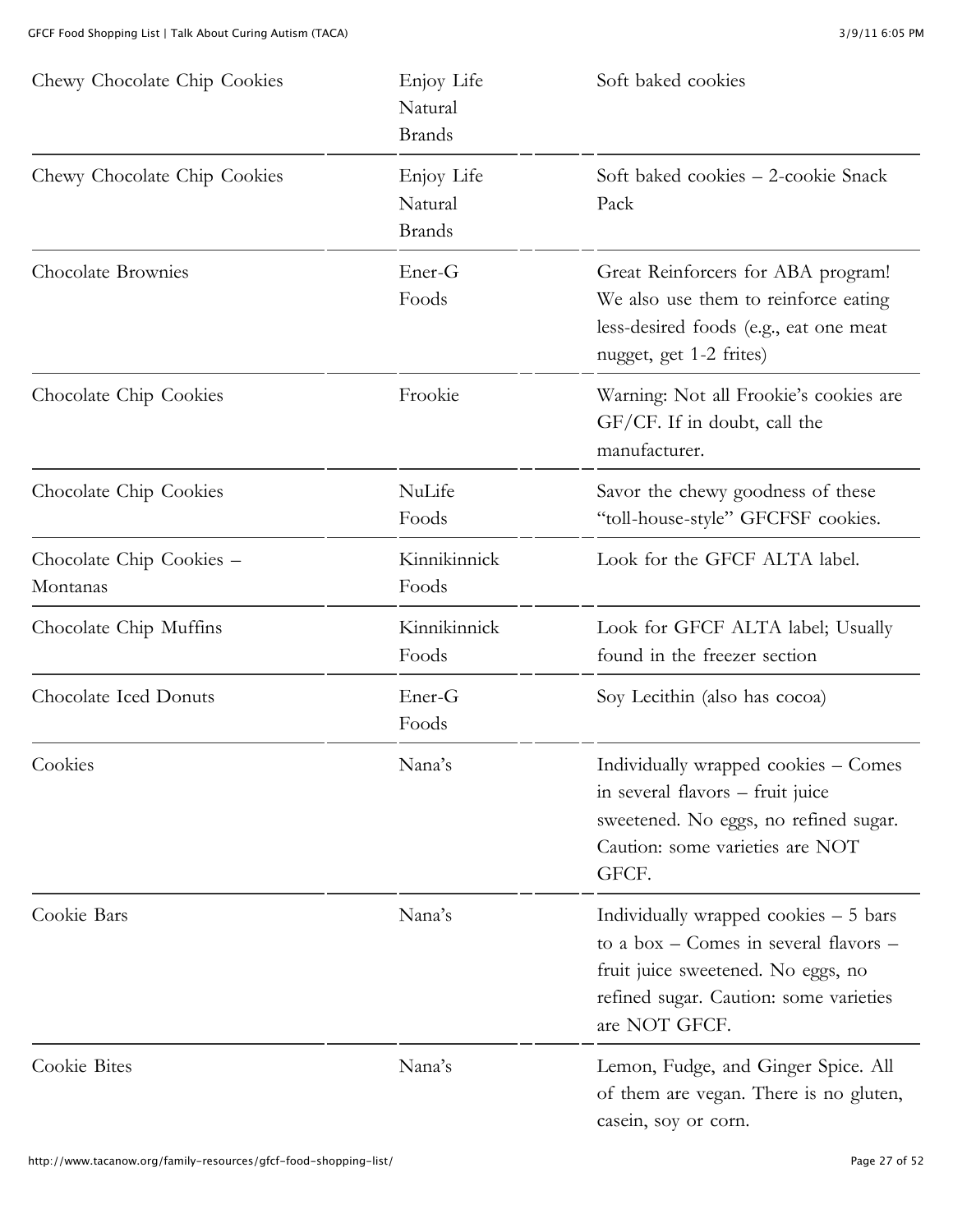| Cookies - Apricot Biscuit                                                                                         | Glutano                                | egg-free                                                                                                                                                                                                                                                                                                                       |
|-------------------------------------------------------------------------------------------------------------------|----------------------------------------|--------------------------------------------------------------------------------------------------------------------------------------------------------------------------------------------------------------------------------------------------------------------------------------------------------------------------------|
| Cookies - Carob Hazelnut,<br>Chunky Chocolate Chip, Chocolate<br>Chip Walnut, Ginger, Peanut<br><b>Butter</b>     | Pamela's<br>Products                   | Warning: Pamela's makes several<br>cookies that DO contain either dairy,<br>gluten, or both. Note: Their<br>shortbread cookies are NOT dairy-<br>free; their oatmeal cookies contain<br>gluten. Their Simply Chocolate cookie<br>has dairy. If in doubt, email them at<br>info@pamelasproducts.com or call<br>$(650)$ 952-4546 |
| Cookies - Gingerbread Spice                                                                                       | Enjoy Life<br>Natural<br><b>Brands</b> | Gently spicy soft baked gingerbread<br>cookies sweetened with fruit juice and<br>brown sugar.                                                                                                                                                                                                                                  |
| Cookies - Happy Apple                                                                                             | Enjoy Life<br>Natural<br><b>Brands</b> | New product – Soft cookies with<br>apple flavor and a touch of apple pie-<br>like spice.                                                                                                                                                                                                                                       |
| Cookies – Lively Lemon                                                                                            | Enjoy Life<br>Natural<br><b>Brands</b> |                                                                                                                                                                                                                                                                                                                                |
| Cookies - Peanut butter                                                                                           | Frookie                                | Warning: Not all Frookie's cookies are<br>GF/CF. If in doubt, call the<br>manufacturer.                                                                                                                                                                                                                                        |
| Cookies – Short Cake Rings                                                                                        | Glutano                                | Like short bread, but no butter.<br>Delicious!                                                                                                                                                                                                                                                                                 |
| Cookies – Snickerdoodles                                                                                          | Enjoy Life<br>Natural<br><b>Brands</b> | 2-cookie cookie pack for school<br>lunches/snack                                                                                                                                                                                                                                                                               |
| Cookies – Snickerdoodles,<br>chocolate chip, no oats "oatmeal",<br>double chocolate brownie,<br>gingerbread spice | Enjoy Life<br>Natural<br><b>Brands</b> | Soft, chewy cookies – free of common<br>allergens.                                                                                                                                                                                                                                                                             |
| Cookies – Sweet Lemon,<br>Chocolate Chip, or Sugar Cookies                                                        | Aunt<br>Candice                        |                                                                                                                                                                                                                                                                                                                                |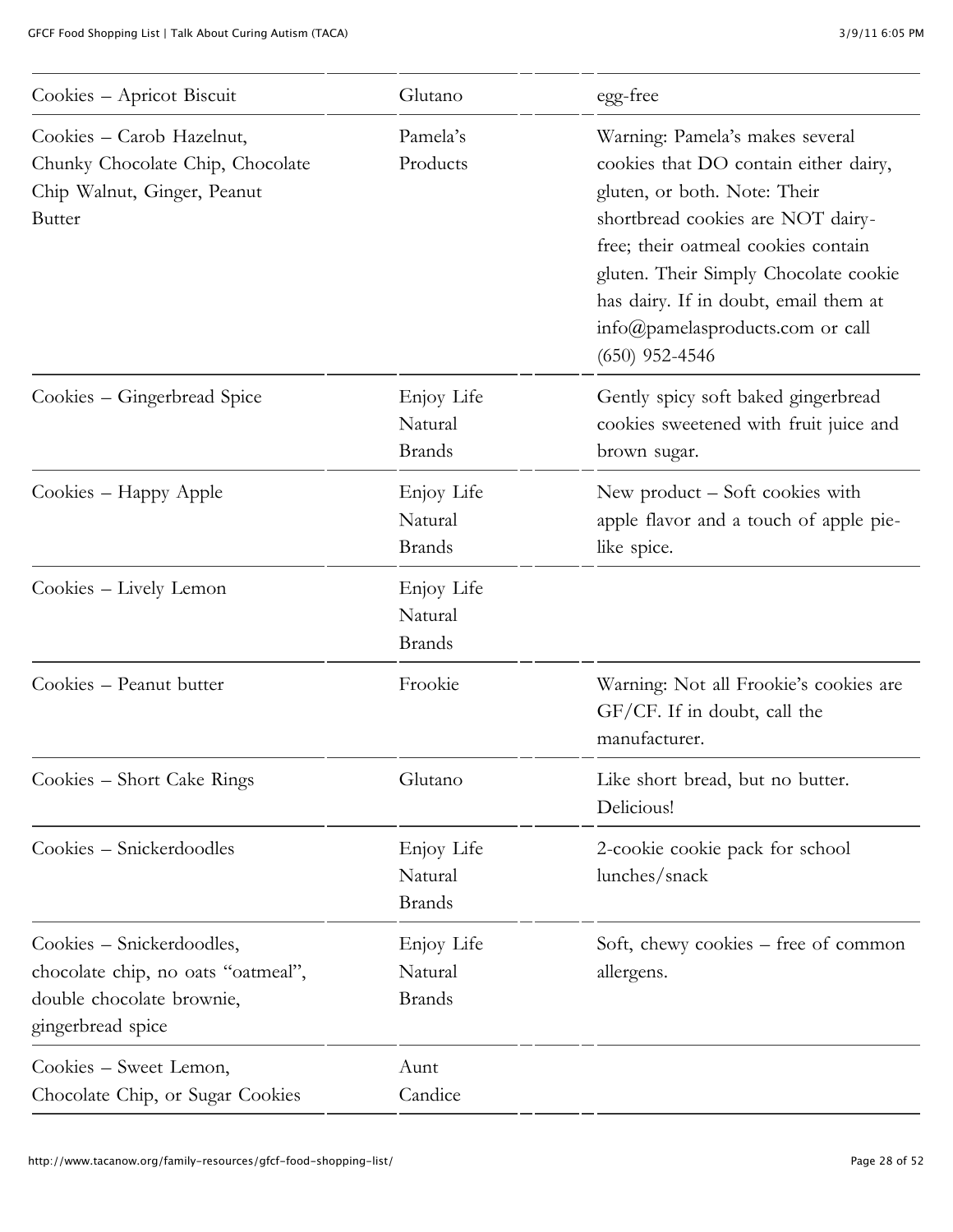| Cookies – Zebra Dreams                                                                                        | Glutino                                | Chocolate Cookies with vanilla cream<br>between                                                                          |
|---------------------------------------------------------------------------------------------------------------|----------------------------------------|--------------------------------------------------------------------------------------------------------------------------|
| Cranberry Muffins                                                                                             | Kinnikinnick<br>Foods                  | Look for GFCF ALTA label; Usually<br>found in the freezer section                                                        |
| Cream Sandwich Cookies (Vanilla<br>Dreams – vanilla flavored, or<br>Chocolate Dreams - chocolate<br>flavored) | Glutino                                | 5 packages of 2 sandwich cookies per<br>box. No gluten, wheat, casein, milk, or<br>egg.                                  |
| Crispy Rice Bars                                                                                              | EnviroKidz                             | Cereal bars: come in peanut butter,<br>chocolate, or berry. THE<br>CHOCOLATE BAR IS NOT GF/CF.<br>The other two are fine |
| Double Chocolate Brownie<br>Cookies                                                                           | Enjoy Life<br>Natural<br><b>Brands</b> | Chocolate soft baked cookies                                                                                             |
| Evan's Favorite Brownies                                                                                      | <b>SCD</b> Bakery                      | GF/CF yet SCD friendly too                                                                                               |
| Fudge Brownie Protein Bar                                                                                     | Jay Robb<br>Enterprises                |                                                                                                                          |
| <b>Ginger Cookies</b>                                                                                         | Glutano                                |                                                                                                                          |
| Ginger Snap Cookies                                                                                           | Kinnikinnick<br>Foods                  | Sugar and spice in a crispy cookie.<br>Also free of yeast, soy, corn, and nuts.                                          |
| Graham Style Wafer Cookies                                                                                    | Kinnikinnick<br>Foods                  | Great for S'Mores! Look for the<br>GFCF ALTA label.                                                                      |
| Graham-style Cookies                                                                                          | Kinnikinnick<br>Foods                  |                                                                                                                          |
| Granola Bars                                                                                                  | Ener-G<br>Foods                        | Includes filberts, walnuts, almonds,<br>eggs, etc. (is also free of peanuts, yeast<br>and soy)                           |
| KinniKritters Animal Cookies                                                                                  | Kinnikinnick<br>Foods                  | Look for the GFCF ALTA label. Also<br>are Egg and Trans Fat free!                                                        |
| KinniToos Chocolate Vanilla<br>Sandwich Cookies                                                               | Kinnikinnick<br>Foods                  | Also yeast, egg, and nut free                                                                                            |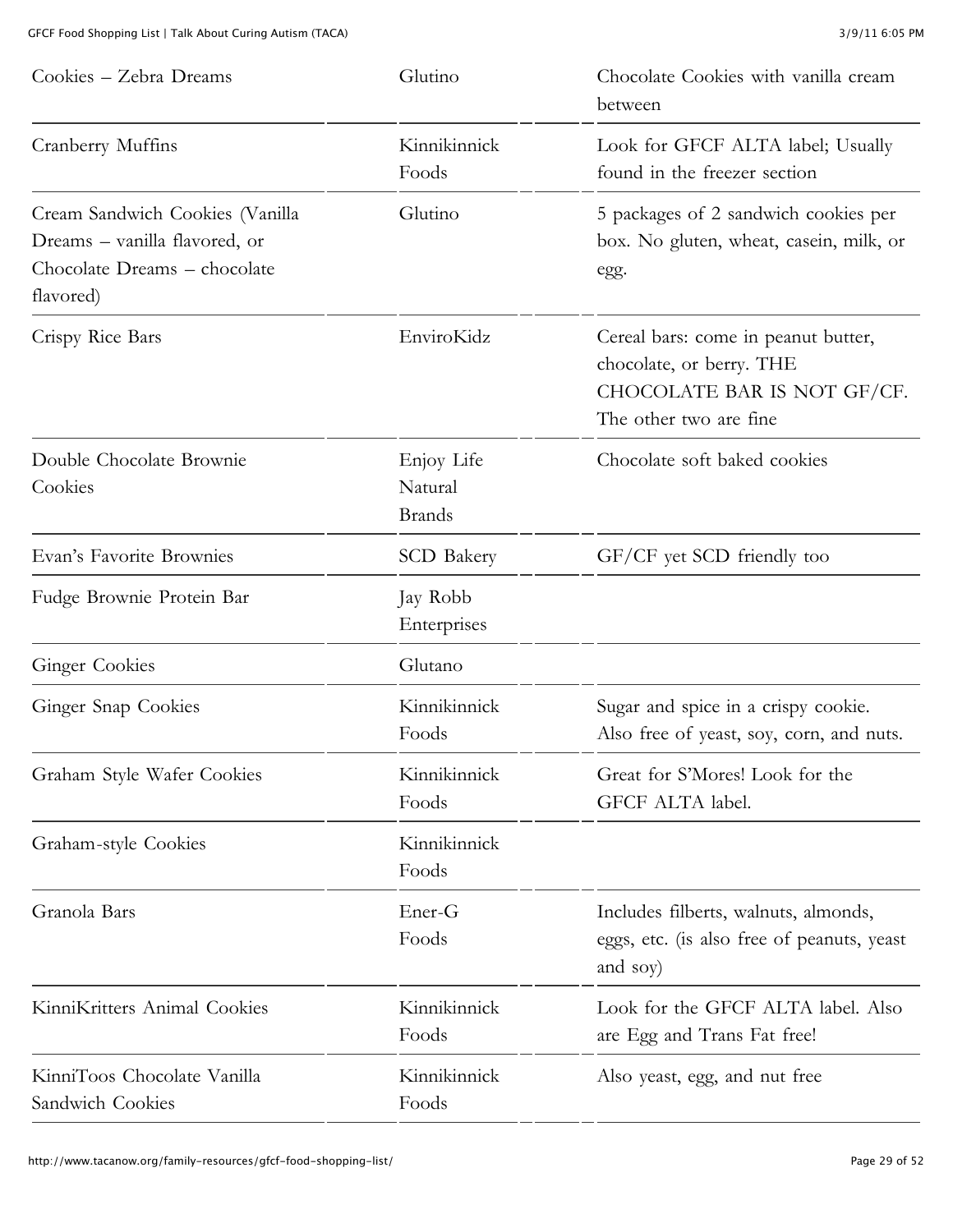| KinniToos Vanilla Sandwich<br>Cookies                                                  | Kinnikinnick<br>Foods                  | Also yeast, egg, and nut free                                                                                                                                                                                                                                                                                        |
|----------------------------------------------------------------------------------------|----------------------------------------|----------------------------------------------------------------------------------------------------------------------------------------------------------------------------------------------------------------------------------------------------------------------------------------------------------------------|
| Macaroons (Quinoa Macaroon &<br>Chocolate Chip Macaroon)                               | Mrs.<br>Denson's                       | Coconut macaroon cookies made with<br>quinoa. READ LABELS<br>CAREFULLY. They also have<br>macaroons with gluten and dairy. The<br>package that is okay is labeled<br>WHEAT FREE on the front, but<br>ONLY the Quinoa or Chocolate Chip.<br>They also have Wheat Free cookies<br>with other gluten-containing grains. |
| Mini Meringue Cookies                                                                  | Trader Joe's                           | These practically melt in your mouth.<br>Became an instant reinforcer. Does<br>contain coconut.                                                                                                                                                                                                                      |
| Muffins - Lemon Streusel &<br>Blueberry                                                | Udi's                                  |                                                                                                                                                                                                                                                                                                                      |
| Peanut Butter Protein Bar                                                              | Jay Robb<br>Enterprises                |                                                                                                                                                                                                                                                                                                                      |
| Snack Bars - Caramel Apple,<br>Cocoa Loco, Verry Berry, or<br>Sunbutter Crunch         | Enjoy Life<br>Natural<br><b>Brands</b> |                                                                                                                                                                                                                                                                                                                      |
| Squash Muffins                                                                         | <b>SCD</b> Bakery                      | GF/CF yet SCD-friendly too; contains<br>almond flour                                                                                                                                                                                                                                                                 |
| <b>Star Cupcakes</b>                                                                   | <b>SCD</b> Bakery                      | GF/CF yet SCD friendly too                                                                                                                                                                                                                                                                                           |
| Vitality Buddha Snack Bar -<br>Hazelnut Brownie, Cherry Vanilla,<br>and Chocolate Mint | Vitality                               | Loaded with essential vitamins and<br>minerals                                                                                                                                                                                                                                                                       |
| Walnut Cinnamon Cookies                                                                | <b>SCD</b> Bakery                      | GF/CF yet SCD friendly too                                                                                                                                                                                                                                                                                           |

#### **Pizza Crust Mix**

Pizza Crust Mix [Namaste](http://www.namastefoods.com/)

Foods

Just add water and oil. Also good as a coating for pan fried chicken. Free of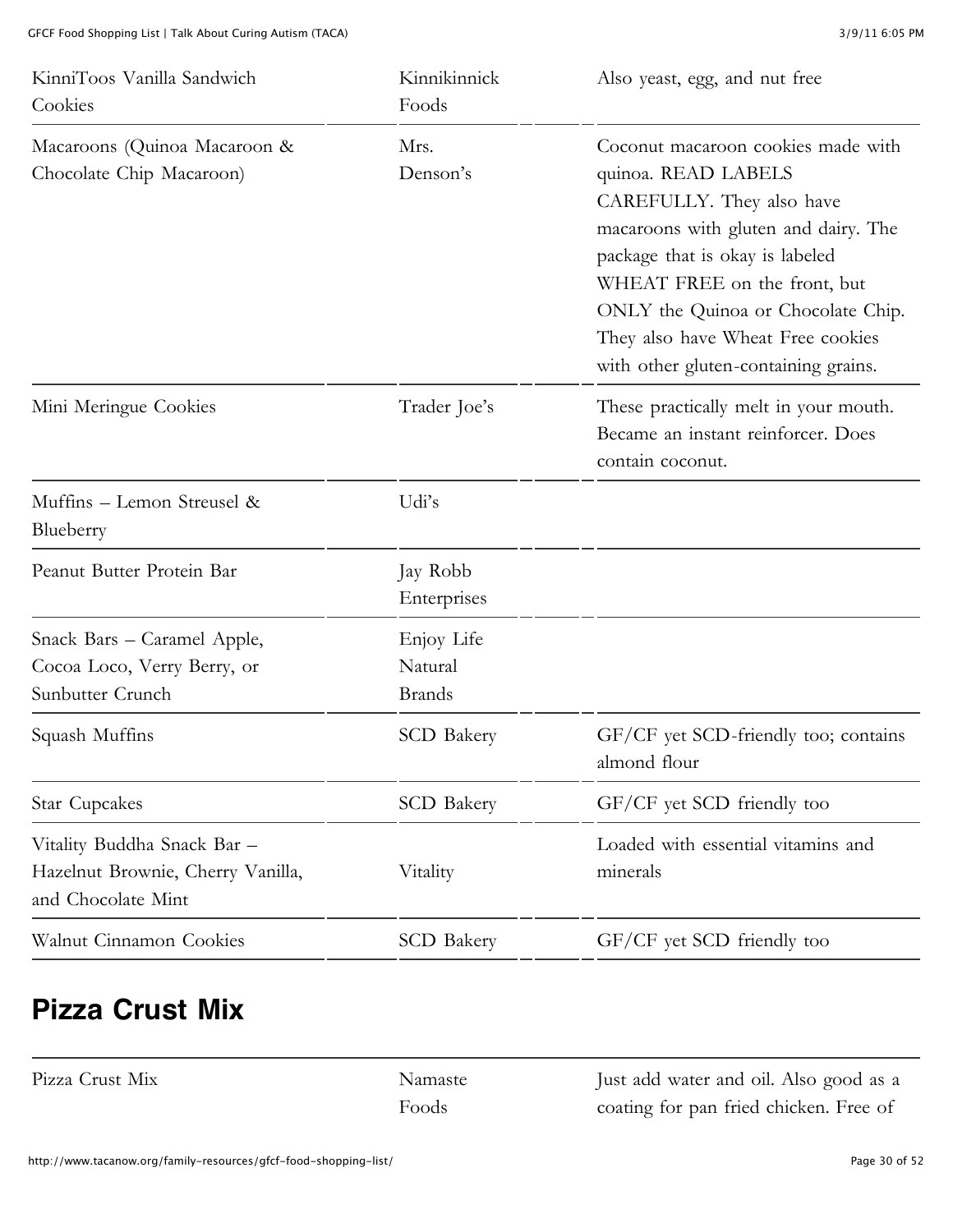potato, corn, soy, tree nuts, peanuts, yeast and sugar.

| Pizza Crust Mix | Cause You're |
|-----------------|--------------|
|                 | Special<br>. |

#### **Breads**

| <b>Bagels</b>                 | Enjoy Life<br>Natural<br><b>Brands</b> | Classic Original or Cinnimon Raisin                                                                                                                             |
|-------------------------------|----------------------------------------|-----------------------------------------------------------------------------------------------------------------------------------------------------------------|
| <b>Bread Crumbs</b>           | Hol-Grain                              | Pre-made fine bread crumbs (we<br>usually use the Hol-grain brown rice<br>crackers in food processor as one of<br>our ingredients to make bread<br>crumbs).     |
| <b>Bread Sticks</b>           | Glutino                                |                                                                                                                                                                 |
| Bread Sticks - Pizza flavored | Glutino                                |                                                                                                                                                                 |
| Brown Rice Bread              | Food for<br>Life                       |                                                                                                                                                                 |
| Brown Rice Loaf               | EnerG<br>Foods                         |                                                                                                                                                                 |
| Cinnamon Rolls                | EnerG<br>Foods                         |                                                                                                                                                                 |
| Flatbread                     | <b>SCD Bakery</b>                      | GF/CF yet SCD friendly too.<br>Contains almonds                                                                                                                 |
| Hamburger Buns                | EnerG<br>Foods                         | These are fairly thick. We cut a middle<br>slice out and save them to make either<br>another bun or sandwiches. Or for the<br>big appetite, try a GF/CF Big Mac |
| Hamburger Buns                | Kinnikinnick<br>Foods                  |                                                                                                                                                                 |
| Hot Dog Buns                  | EnerG                                  |                                                                                                                                                                 |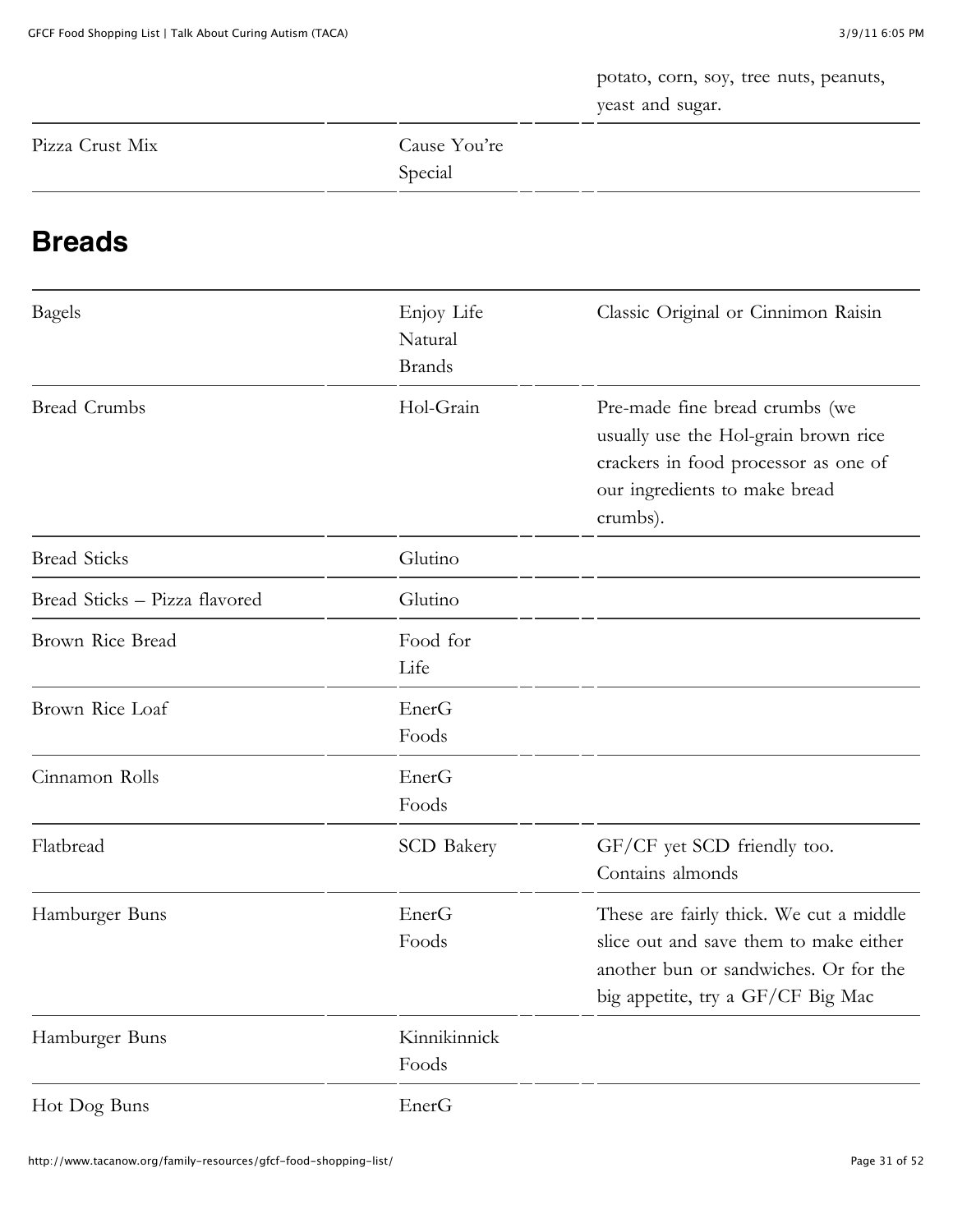|                                           | Foods                                  |                                                                 |
|-------------------------------------------|----------------------------------------|-----------------------------------------------------------------|
| Hot Dog Buns                              | Kinnikinnick<br>Foods                  | ALTA Hot Dog Buns - with Tapioca                                |
| Pizza Crust                               | Kinnikinnick<br>Foods                  |                                                                 |
| Pizza Crust                               | Nature's<br>Highlights                 | Made with Brown Rice; yeast-free;<br>Found in freezer section.  |
| Pizza Crust                               | Glutino                                |                                                                 |
| Pizza Crust                               | Udi's                                  |                                                                 |
| Pizza Shells                              | EnerG<br>Foods                         | $6"$ Yeast free rice pizza shells $-3$<br>shells in one package |
| Raisin Loaf                               | EnerG<br>Foods                         | white bread with raisins; egg free                              |
| Rice Almond                               | Food for<br>Life                       | fruit juice sweetened sliced brown<br>bread                     |
| Ryeless "Rye" Bread                       | Enjoy Life<br>Natural<br><b>Brands</b> |                                                                 |
| Sandwich Bread                            | Enjoy Life<br>Natural<br><b>Brands</b> |                                                                 |
| Sandwich Bread - White and<br>Whole Grain | Udi's                                  |                                                                 |
| Seattle Brown Loaf                        | EnerG<br>Foods                         |                                                                 |
| Tapioca Hamburger Buns                    | EnerG<br>Foods                         |                                                                 |
| Tapioca Hamburger Buns                    | Kinnikinnick<br>Foods                  |                                                                 |
| Tapioca Hot Dog Buns                      | EnerG<br>Foods                         |                                                                 |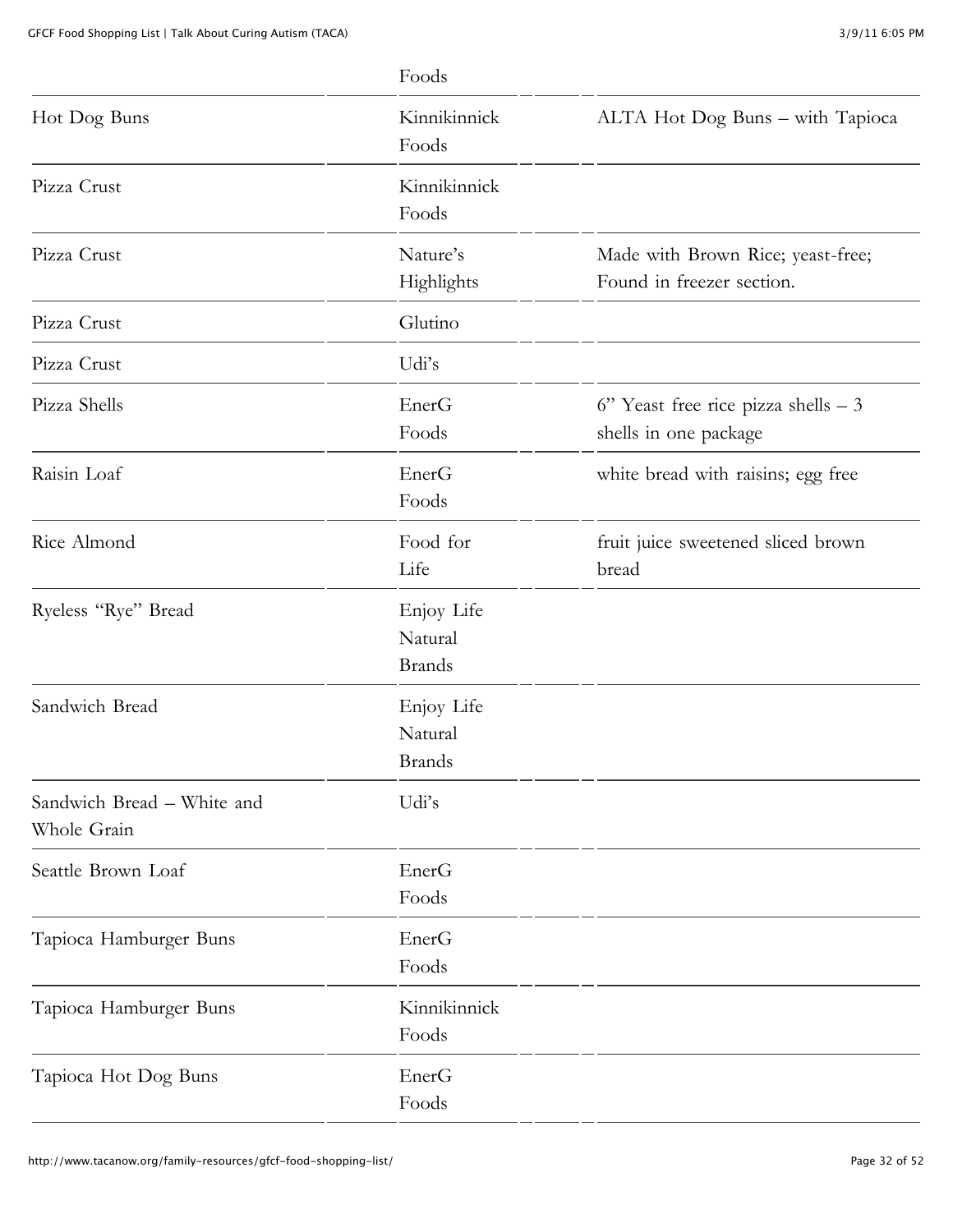| Tapioca Loaf                                       | EnerG<br>Foods        |                                                                                         |
|----------------------------------------------------|-----------------------|-----------------------------------------------------------------------------------------|
| Tapioca Rice Cinnamon Raisin<br><b>Bagels</b>      | Kinnikinnick<br>Foods | Look for GFCF ALTA label                                                                |
| Tapioca Rice English Muffins                       | Kinnikinnick<br>Foods |                                                                                         |
| Tapioca Rice Hot Dog Buns                          | Kinnikinnick<br>Foods |                                                                                         |
| Tapioca Rice New York Style Plain<br><b>Bagels</b> | Kinnikinnick<br>Foods | Look for GFCF ALTA label                                                                |
| Tapioca Rice Tray Buns                             | Kinnikinnick<br>Foods |                                                                                         |
| Ultimate "Cheese" Pizza                            | NuLife<br>Foods       | Our GFCGSF pizza is topped with a<br>traditional pizza sauce and vegan Daiya<br>cheese. |
| White Rice Loaf                                    | EnerG<br>Foods        |                                                                                         |
| White Rice Yeast-Free Loaf                         | EnerG<br>Foods        |                                                                                         |

### **Butter Alternative**

| Ghee (clarified butter) | Purity Farms     | Per GF/CF Diet site, recommended to<br>be used sparingly in small amounts for<br>butter flavor, Works well for baking. |
|-------------------------|------------------|------------------------------------------------------------------------------------------------------------------------|
| Earth Balance GFCFSF    | Earth<br>Balance | It's a spreadable gluten free, casein<br>free, soy free butter substitute                                              |

#### **Cream Substitute**

| MimicCreme | MimicCreme | Dairy free, gluten freen, soy free, |
|------------|------------|-------------------------------------|
|            |            | $100\%$ vegan, $100\%$ natural      |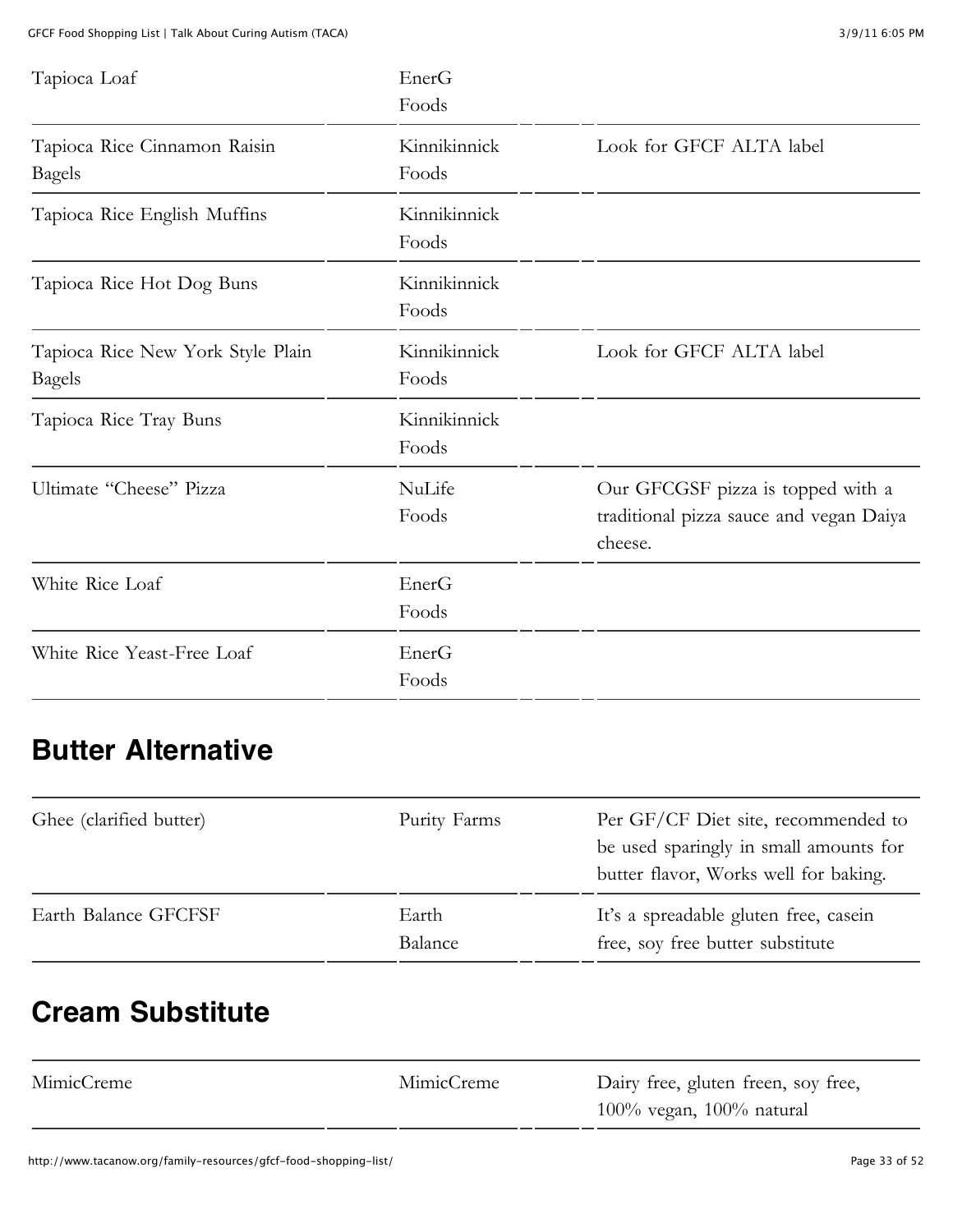### **Eggs & Egg Replacers**

| Egg Replacer                | Ener-G<br>Foods            | Contains no eggs or animal protein.                                                  |
|-----------------------------|----------------------------|--------------------------------------------------------------------------------------|
| Egg Whites                  | Bob's Red<br>Mill          | powdered egg whites – just add water                                                 |
| Just Whites                 | Deb-El<br>Food<br>Products | Pasteurized, dried egg whites to which<br>you add water, and use as fresh<br>whites. |
| No Egg Natural Egg Replacer | Orgran                     | 7-ounce packages $-$ box of 8                                                        |

#### **Fruit**

| California Raisins                                                                             | Sun-Maid          | Any | Mini snack boxes. Watch for possible<br>phenol reactions; our son rejects<br>regular raisins, but loves eating raisins<br>from the small red boxes – packaging<br>makes the difference here. |
|------------------------------------------------------------------------------------------------|-------------------|-----|----------------------------------------------------------------------------------------------------------------------------------------------------------------------------------------------|
| Craisins                                                                                       | Ocean Spray       | Any | Sweetened, dried cranberries. Can be<br>found in Any store by the raisins.                                                                                                                   |
| Fruit Leather                                                                                  | Trader Joe's      |     | Comes in many flavors, including<br>blackberry, cherry, strawberry, and<br>blueberry                                                                                                         |
| FruitaBu Smooshed Fruit (Fruit<br>Leather)                                                     | Stretch<br>Island | Any | Comes in many flavors                                                                                                                                                                        |
| Guava Three Flavor<br>Sweet/Hot/Salty dried fruit                                              | Trader Joe's      |     | High in Fiber; Unsulfered. Very strong<br>flavors. I thought my son would love<br>them, but while he will try it, he will<br>not eat unsolicited.                                            |
| Healthy Harvest unsweetened<br>sauces: Granny Smith Apple,<br>Peach Medley, Summer Strawberry, | Mott's            | Any | Packaged in 8 small individual<br>servings). These are wonderful, with<br>no added sugars. Great for lunches                                                                                 |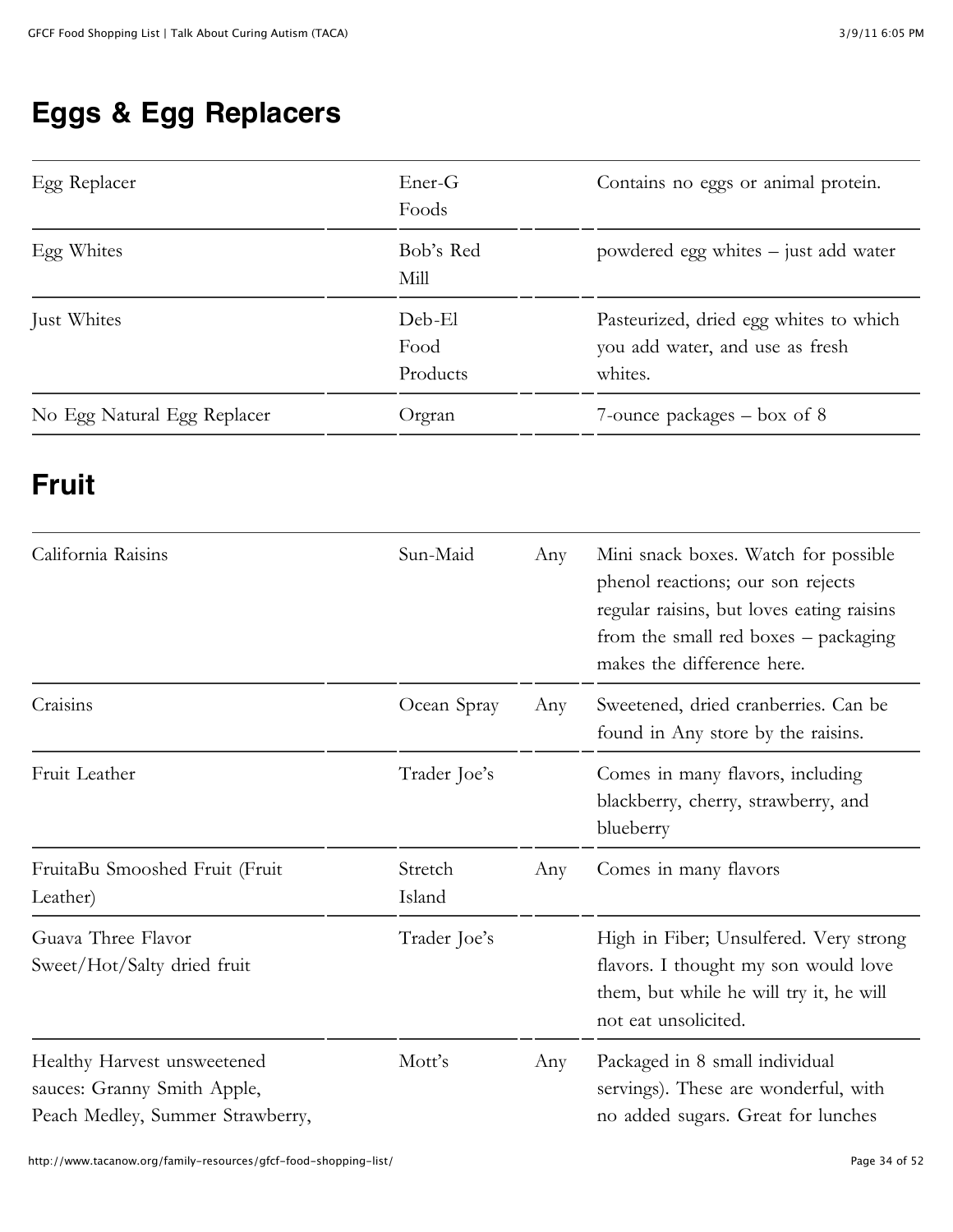| Country Berry, Blueberry Delight                                               |                   |     | (and worked well for our pill<br>swallowing program.)                    |
|--------------------------------------------------------------------------------|-------------------|-----|--------------------------------------------------------------------------|
| Just Fruit Bars - Apple, Apple<br>Blueberry, Apple Raspberry, Apple<br>Cherry  | Just Fruit        |     |                                                                          |
| Just Pears Fruit Bars                                                          | Just Fruit        |     | 100% Natural All Fruit Snack Bar;<br>Equivalent to eating 2 fresh pears. |
| Mango Slices                                                                   | Trader Joe's      |     | dried, unsulfered, unsweetened                                           |
| Organic Apple Sauce - Cinnamon,<br>Golden, Cherry, Berry, Apricot, or<br>Mango | Leroux<br>Creek   |     | packaged in four individual servings                                     |
| Pineapple Tidbits                                                              | Trader Joe's      |     | Frozen pineapple pieces in freezer<br>$section - bag$                    |
| Raisins                                                                        | Dole              | Any |                                                                          |
| Tropical Fruit Mix                                                             | SunRidge<br>Farms | Any | No Sulphur Dioxide added.<br>Healthfood section                          |

#### **Juice**

| Banana Pineapple Nectar                      | Kern's    | Any | Made from concentrate. Can be found<br>in Any store by the juices $-$ comes in<br>small cans. We use it in Lisa Lewis'<br>Pineapple Velvet cake recipe -<br>yummy!.              |
|----------------------------------------------|-----------|-----|----------------------------------------------------------------------------------------------------------------------------------------------------------------------------------|
| Frozen Pineapple/Orange Juice<br>Concentrate | Dole      | Any |                                                                                                                                                                                  |
| Fruit 2 Day                                  | Fruit2Day |     |                                                                                                                                                                                  |
| Kiwi Strawberry                              | Snapple   | Any | Glass bottle – non-refrigerated until<br>after opening. Does contain high-<br>fructose corn syrup. We stay away<br>from it now, but was a way to get<br>supplements in early on. |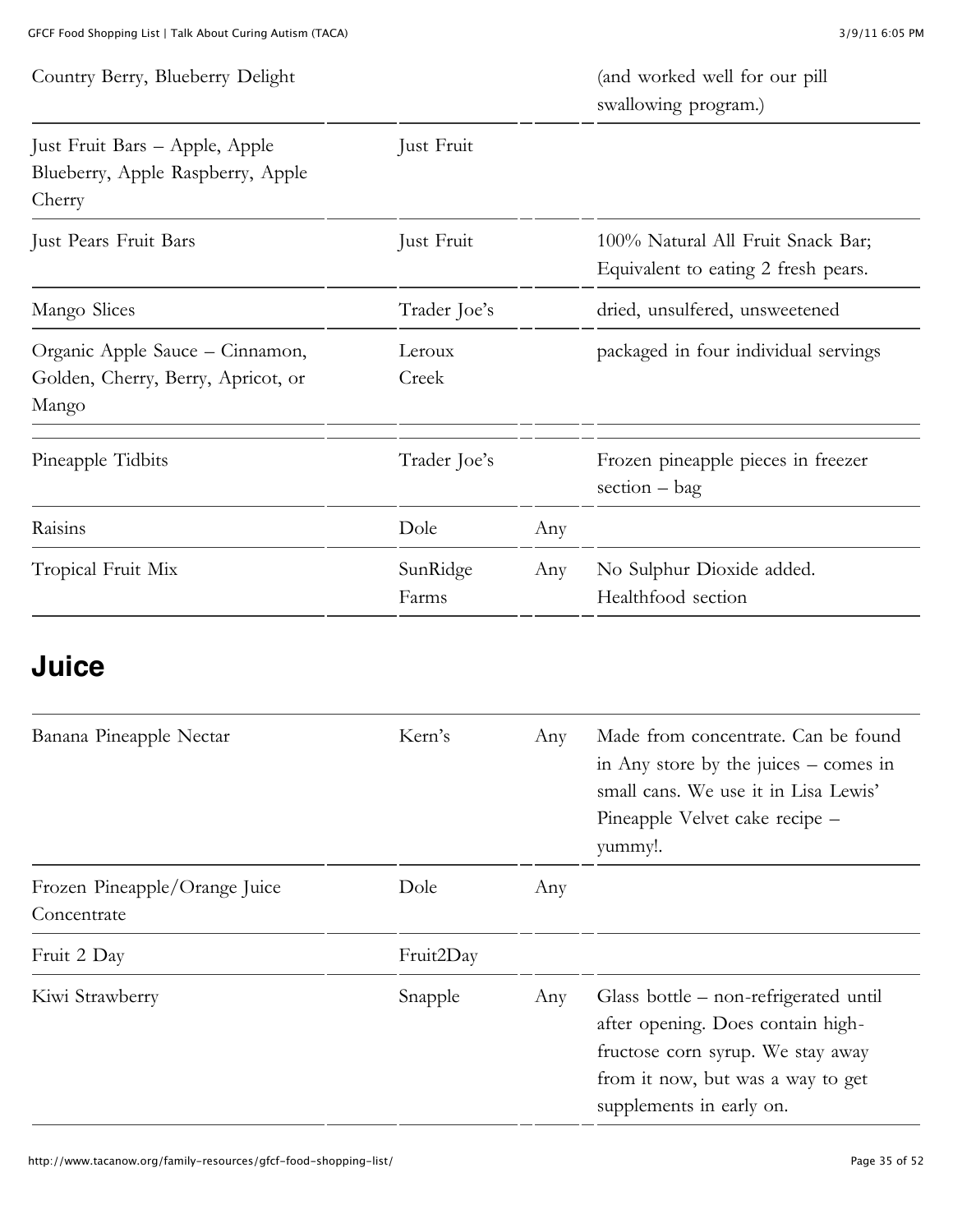| Lemonade                                                                                                                                                                             | R.W.<br>Knudsen |     | Packaged in three 8-oz juice boxes                                                                                                                                                                                                                                                                                                     |
|--------------------------------------------------------------------------------------------------------------------------------------------------------------------------------------|-----------------|-----|----------------------------------------------------------------------------------------------------------------------------------------------------------------------------------------------------------------------------------------------------------------------------------------------------------------------------------------|
| Low Calorie, Sugar Free;<br>Abundant in calcium and rich in<br>vitamin C.                                                                                                            | Kirkman<br>Labs |     | Low Calorie, Sugar Free; Abundant in<br>calcium and rich in vitamin C.                                                                                                                                                                                                                                                                 |
| Mango Nectar, Mountain<br>Raspberry                                                                                                                                                  | Mountain<br>Sun |     | Glass bottle - non-refrigerated until<br>after opening                                                                                                                                                                                                                                                                                 |
| Orange                                                                                                                                                                               | Tropicana       | Any | Fortified w/ Calcium; No Pulp                                                                                                                                                                                                                                                                                                          |
| Orange Carrot                                                                                                                                                                        | Walnut<br>Acres |     | Plastic bottle – non-refrigerated until<br>after opening                                                                                                                                                                                                                                                                               |
| Orange Juice                                                                                                                                                                         | Sunkist         | Any | 100% pure Orange Juice from<br>concentrate – We dilute 5 parts water<br>to one part juice.                                                                                                                                                                                                                                             |
| Papaya, Passion Fruit, Peach, Pear,<br>Secrets of the Valley, Strawberry,<br>Mango, Hanepoot Grape,<br>Cranberry & Kiwi, Apricot, Dew<br>of the Dawn, Medley of Fruit,<br>Youngberry | Ceres           | Any | Packaged in 1-litre cardboard cartons,<br>non-refrigerated (until after opening)                                                                                                                                                                                                                                                       |
| Snapple Juices                                                                                                                                                                       | Snapple         | Any |                                                                                                                                                                                                                                                                                                                                        |
| Veggie-Fruit Juices                                                                                                                                                                  | Vruit           |     | Another way to sneak veggies in, and<br>has $1/3$ less sugar than typical fruit<br>juices. Our son tolerates it if diluted.<br>Not a fave, but he drinks it. Comes in<br>Liter cardboard cartons and also small<br>juice boxes for lunches. Several flavors<br>available: Apple Carrot, Orange<br>Veggie, Berry Veggie, Tropical Blend |

#### **Grains & Seeds**

| Flaxseed | Bob's Red | natural raw wholel flaxseed; provides |
|----------|-----------|---------------------------------------|
|          | Mill      | fiber, lignans & Omega-3 Fats         |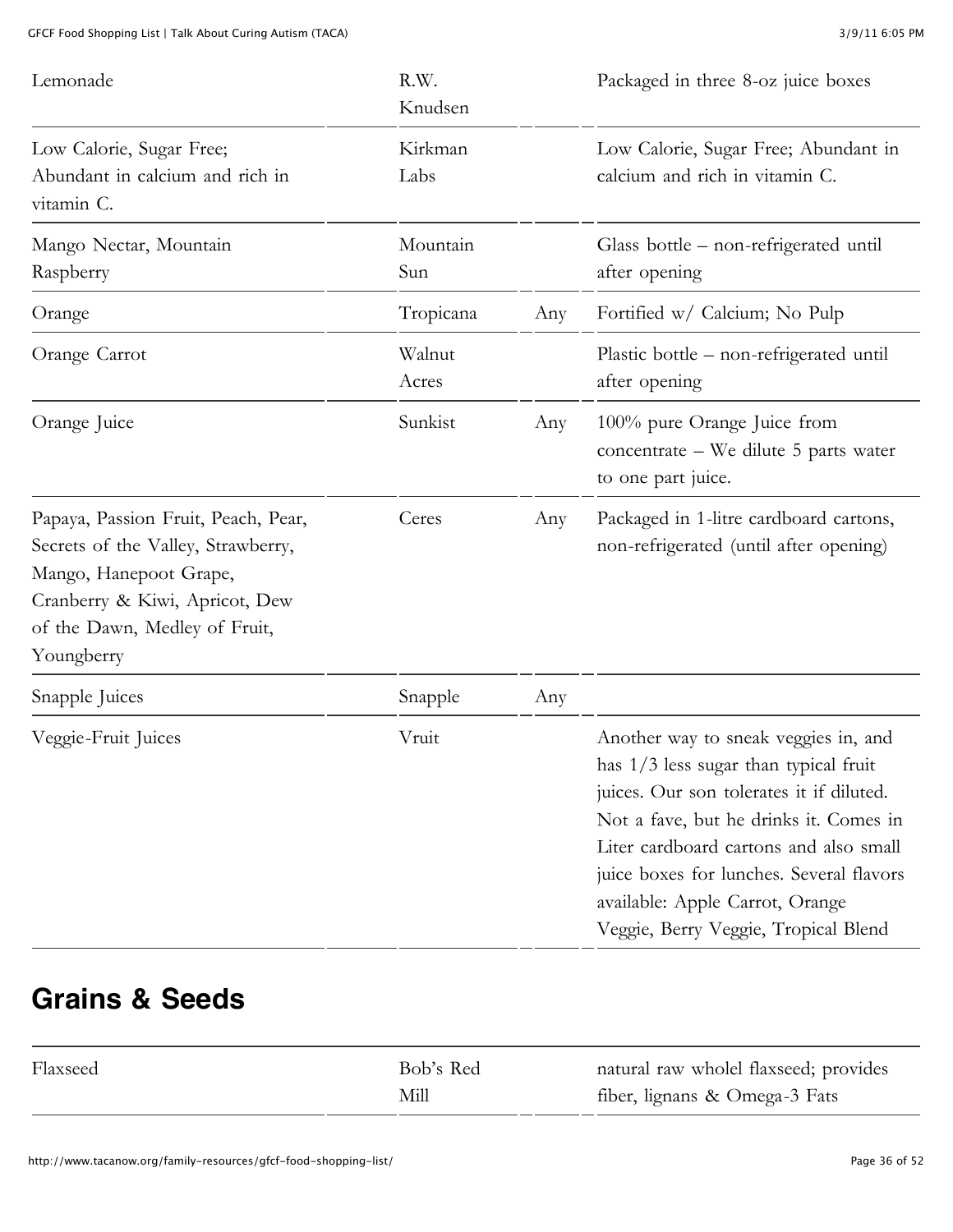| Millet, Hulled       | Bob's Red | Can be used for hot breakfast cereal  |
|----------------------|-----------|---------------------------------------|
|                      | Mill      | or substitute side dish instead of    |
|                      |           | potatoes or rice. Also can be used in |
|                      |           | making breads for added sweetness     |
|                      |           | and crunch                            |
| Quinoa – Whole Grain | Bob's Red | High source of fiber                  |
|                      | Mill      |                                       |
| Teff – Whole Grain   | Bob's Red |                                       |
|                      | Mill      |                                       |
|                      |           |                                       |

#### **Ice Cream, Sorbet, Cones**

| Ice Cream Cones                                                                        | Glutano            |     |                                                                                                                                                                                            |
|----------------------------------------------------------------------------------------|--------------------|-----|--------------------------------------------------------------------------------------------------------------------------------------------------------------------------------------------|
| Purely Decadent Coconut Milk Ice<br>Cream                                              | Turtle<br>Mountain |     | Dairy free/lactose free, sweetened with<br>agave, gluten free, contains no soy<br>protein, cholesterol free, no trans fats,<br>certified vegan, certified made with<br>organic ingredients |
| Sorbet – chocolate, coconut,<br>lemon, mango, marion blackberry,<br>rainbow, raspberry | Double<br>Rainbow  |     | $100\%$ Fat Free                                                                                                                                                                           |
| Sorbet                                                                                 | Sharon's           |     | Comes in 9 flavors                                                                                                                                                                         |
| TEMPT ice cream                                                                        |                    |     | Made from Hemp milk and is gluten<br>free, case in free and soy free                                                                                                                       |
| Waffle Cones (for ice cream)                                                           | Cerrone            |     |                                                                                                                                                                                            |
| Whole Fruit Sorbet                                                                     | Dreyer's           | Any | Does have a lot of sugar.                                                                                                                                                                  |

#### **Meats**

| Bacon |           | Oscar Mayer Any DOES contain nitrites/nitrates though |
|-------|-----------|-------------------------------------------------------|
| Bacon | Applegate | NO nitrates/nitrites                                  |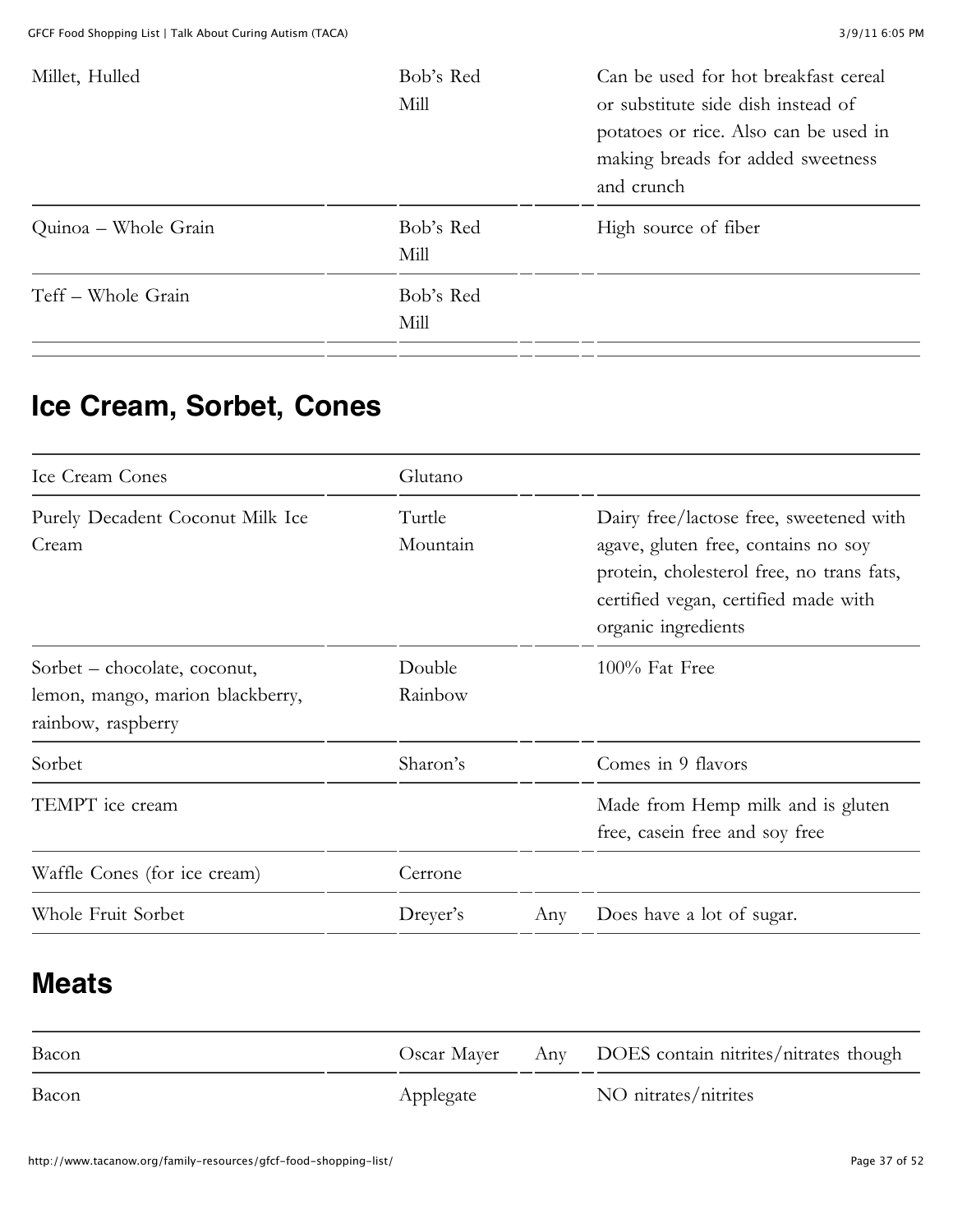|                                         | Farms              |                                                                                                                                                                        |
|-----------------------------------------|--------------------|------------------------------------------------------------------------------------------------------------------------------------------------------------------------|
| Bacon                                   | Niman<br>Ranch     | Unsulfered                                                                                                                                                             |
| Beef Hot Dogs                           | City Butcher       | Uncured, no nitrites/nitrates, no MSG,<br>no preservatives. Found in deli section.<br>Our son loves them.                                                              |
| Beef Hot Dogs                           | Applegate<br>Farms | Uncured $-$ natural $-$ No nitrates,<br>nitrites or antibiotics added                                                                                                  |
| Beefy Veggy Meatballs                   | NuLife<br>Foods    | These great tasting GFCFSF meatballs<br>are filled with a delicious combination<br>of beef and butternut squash                                                        |
| Burger                                  | Sunshine<br>Burger |                                                                                                                                                                        |
| Chicken Bologna                         | Shelton's          | Uncured; no nitrates/nitrites added.<br>Found in freezer section – with other<br>packaged meats.                                                                       |
| Chicken Hot Dogs                        | Shelton's          | Freezer section; No nitrates/nitrites                                                                                                                                  |
| Chicken Hot Dogs                        | Applegate<br>Farms | Freezer or Deli section; No<br>nitrates/nitrites                                                                                                                       |
| Chicken Burger Patties                  | NuLife<br>Foods    | Our juicy GFCFSF chicken burgers<br>are made from all-natural chicken<br>breast, lightly seasoned and hand<br>formed.                                                  |
| Chicken Nuggets                         | NuLife<br>Foods    | A crispy, lightly battered all-natural<br>chicken nugget.                                                                                                              |
| Chicken Pancakes                        | NuLife<br>Foods    | Our GFCFS chicken pancakes are<br>made from ground all-natural chicken<br>breast and eggs.                                                                             |
| Italian-Style Breaded Chicken<br>Cutlet | NuLife<br>Foods    | Our classic Italian-style chicken cutlets<br>are coated in a gluten free bread<br>crumb and seasoned with garlic,<br>ground black pepper, basil leaves and<br>parsley. |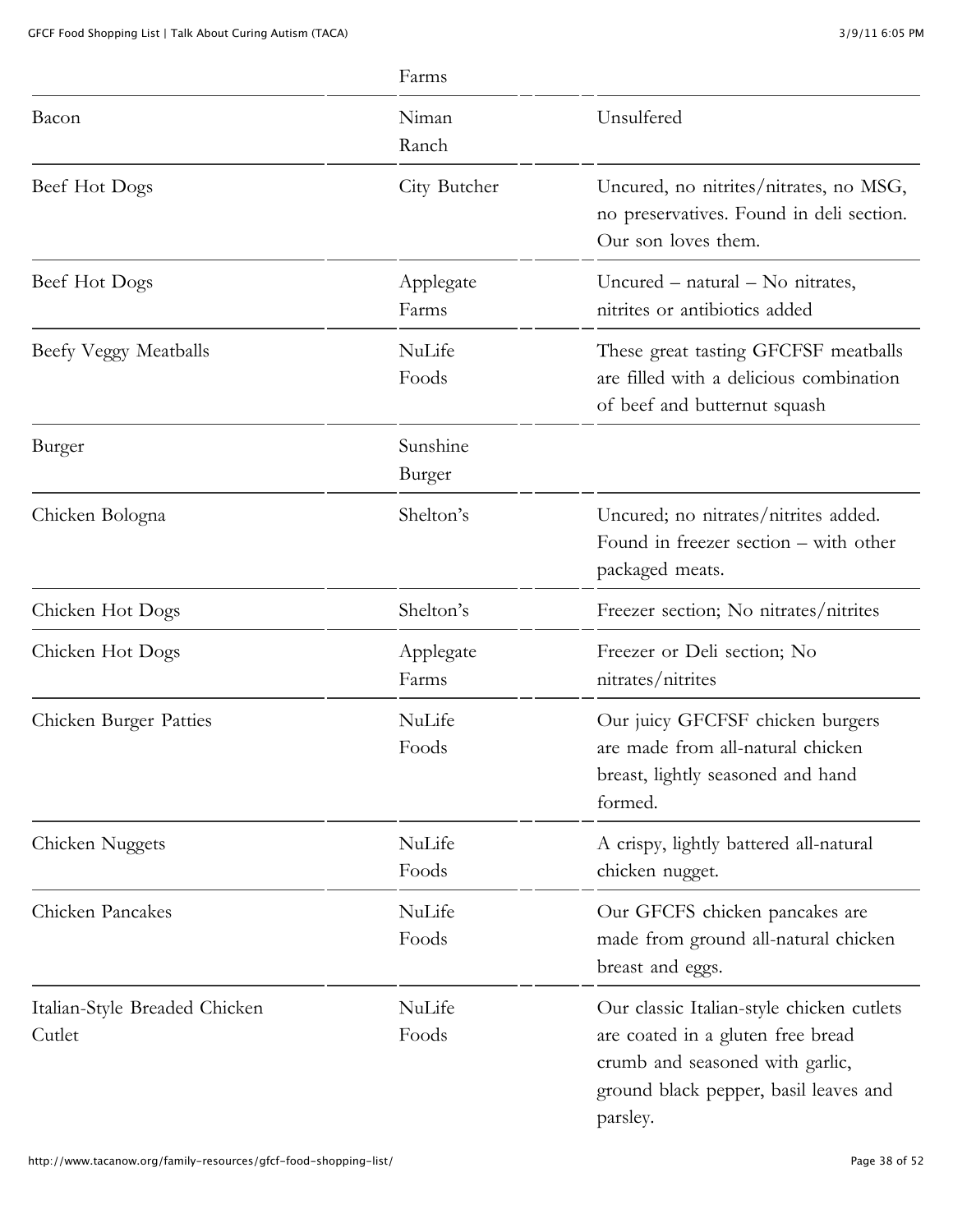| Marinated Chicken Breast                                                                | NuLife<br>Foods                      |     | Tender and delicately flavored all<br>natural chicken breast is a complement<br>to any meal.                                       |
|-----------------------------------------------------------------------------------------|--------------------------------------|-----|------------------------------------------------------------------------------------------------------------------------------------|
| Sausage products -All Natural<br>(uncooked) and All Natural<br>Golden Brown (precooked) | Jones Dairy<br>Farm                  |     | Gluten free, casein free, soy free,<br>nitrate/nitrite free and MSG free.                                                          |
| Sliced Meats                                                                            | Boar's Head                          |     |                                                                                                                                    |
| Sliced Meats                                                                            | Hormel<br>Natural                    |     | No nitrites or nitrates                                                                                                            |
| Sliced Meats                                                                            | Niman<br>Ranch                       |     | No hormones                                                                                                                        |
| Turkey (Whole)                                                                          | Empire<br>Kosher                     |     |                                                                                                                                    |
| Turkey (Whole)                                                                          | Honeysuckle<br>White® All<br>Natural |     |                                                                                                                                    |
| Turkey (Whole)                                                                          | Diestel<br>Family<br>Turkey<br>Ranch |     |                                                                                                                                    |
| Turkey Burgers (organic)                                                                | Applegate<br>Farms                   |     | freezer section                                                                                                                    |
| Turkey Burger Patties                                                                   | Jennie-O                             | Any | Freezer section. The natural flavorings<br>is fresh rosemary - this product is<br>gf/cf; 7% fat; no added hormones or<br>steroids. |
| Sliced Turkey                                                                           | Diestel<br>Family<br>Turkey<br>Ranch |     |                                                                                                                                    |
| Turkey Bologna                                                                          | Shelton's                            |     | Found in freezer section – with other<br>packaged meats.                                                                           |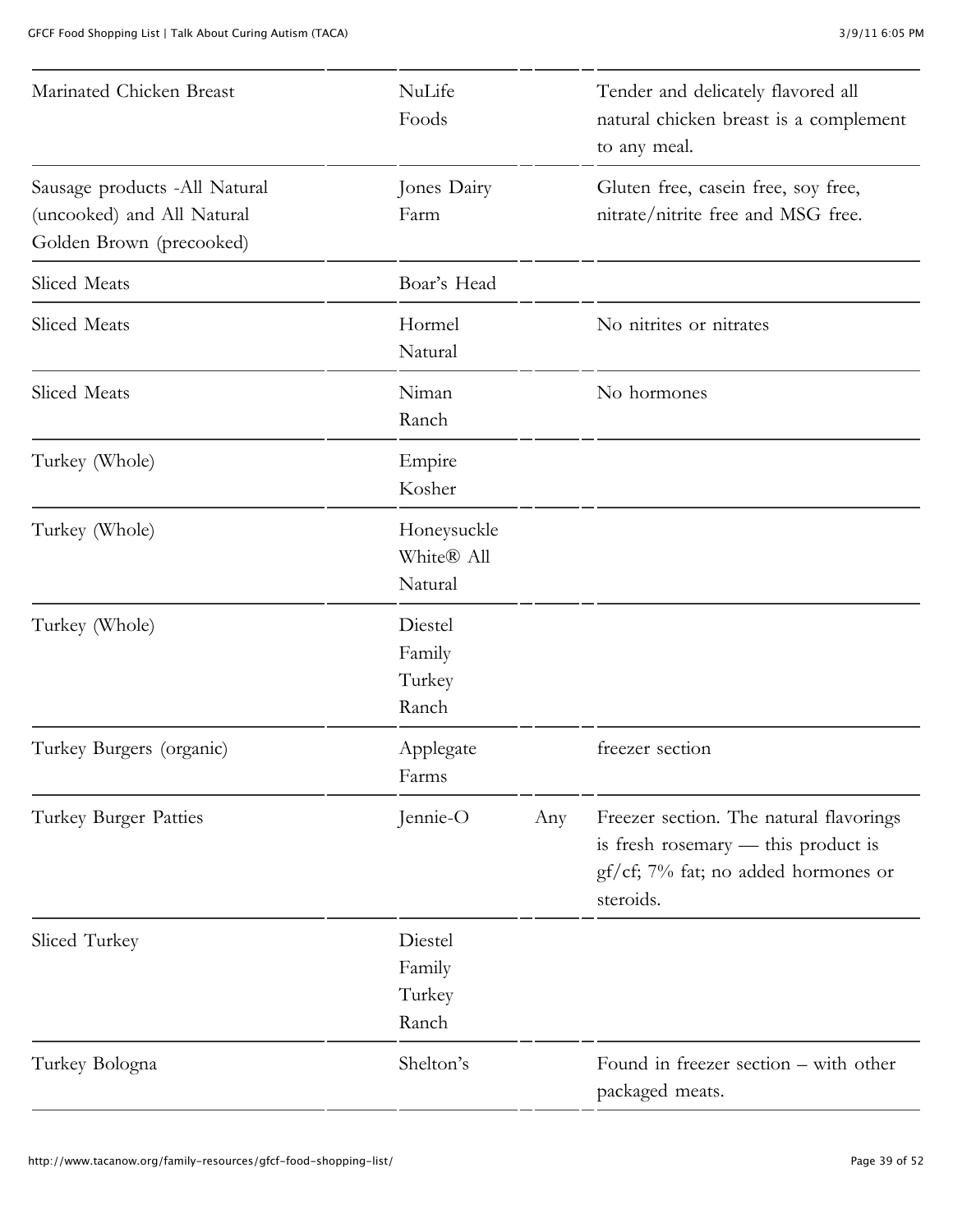| Turkey Hotdogs         | Applegate<br>Farms                   | Uncured $-$ natural $-$ No nitrates,<br>nitrites or antibiotics added. Found in<br>the deli or freezer section. NOTE:<br>Nitrate-free meats CANNOT be re-<br>frozen. |
|------------------------|--------------------------------------|----------------------------------------------------------------------------------------------------------------------------------------------------------------------|
| Turkey Franks          | Shelton's                            | Found in freezer section – with other<br>packaged meats. Uncured - No<br>nitrates/nitrites added.                                                                    |
| Turkey Snack Sticks    | Diestel<br>Family<br>Turkey<br>Ranch |                                                                                                                                                                      |
| Turkey Snack Sticks    | Wellshire<br>Farms                   | All natural – no antibiotics – nothing<br>artificial – no preservatives – no<br>nitrates or nitrites – minimally<br>processed.                                       |
| Turkey Sausage Patties | Shelton's                            | Found in freezer section – with other<br>packaged meats. Made with free range<br>turkey.                                                                             |

#### **Meats – Main Dish**

| Chili - Turkey & Chicken Varieties | Lundberg<br>Family<br>Farms |                                                                                                                                                                               |
|------------------------------------|-----------------------------|-------------------------------------------------------------------------------------------------------------------------------------------------------------------------------|
| Hearty Chicken Chili               | NuLife<br>Foods             | GFCFSF, our chili is made with all<br>natural ground chicken breast and red<br>kidney beans in a savory, mildly spicy<br>sauce.                                               |
| Home-Style Shepherd's Pie          | NuLife<br>Foods             | GFCFSF version of our shepherd's<br>pie is a delicious combination of<br>ground beef, grean beans, carrots and<br>corn baked into a casserole with fluffy<br>mashed potatoes. |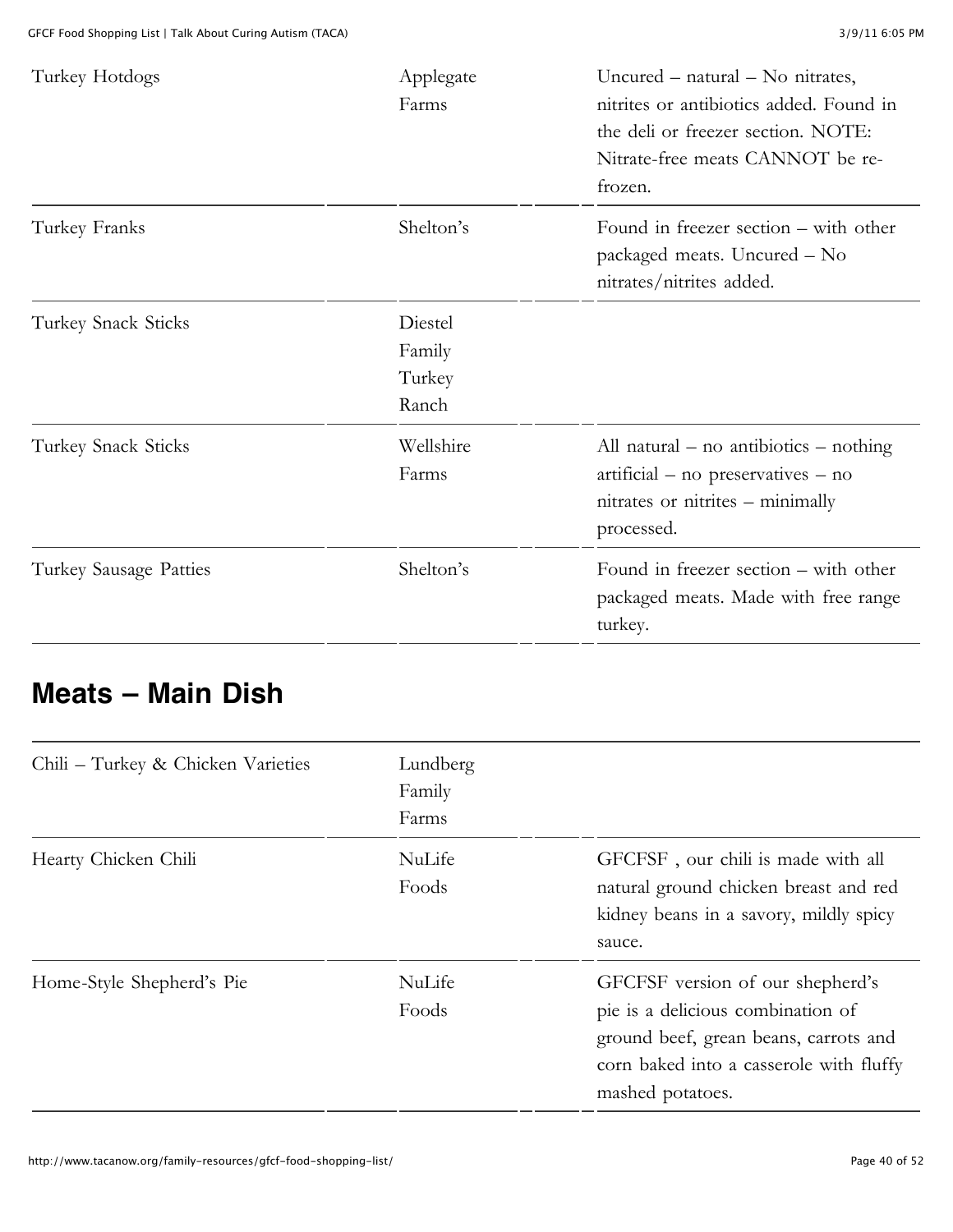| Turkey Meatloaf            | NuLife      | Moist, delicious, delicately seasoned |
|----------------------------|-------------|---------------------------------------|
|                            | Foods       | GFCFSF turkey meatloaf made with      |
|                            |             | all-natural ground turkey and organic |
|                            |             | brown rice.                           |
| Pasta Fagioli Skillet Meal | Gluten Free |                                       |
|                            | Pantry      |                                       |

#### **Milk Substitutes & Drink Mixes**

| Ah!Laska Cocoa Mix                              | Ah!Laska             |     | Non-Dairy $mix - 12$ -oz can, organic                                                                                                                                                                                                                                                     |
|-------------------------------------------------|----------------------|-----|-------------------------------------------------------------------------------------------------------------------------------------------------------------------------------------------------------------------------------------------------------------------------------------------|
| Almond Breeze                                   | Blue<br>Diamond      | Any | This milk is on the sweet side. We use<br>it for our son's cereal and baking.<br>Makes great French Toast (using<br>GF/CF bread). Dip in blend of milk,<br>egg and a little GF vanilla, fry in<br>frying pan, and cut up into fingers for<br>dipping in maple syrup. Does contain<br>Soy. |
| Better than Milk Rice Beverage<br>Mix           | Fuller Life,<br>Inc. |     | Powdered mix packaged in large<br>cardboard cannister; one cannister<br>makes 8 liquid quarts.<br>1-800-227-2320                                                                                                                                                                          |
| Chocolate DariFree Powdered<br>Milk Alternative | Vance's<br>Foods     |     | Packaged in quart-sized cartons -<br>powder form; 1 carton makes 6 liquid<br>cartons of milk; Non-Dairy Chocolate<br>Milk Powder                                                                                                                                                          |
| Coconut Milk                                    | Thai Kitchen         |     | Thickens when cooked. Good choice<br>for making puddings and custards.                                                                                                                                                                                                                    |
| DariFree Powdered Milk<br>Alternative           | Vance's<br>Foods     |     | Packaged in quart-sized cartons -<br>powder form; 1 carton makes 6 liquid<br>cartons of milk; Fat-free Non Dairy<br>Milk Alternative.                                                                                                                                                     |
| <b>Rice Milk</b>                                | Pacific<br>Foods     |     | Non-dairy, enriched with calcium,<br>vitamins A&D Low fat, plainPackaged                                                                                                                                                                                                                  |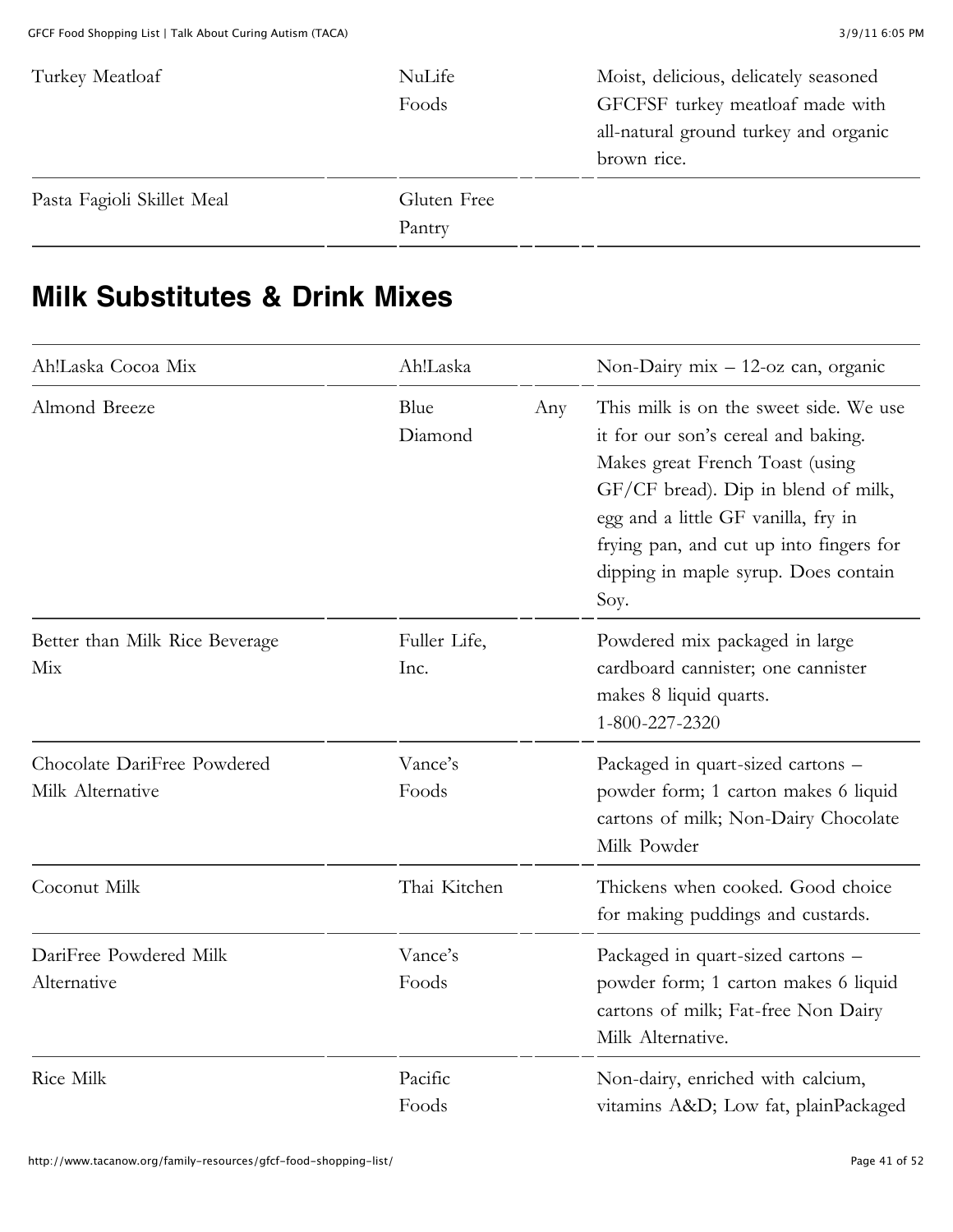in 1-quart cardboard cartons, nonrefrigerated (until after opening)

| Rice Dream                            | Imagine<br>Foods   | Any |                                                                                                                                                                            |
|---------------------------------------|--------------------|-----|----------------------------------------------------------------------------------------------------------------------------------------------------------------------------|
| So Delicious Coconut Milk<br>Beverage | Turtle<br>Mountain |     | Rich in medium chain fatty acids,<br>excellent source of vitamin B12,<br>formulated for maximum calcium<br>absorption, cholesterol free, no trans<br>fats, certified vegan |

#### **Nuts, Seeds & Dried Fruit**

| Fruit Snacks                           | Nabisco                                | Any | These are the fruit snacks that our son<br>loves — used sparingly and only<br>occasionally as reinforcers — do<br>contain dyes, gelatin, corn starch and<br>corn syrup |
|----------------------------------------|----------------------------------------|-----|------------------------------------------------------------------------------------------------------------------------------------------------------------------------|
| SuperFruits Dessert Mix (gelatin)      | Hain Pure<br>Foods                     |     | Several flavors available: Strawberry,<br>Orange, Raspberry, Cherry                                                                                                    |
| Trail Mix – Not Nuts Beach Bash        | Enjoy Life<br>Natural<br><b>Brands</b> |     | Nut Free; includes sunflower and<br>pumpkin seeds, several dried fruits                                                                                                |
| Trail Mix - Not Nuts Mountain<br>Mambo | Enjoy Life<br>Natural<br><b>Brands</b> |     | Nut Free; includes sunflower and<br>pumpkin seeds, several dried fruits,<br>chocolate chips                                                                            |

#### **Nut Butters, Jams, Spreads**

| Almond Butter        | Trader Joe's | Substitution for peanut butter, for<br>peanut-sensitive kids. Similar products<br>can be found at Whole Foods,<br>Mother's Markets or Wild Oats |
|----------------------|--------------|-------------------------------------------------------------------------------------------------------------------------------------------------|
| <b>Cashew Butter</b> | Trader Joe's | Substitution for peanut butter, for                                                                                                             |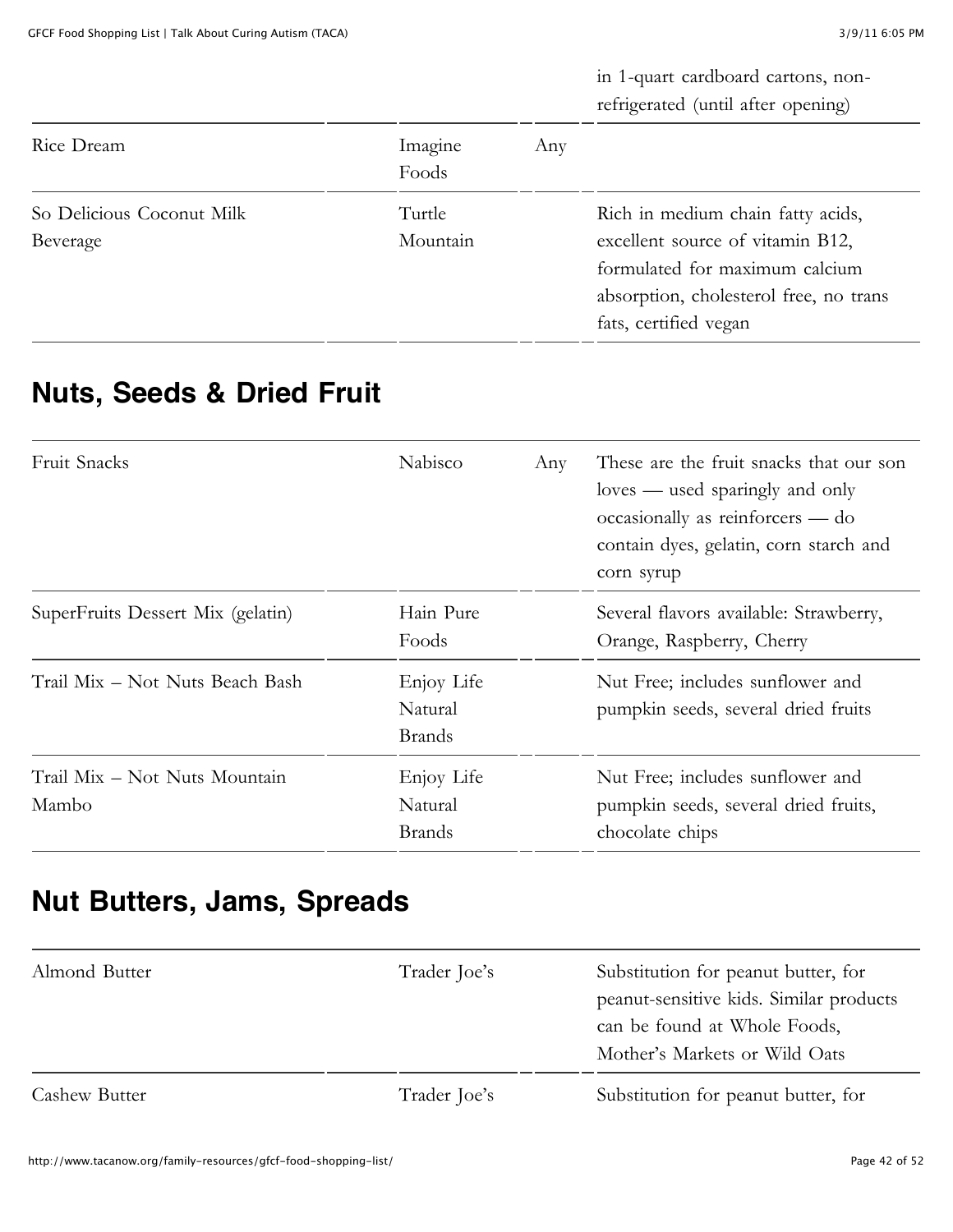|                       |              |     | peanut-sensitive kids. Similar products<br>can be found at Whole Foods,<br>Mother's Markets or Wild Oats                                         |
|-----------------------|--------------|-----|--------------------------------------------------------------------------------------------------------------------------------------------------|
| Fruit-Eze jam/spread  | Fruit-Eze    |     | Prune jam that is helpful for relieving<br>constipation                                                                                          |
| Hummus                | Trader Joe's |     | Made with garbonzo beans                                                                                                                         |
| Organic Peanut Butter | MaraNatha    |     | No added sugar and fillers of<br>traditional store-bought peanut butter.<br>No Salt. Sun-dried 100% organic<br>Valencia peanuts from New Mexico. |
| Peanut Butter         | Peter Pan    | Any | Smooth or Crunchy                                                                                                                                |
| Peanut Butter         | Skippy       | Any | Smooth or Crunchy                                                                                                                                |
| Strawberry Jam        | Trader Joe's |     | Contains corn syrup                                                                                                                              |

#### **Oil**

| Coconut Oil         | Omega<br>Nutrition     |     |                                                                                                                                           |
|---------------------|------------------------|-----|-------------------------------------------------------------------------------------------------------------------------------------------|
| Coconut Oil         | Spectrum               |     |                                                                                                                                           |
| Coconut Oil         | Tropical<br>Traditions |     | Expeller-Pressed                                                                                                                          |
| Cooking Spray – Pam | Pam                    | Any | 800-PAM4YOU; Butter flavor is NOT<br><b>GFCF</b>                                                                                          |
| Garlic Oil          | Trader Joe's           |     |                                                                                                                                           |
| Macadamia Nut Oil   | Mac Nut Oil            |     |                                                                                                                                           |
| Olive Oil Spray     | Trader Joe's           |     |                                                                                                                                           |
| Safflower Oil       | Spectrum               | Any | 16 oz. Glass bottle $-$ found in<br>specialty health foods section (not in<br>baking section) – High Oleic, pure<br>pressed safflower oil |
| Safflower Oil       | Hollywood              | Any | Enriched expeller pressed safflower                                                                                                       |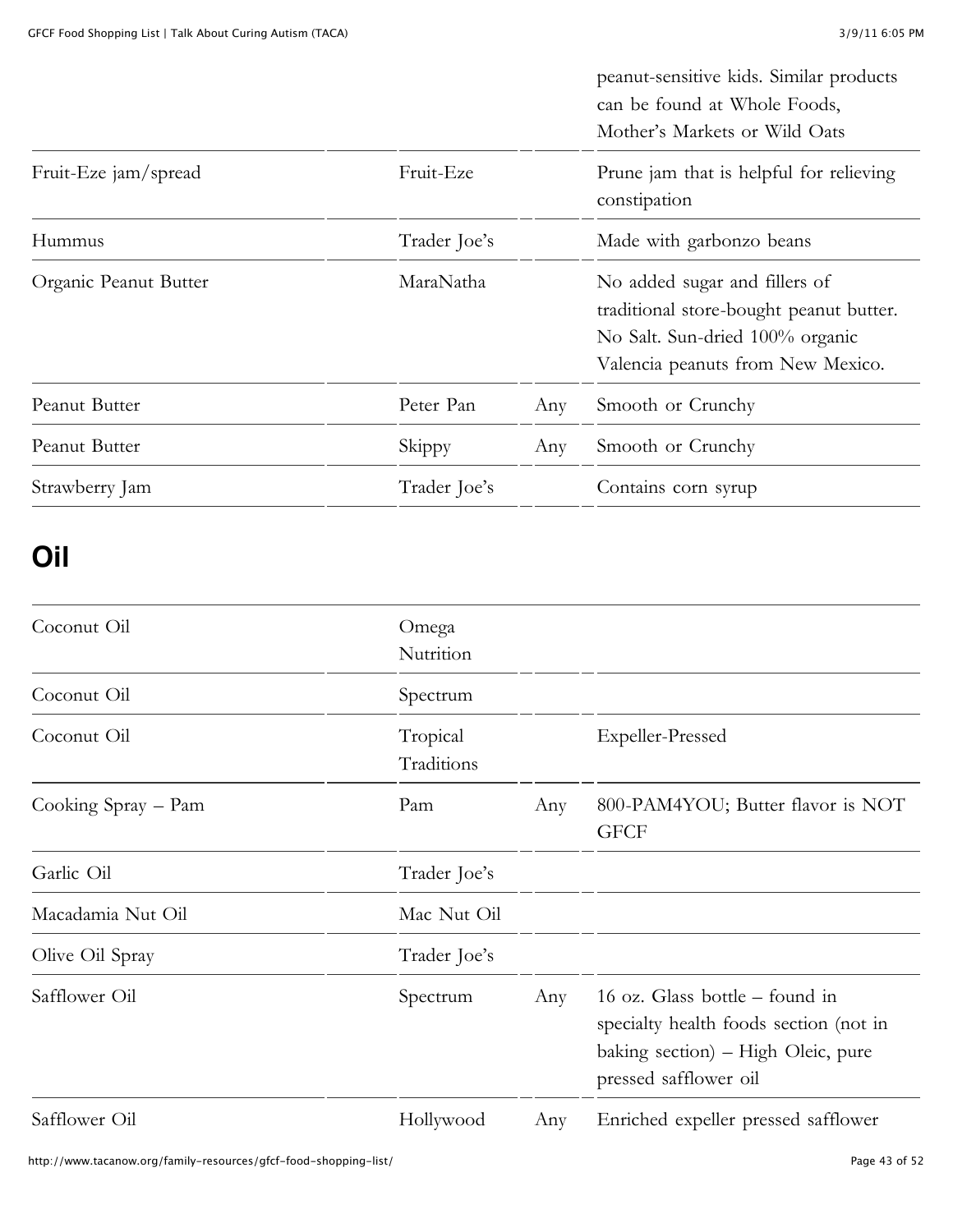oil, high in antioxidant vitamin E

| Safflower Oil Margarine | Hain Pure<br>Foods          | Any |                                   |
|-------------------------|-----------------------------|-----|-----------------------------------|
| Vegetable Shortening    | Spectrum<br><b>Naturals</b> |     | Comes in a 42-ounce tub; Organic. |

#### **Pancake/Waffle Mix**

| Buckwheat Pancake & Waffle Mix | Bob's Red<br>Mill      |                                                                                                                                                                                              |
|--------------------------------|------------------------|----------------------------------------------------------------------------------------------------------------------------------------------------------------------------------------------|
| Pancake/Waffle Mix             | Namaste<br>Foods       |                                                                                                                                                                                              |
| Pancake & Waffle Mix           | Cherrybrook<br>Kitchen | Peanut free, egg free, nut free. NOTE:<br>They also make mixes that contain<br>gluten so read labels carefully. The<br>Gluten Free Mixes have a banner<br>across the box: Gluten Free Dreams |
| Pancake & Waffle Mix           | Arrowhead<br>Mills     |                                                                                                                                                                                              |
| Pancake & Baking Mix           | Authentic<br>Foods     | Made with garfava flour and brown<br>rice flour                                                                                                                                              |
| Pancake & Baking Mix           | Arrowhead<br>Mills     |                                                                                                                                                                                              |
| Pancake & Waffle Mix           | Kinnikinnick<br>Foods  |                                                                                                                                                                                              |
| Pancake Mix                    | Bob's Red<br>Mill      |                                                                                                                                                                                              |
| Pancake Mix                    | Kirkman<br>Labs        | Sugar-free; Calcium rich including<br>Vitamin E, Magnesium and Zinc<br>added                                                                                                                 |

#### **Potato & Falafel Mix**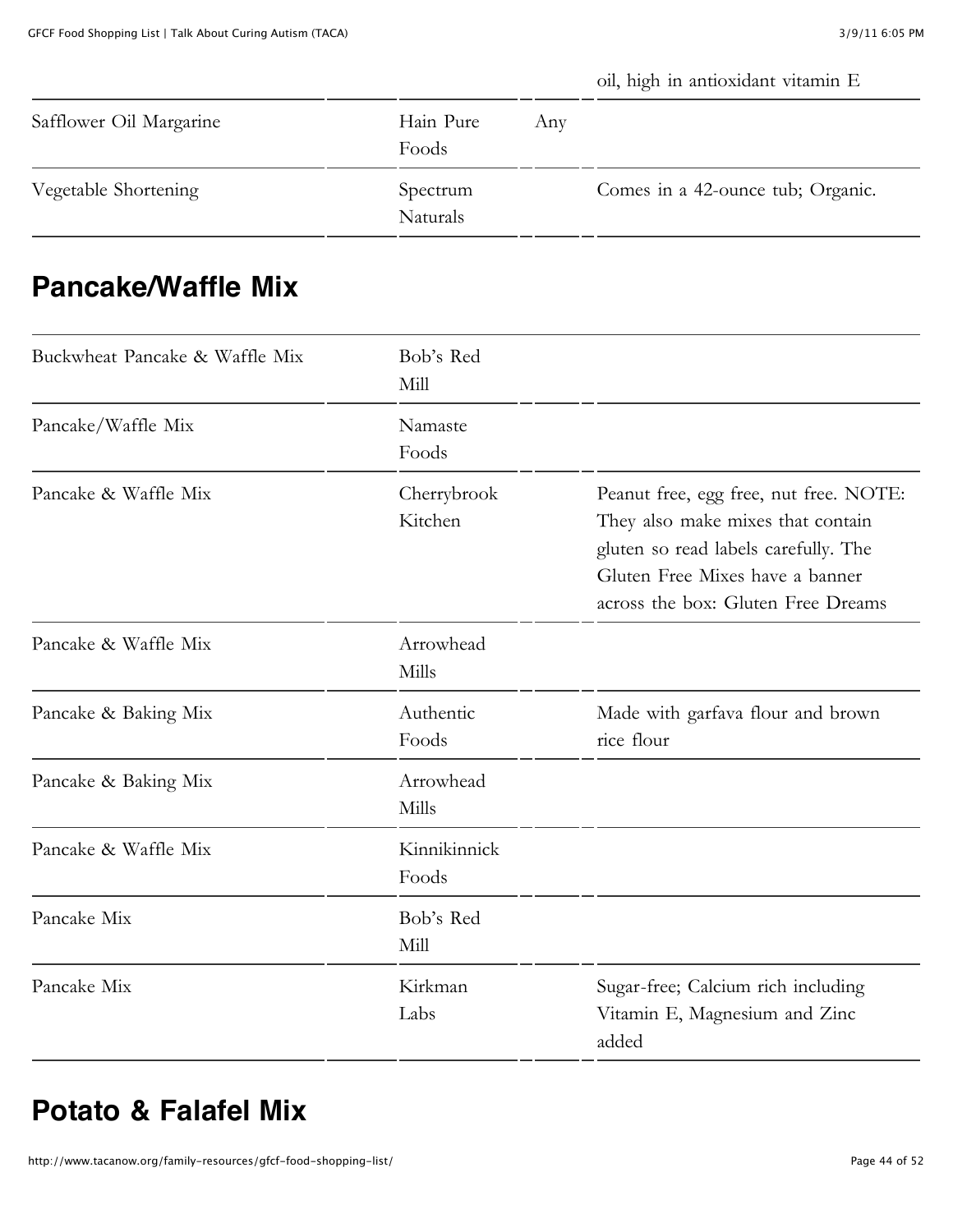| Falafel Mix        | Authentic<br>Foods | Traditional Middle Eastern mix of<br>flours and spices, used for breading<br>and baking.                            |
|--------------------|--------------------|---------------------------------------------------------------------------------------------------------------------|
| Potato Mix         | Ener-G<br>Foods    | Has several recipes on back –<br>substitute GF/CF ingredients as<br>needed for pancakes, bread, cake and<br>cookies |
| Potato Pancake Mix | Manischewitz       | 6-oz. box makes 18-24 pancakes.                                                                                     |

#### **Protein**

| Egg Protein Powder                                                 | Jay Robb<br>Enterprises | Vanilla or Chocolate Flavored                                                                                                                                                                          |
|--------------------------------------------------------------------|-------------------------|--------------------------------------------------------------------------------------------------------------------------------------------------------------------------------------------------------|
| Pea Protein Powder                                                 | Kirkman<br>Labs         | A protein isolate from pea kernels.<br>The powder has no taste nor smell.<br>Mixes well in juice. 2-lb. Cannister —<br>comes with several recipes. 2-lb.<br>Cannister — comes with several<br>recipes. |
| Rice Protein Powder – plain,<br>vanilla, chocolate, or mixed berry | Nutribiotic             | Comes in 21 oz. or $3$ lb. tub;<br>Enzymatically processed whole grain<br>brown rice protein                                                                                                           |

# **Soup**

| Black Bean & Vegetable Soup                            | $\rm{A}$ my's | Any |
|--------------------------------------------------------|---------------|-----|
| Boullion – Vegetable or Beef<br>(WAS CHICKEN BOUILLON) | CelifibR      |     |
| Broth – chicken, beef, and<br>vegetable                | Trader Joe's  |     |
| Butternut Squash Soup                                  | Amy's         |     |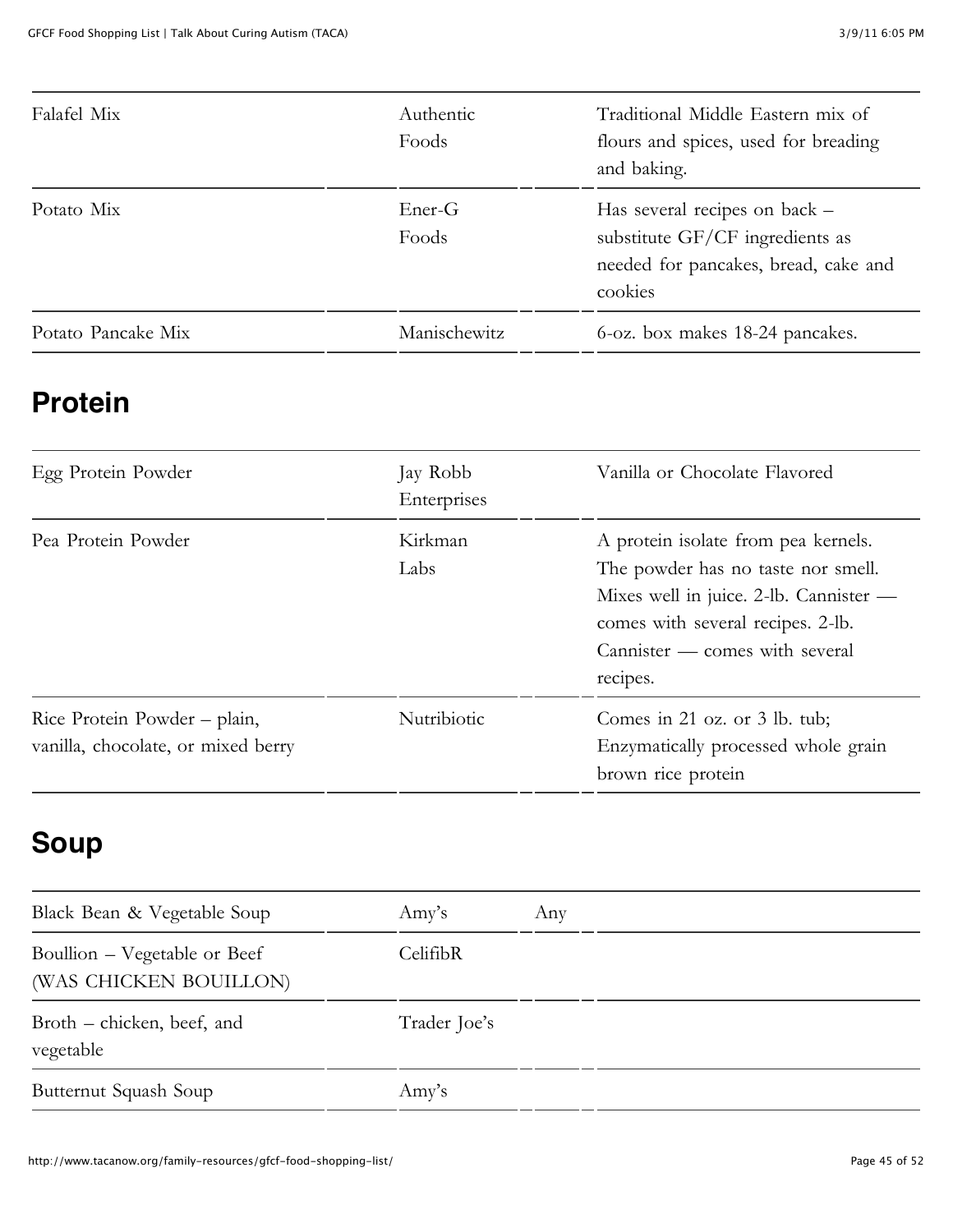| Chicken Rice Soup           | Health Valley | A Hearty Chicken soup with Rice &<br>Vegetables                     |
|-----------------------------|---------------|---------------------------------------------------------------------|
| Chunky Vegetable Soup       | Amy's         |                                                                     |
| Lentil Soup                 | Amy's         | High in protein and fiber                                           |
| Lentil Vegetable Soup       | Amy's         | Vegetables include green beans,<br>tomatoes and spinach.            |
| Organic Vegetable Broth     | Imagine       | We use this to make a yummy<br>meatball and rice soup with carrots. |
| Southwestern Vegetable Soup | Amy's         | Organic, fire roast southwestern<br>vegetable soup                  |
| Split Pea Soup              | Amy's         |                                                                     |

#### **Starch**

| Cauliflower Mashed Potatoes                                                                                    | NuLife<br>Foods    |     | Fluffy, "buttery" tasting GFCFSF<br>mashed potato/cauliflower blend.                                                                                                                         |
|----------------------------------------------------------------------------------------------------------------|--------------------|-----|----------------------------------------------------------------------------------------------------------------------------------------------------------------------------------------------|
| Corn Spaghetti                                                                                                 | Mrs.<br>Leeper's   |     |                                                                                                                                                                                              |
| Corn-Quinoa Pasta Shells                                                                                       | Ancient<br>Harvest |     |                                                                                                                                                                                              |
| French Fries                                                                                                   | Cascadian<br>Farms |     |                                                                                                                                                                                              |
| Frozen Curry Rice, Frozen<br>Organic Rice                                                                      | Trader Joe's       |     |                                                                                                                                                                                              |
| Instant Rice Noodles – Spring<br>Onion, Garlic & Vegetable,<br>Roasted Garlic, Lemongrass &<br>Chili, Mushroom | Thai Kitchen       | Any | Try adding beaten egg to water during<br>last minute of cooking; also can add<br>veggies and meats to make a more<br>hearty meal. Packaged like Top Ramen<br>in packet, or in strofoam bowl. |
| Jasmine Rice, Rice Pilaf, Rice<br>Trilogy, Spanish Rice                                                        | Trader Joe's       |     |                                                                                                                                                                                              |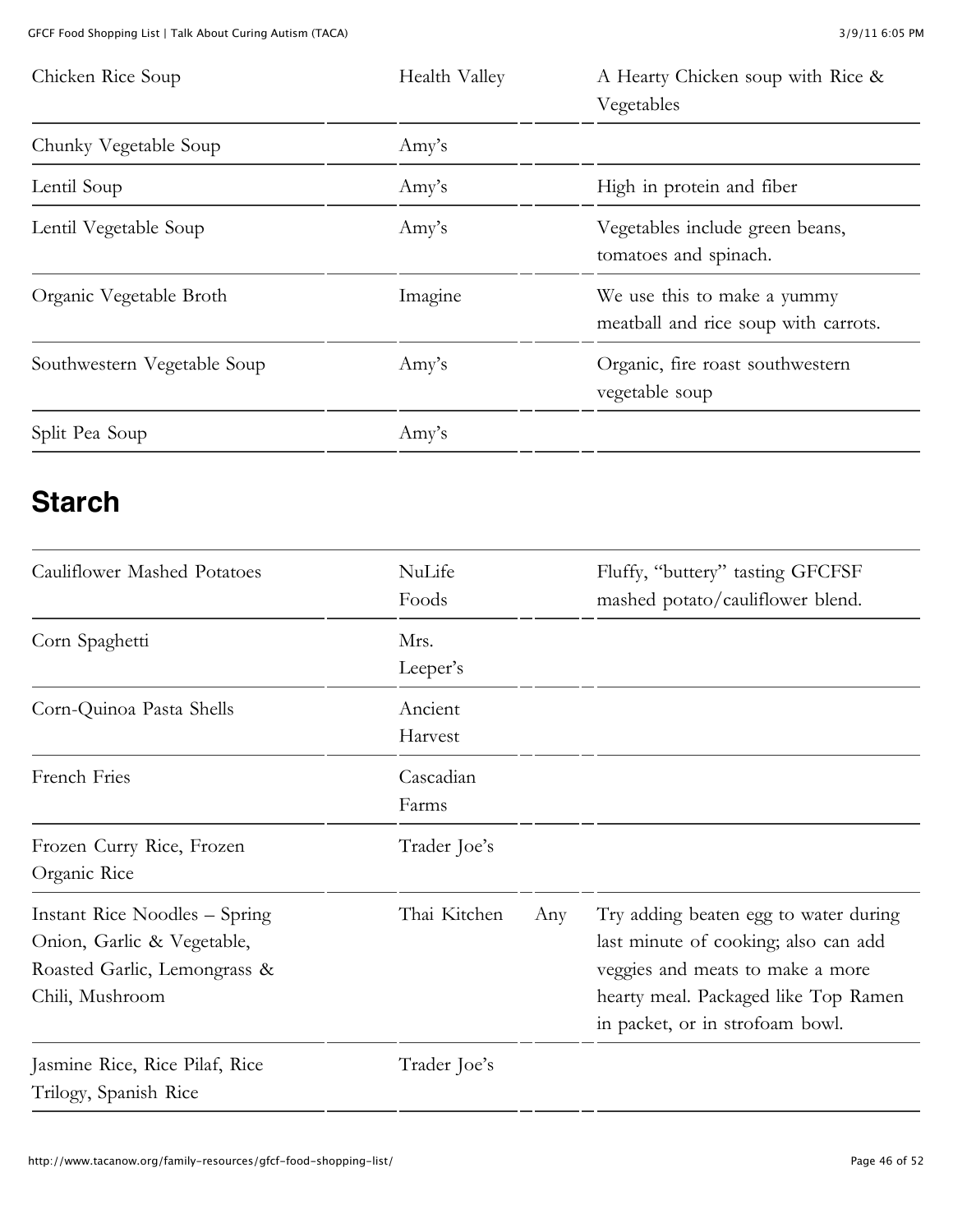| Julienne Fries                                        | Alexia                          |     |                                                                                                                       |
|-------------------------------------------------------|---------------------------------|-----|-----------------------------------------------------------------------------------------------------------------------|
| Lentil Bean Pasta                                     | Papadini                        |     | High in protein and fiber                                                                                             |
| Linguine White Rice Pasta                             | Scotti                          |     | Dry pasta: linguine, rigatini                                                                                         |
| Macaroni                                              | Glutano                         |     |                                                                                                                       |
| Organic Tater Bites                                   | Wild Oats                       |     |                                                                                                                       |
| Pasta                                                 | Deboles                         | Any | Angel hair, corn elbow, fettucine,<br>lasagna, penne, spirals                                                         |
| Pasta                                                 | Dr. Schar                       |     | Fusili, penne, rigati, spaghetti                                                                                      |
| Pasta                                                 | Glutano                         |     | Animal-shaped, spaghetti, spirals                                                                                     |
| Pasta                                                 | Lundberg<br>Family<br>Farms     | Any |                                                                                                                       |
| Pasta                                                 | Tinkyada                        |     | Spaghetti, fettucini, spirals, penne,<br>elbow, lasagna, spinach spaghetti                                            |
| Pasta Pisavera Pasta Meal                             | Namaste<br>Foods                |     | Multi-coloredveggie pasta spirals. Free<br>of potato, corn, soy, tree nuts and<br>peanuts                             |
| Penne and Chreese (Macaroni and<br>cheese substitute) | Vermont<br>Organic<br>Processor |     | Our son did not like this, but may be<br>worth a try. Is definitely not the same<br>as Kraft's mac and cheese though. |
| Penne Pasta                                           | Bi-Aglut                        |     | Rice & Corn pasta from Italy                                                                                          |
| Potato Flakes for Mashed Potatoes                     | Barbara's<br>Bakery             |     | We add them to food processor with<br>cereal when making crumb mixture for<br>nuggets                                 |
| Potato Pancakes                                       | NuLife<br>Foods                 |     | A golden crispy potato pancake, made<br>GFCFSF.                                                                       |
| Potato Starch                                         | Authentic<br>Foods              |     |                                                                                                                       |
| Say Cheez Pasta Meal                                  | Namaste<br>Foods                |     | Free of potato, corn, soy, tree nuts<br>and peanuts                                                                   |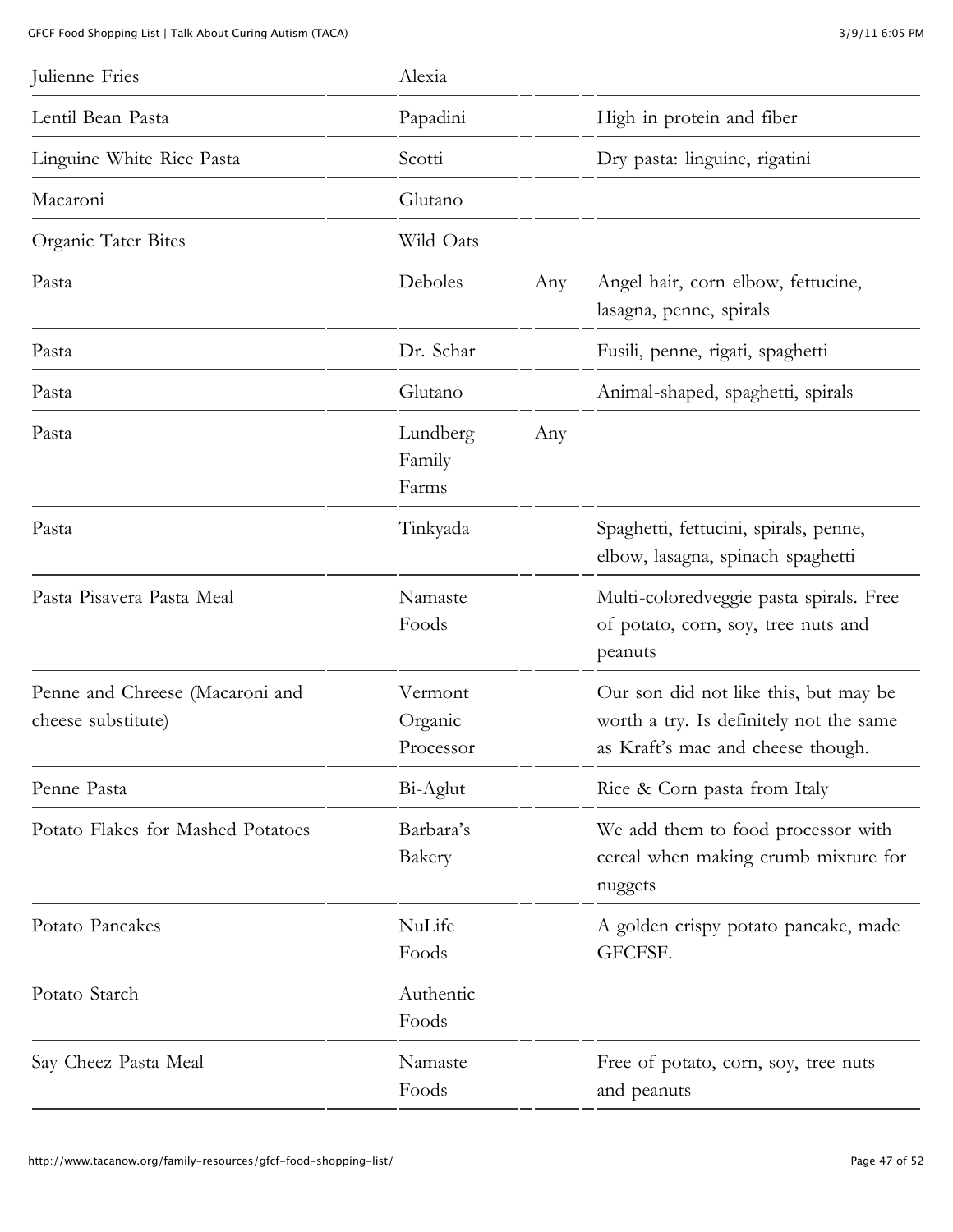| Namaste | Shell shaped mexican pasta blend. Free |
|---------|----------------------------------------|
| Foods   | of potato, corn, soy, tree nuts and    |
|         | peanuts                                |
|         |                                        |

#### **Sweetener**

| Brown Sugar               | C&H                | Any |                                                                                                                                                                                                                                                                                                                                      |
|---------------------------|--------------------|-----|--------------------------------------------------------------------------------------------------------------------------------------------------------------------------------------------------------------------------------------------------------------------------------------------------------------------------------------|
| Date Sugar                | Aunt Patty's       |     | Packaged in 11-oz shaker (sized similar<br>to a large bottle of garlic salt) – found<br>in the baking aisle by other<br>sugars/sweeteners in health food store.                                                                                                                                                                      |
| Honey                     | Sue Bee            | Any |                                                                                                                                                                                                                                                                                                                                      |
| Honey Crystals            | Aunt Patty's       |     | Packaged in 11-oz shaker (sized similar<br>to a large bottle of garlic salt) – found<br>in the baking aisle by other<br>sugars/sweeteners in health food store.<br>Packaged in 11-oz shaker (sized similar<br>to a large bottle of garlic salt) $-$ found<br>in the baking aisle by other<br>sugars/sweeteners in health food store. |
| Maple Sugar               | Authentic<br>Foods |     | Made from pure natural maple syrup.<br>Use as an alternative to refined white<br>sugar.                                                                                                                                                                                                                                              |
| Maple Sugar               | Authentic<br>Foods |     |                                                                                                                                                                                                                                                                                                                                      |
| Maple Syrup               | Trader Joe's       |     | Ensure syrup is pure maple. This is a<br>good sugar substitute in baking.                                                                                                                                                                                                                                                            |
| No Sugar Sugar Substitute | Kirkman<br>Labs    |     | Contains Sucralose                                                                                                                                                                                                                                                                                                                   |
| Pure Clover Honey         | Trader Joe's       |     | Mix any measurement, equal parts: 1/3<br>honey, $1/3$ peanut butter (or sub.<br>Almond or cashew butter, or combo),<br>1/3 potato starch for great nutbutter                                                                                                                                                                         |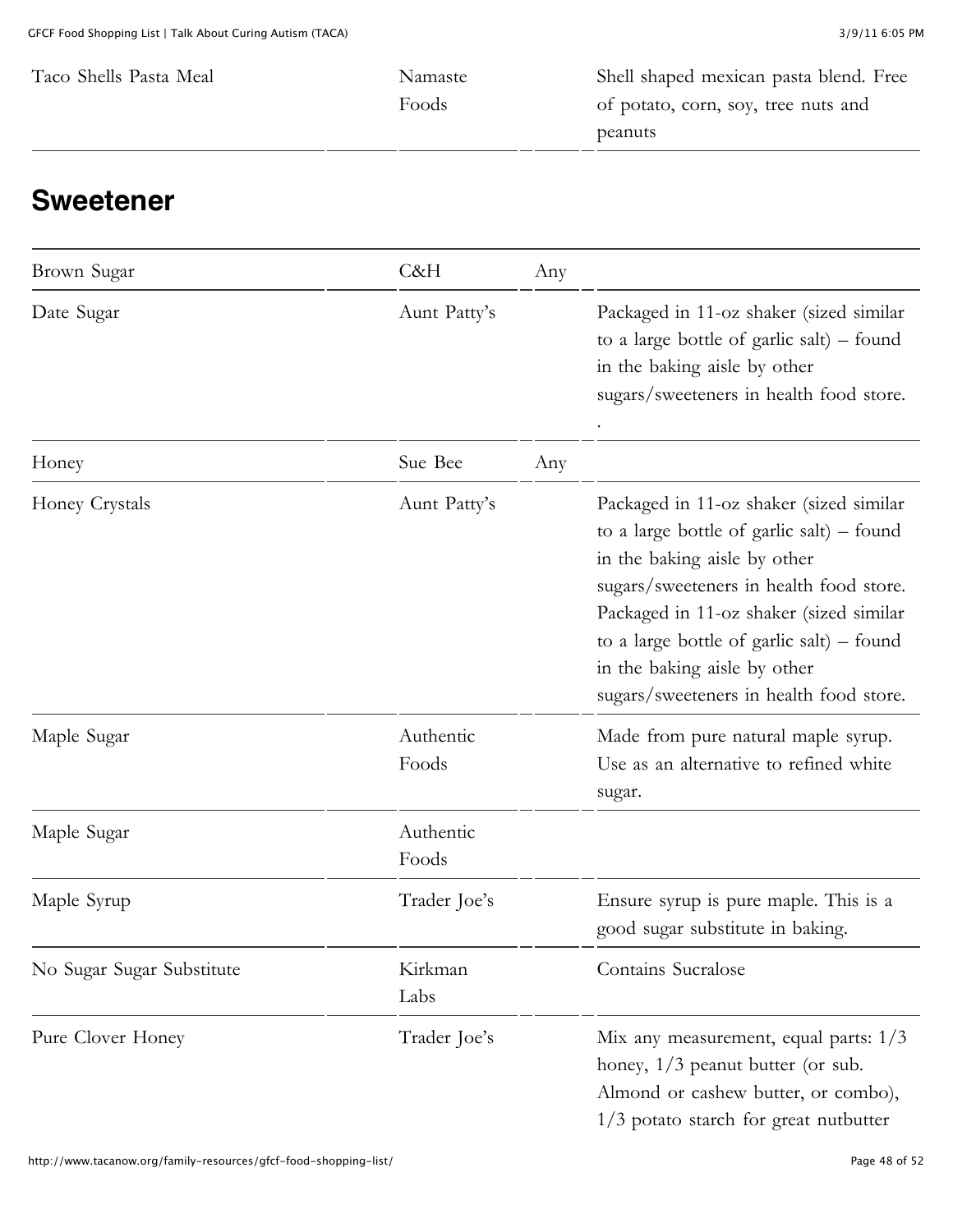balls — great way to hide supplements! Top with GF/CF chocolate chip, or hide chip in center. Or roll them into snakes.

#### **Sweets**

| Chocolate<br>Decadence | They do have many other GF/CF<br>chocolate treats too.                                                                                                                                                                                                                                        |
|------------------------|-----------------------------------------------------------------------------------------------------------------------------------------------------------------------------------------------------------------------------------------------------------------------------------------------|
| Trader Joe's           | <b>I HAVE NOT RECEIVED</b><br><b>CONFIRMATION FROM</b><br><b>CORPORATE THAT THESE ARE</b><br>DEFINITELY GF/CF, but they<br>appear to be so based on the<br>ingredient list. The allergy information<br>on the box only states made in a plant<br>which also processes peanuts & tree<br>nuts. |
| <b>SCD</b> Bakery      | GF/CF yet SCD friendly too                                                                                                                                                                                                                                                                    |
| Trader Joe's           | Lime or Strawberry Juice Fruit bars<br>(frozen).                                                                                                                                                                                                                                              |
| <b>SCD</b> Bakery      | Varies by season, including Christmas<br>cookies, Halloween candies,<br>Valentine's Treats, etc. GF/CF yet<br>SCD-friendly too                                                                                                                                                                |
| Elyon                  | Pareve. Makes good "Rice Crispy"<br>Treats with GF/CF Rice cereal.                                                                                                                                                                                                                            |
| <b>SCD</b> Bakery      | GF/CF yet SCD friendly too                                                                                                                                                                                                                                                                    |
|                        |                                                                                                                                                                                                                                                                                               |

#### **Vinegar**

| Apple Cider Vinegar, Balsamic | Heinz | Any |
|-------------------------------|-------|-----|
| Vinegar, Red Wine Vinegar     |       |     |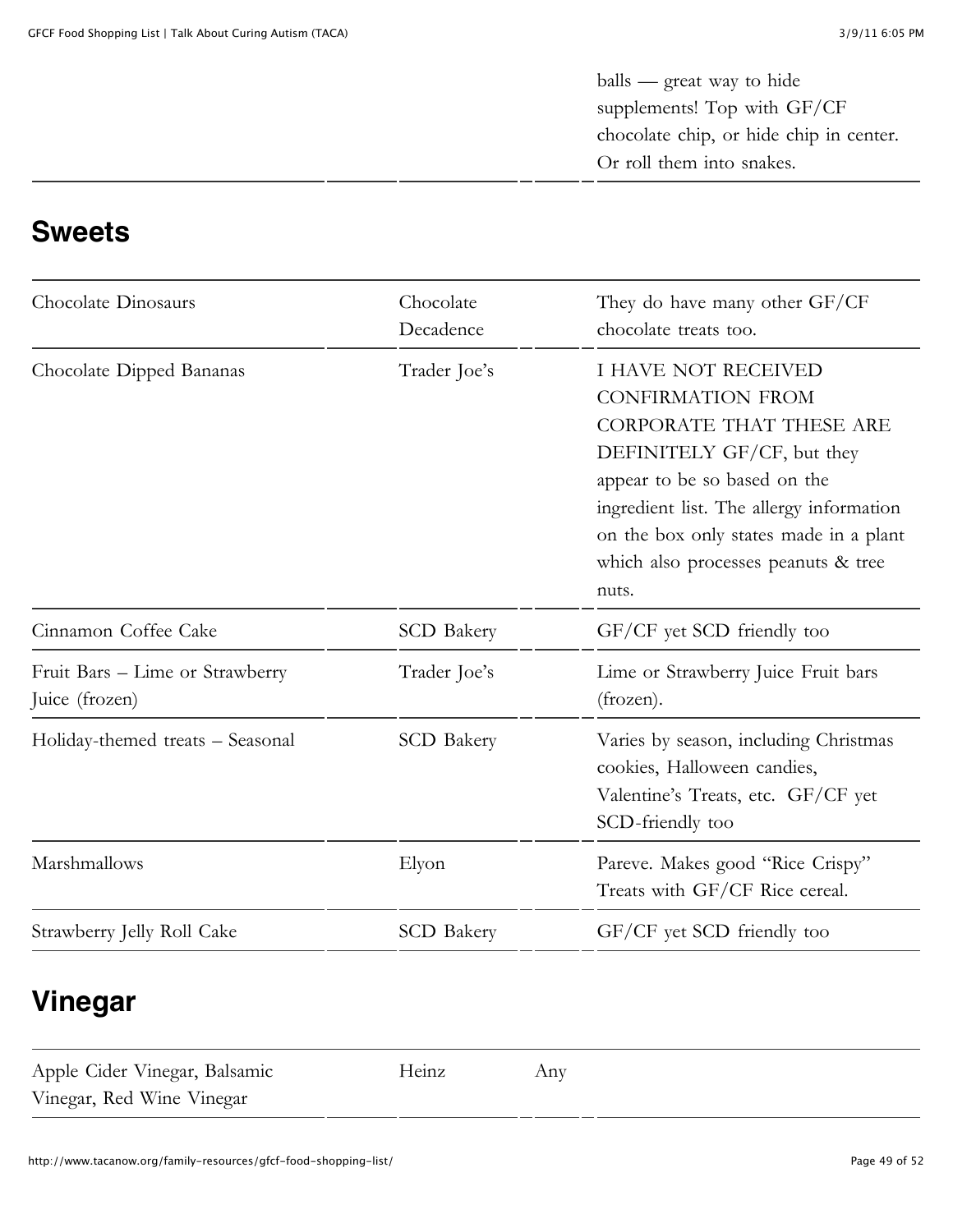Vinegar Any The following vinegars are NOT derived from wheat: corn, rice, potato, beet, apple, apple cider, red wine, white wine, balsamic, distilled wood vinegar. DO NOT USE MALT vinegar, or flavored vinegars without first confirming w/ company that it is gf/cf. Per GFCF Diet website re: Distilled Vinegar: Scientific tests show that all harmful peptides (from wheat) are removed during distillation process. It is listed as GF/CF. However, some kids cannot tolerate distilled vinegar.

#### **Waffles**

| Banana Waffles        | Trader Joe's     |                                                                                                                                                                                             |
|-----------------------|------------------|---------------------------------------------------------------------------------------------------------------------------------------------------------------------------------------------|
| Buckwheat waffles     | Nature's<br>Path |                                                                                                                                                                                             |
| Cinnamon French Toast | NuLife<br>Foods  | Our gluten free and soy free French<br>Toast is fluffy and delicious, with hints<br>of vanilla and cinnamon.                                                                                |
| Waffles               | Vans             | Van's makes several kinds of waffles.<br>Ensure they are marked wheat-free<br>and dairy-free. Van's makes several<br>kinds of waffles. Ensure they are<br>marked wheat-free and dairy-free. |

### **Yogurt**

So Delicious Coconut Yogurt Turtle

[Mountain](http://www.turtlemountain.com/)

Rich in medium chain fatty acids, excellent source of vitamin B12, vegetarian friendly), formulated for maximum calcium absorption, contains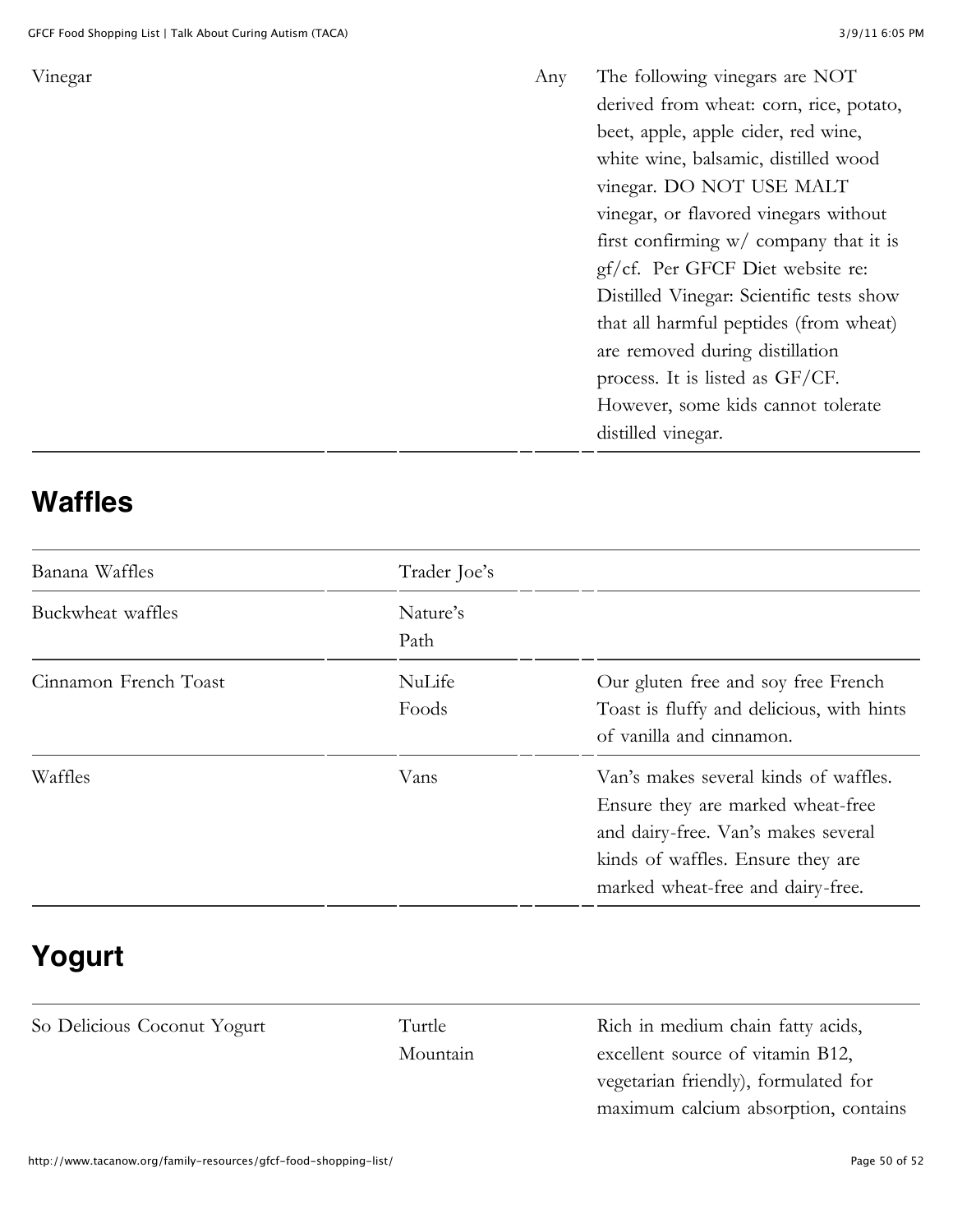pre- and probiotics for enhanced intestinal health, cholesterol free, no trans fats, certified vegan

[Share](http://addthis.com/bookmark.php?v=250&username=xa-4d2b47597ad291fb) |

Tags: [GFCF](http://www.tacanow.org/tag/gfcf/), [gfcf diet,](http://www.tacanow.org/tag/gfcf-diet/) [groceries,](http://www.tacanow.org/tag/groceries/) [list](http://www.tacanow.org/tag/list/), [meals,](http://www.tacanow.org/tag/meals/) [shopping](http://www.tacanow.org/tag/shopping/), [supermarkets](http://www.tacanow.org/tag/supermarkets/)

#### **Become a TACA Member**  $\bullet$



**Follow Us**





#### **[Oakley Special Edition TACA](http://twitter.com/tacafoundation)'s**



Oakley will donate \$20 to TACA with each sale of these special edition sunglasses.

[Read More](http://www.tacanow.org/miscellaneous/taca-autism-awareness-sunglasses-from-oakley-now-available/)

#### **Live Chat**



[How Does Live Chat Work?](http://www.tacanow.org/family-resources/real-help-now-live-chat/)